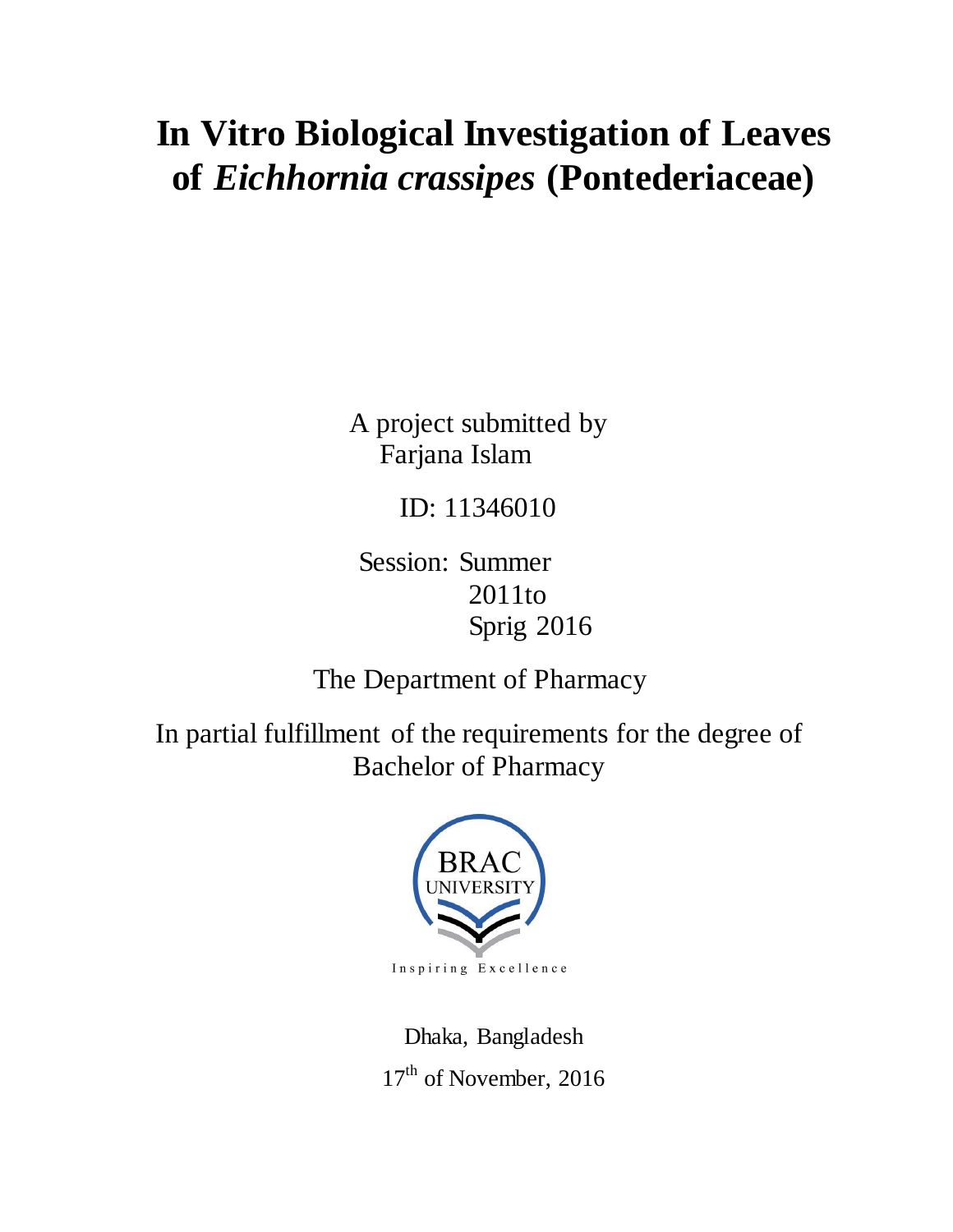*This project work is dedicated to my parents*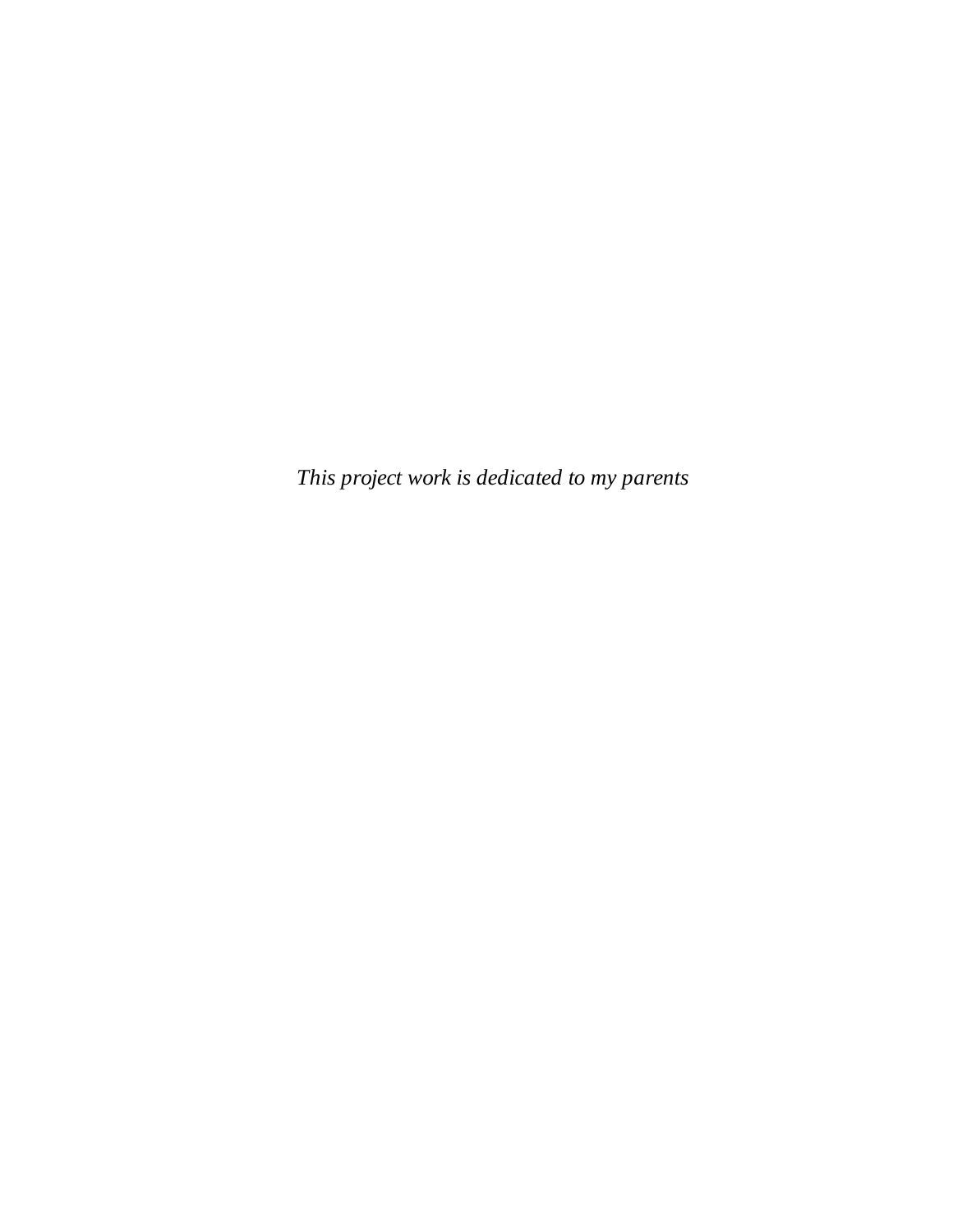# **Certification Statement**

This is to certify that, this project titled "In Vitro Biological Investigation of *Eichhornia crassipes* (Pontederiaceae**)**"submitted for the partial fulfillment of the requirements for the degree of Bachelor of Pharmacy from the Department of Pharmacy, BRAC University constitutes my own work under the supervision of Imon Rahman, Senior Lecturer, Department of Pharmacy, BRAC University and that appropriate credit is given where I have used the language, ideas or writings of another.

Signed,

Countersigned by the Supervisor

\_\_\_\_\_\_\_\_\_\_\_\_\_\_\_\_\_\_\_\_\_\_\_\_\_\_\_\_\_\_\_\_\_\_

\_\_\_\_\_\_\_\_\_\_\_\_\_\_\_\_\_\_\_\_\_\_\_\_\_\_\_\_\_\_\_\_\_\_\_\_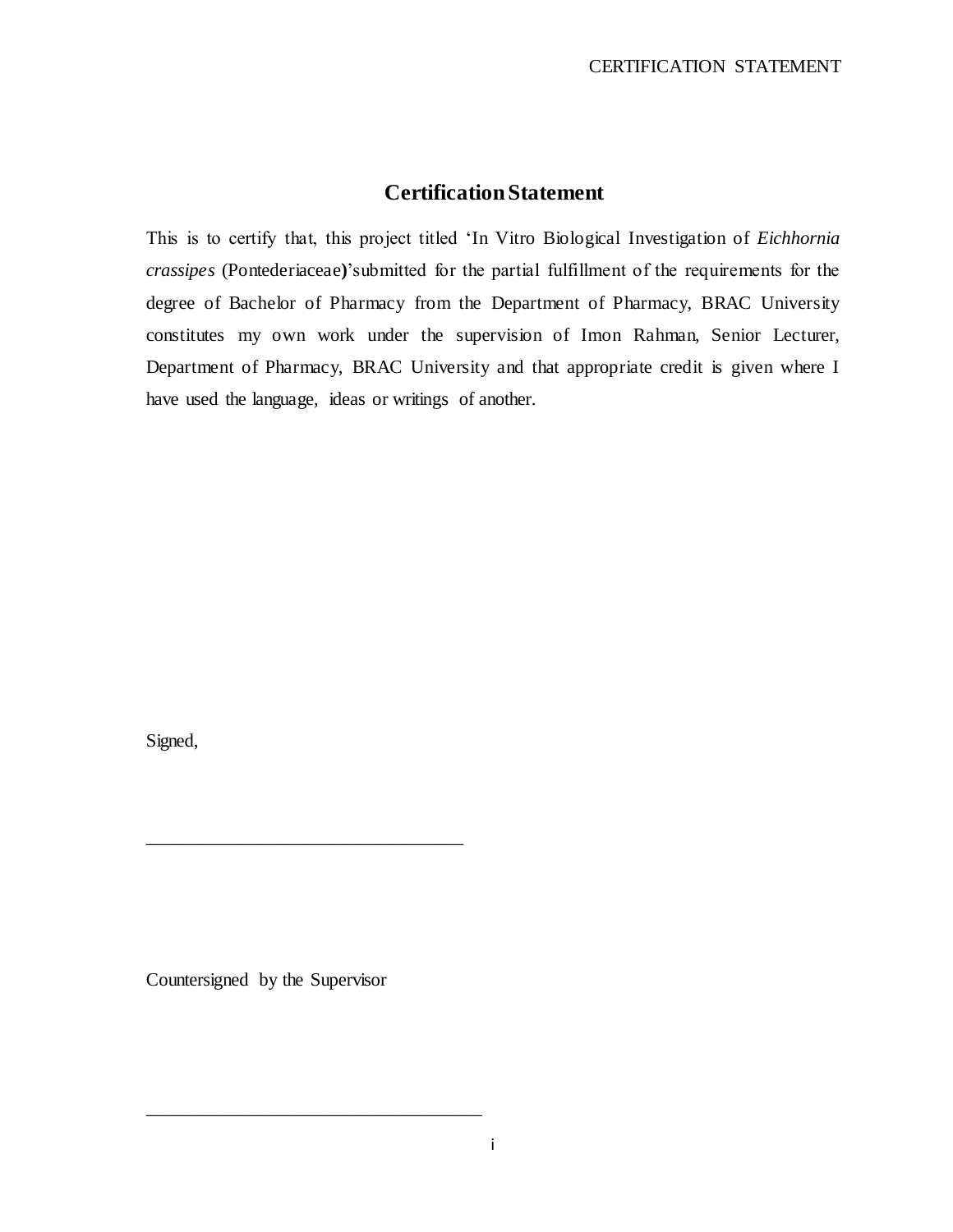ACKNOWLEDGEMENT

# **Acknowledgement**

Firstly of all, I express my earnest gratitude to almighty Allah for endowing me with health, patience, protection and faith in all aspect of my life.

I would like to thank Imon Rahman sir, Senior Lecturer of Department of Pharmacy, BRAC University, for providing me with continuous support and guidance in this project work. My deepest and utmost gratitude for his positive attitude throughout this project work is helping me to complete my project paper.

I would also like to thank Ridwan Islam sir, Senior lecturer of Pharmacy, BRAC University, for providing and guiding me with an opportunity and necessary support to carry out the project lab work at an individual level.

I would like to give my earnest thank Dr. Eva Rahman Kabir madam, Chairperson of Department of Pharmacy, BRAC University, for providing me with an opportunity to carry out the project at an individual level.

Furthermore, I would like to thank all the Lab Officers and Lab Assistants for their support, and concerns during my project lab work.

Finally, I would like to thank the Faculties of Department of Pharmacy at BRAC University, my friends and my family who constantly encouraged me and pushed me to get through and complete my project successfully.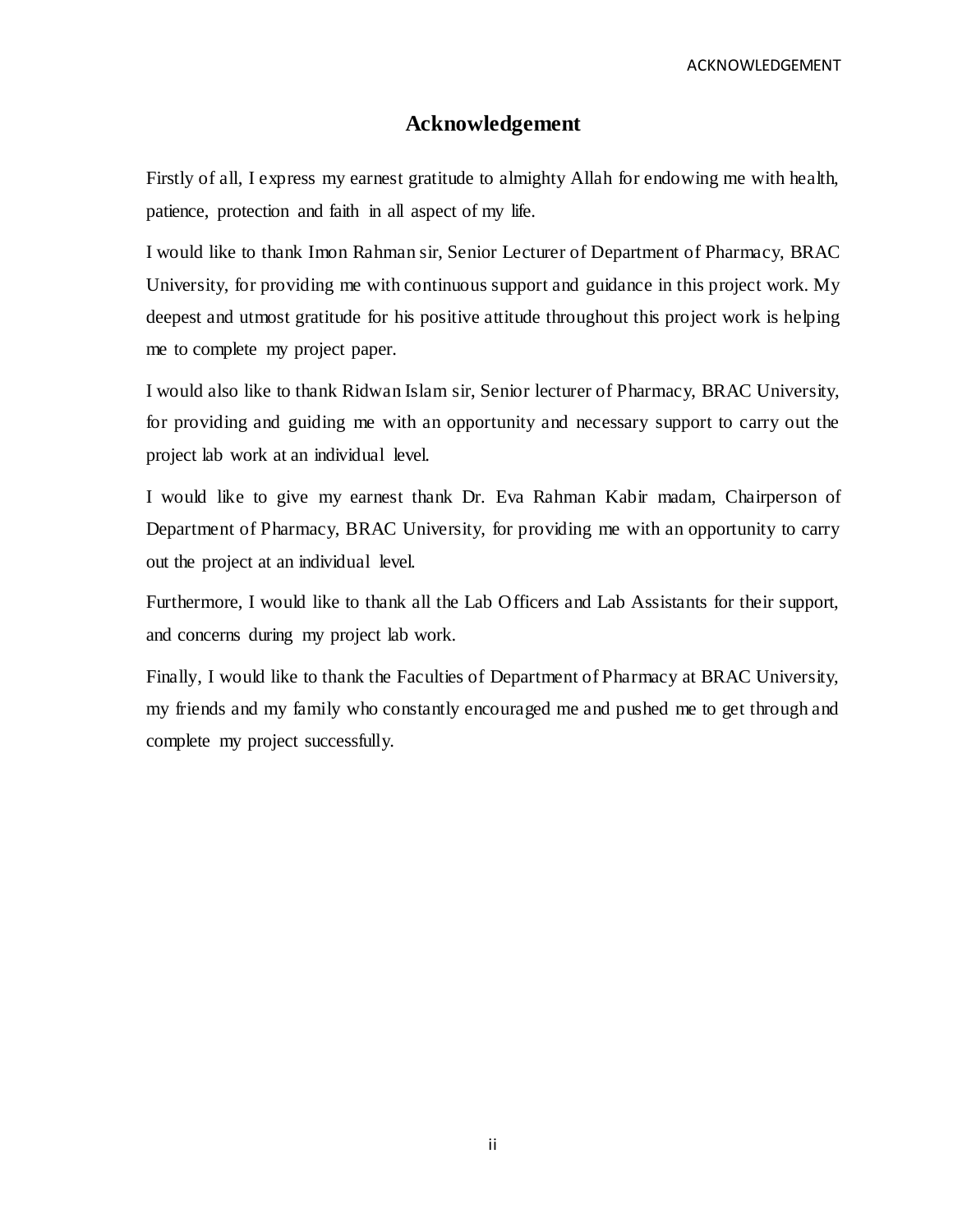**ABSTRACT** 

# **Abstract**

*Eichhornia crassipes*is free floating aquatic plant and it belongs to the family Potenderiaecae and it is very native to South America. Though it is an aquatic plant but it also has therapeutic effect. Extracts of the various parts of the *E. crassipes* has therapeutic effect such as antimicrobial activity, anti-oxidant, wound healing, antitumor, cytotoxic, larvicidal activity. Leaf extract of this plat contain phenolic compounds, alkaloids, terpenoids, glycosides, sterols. The objective of this study was to investigate the bioactivity like cytotoxicity by lethal brine shrimp method, antimicrobial activity by disc diffusion methods from all the extractive of *Eichhornia crassipes*. The lethal brine shrimp study reveals the mild to moderate result by LC50. In antimicrobial test, this pant has negligible potentiality to act against bacterial and fungal strain.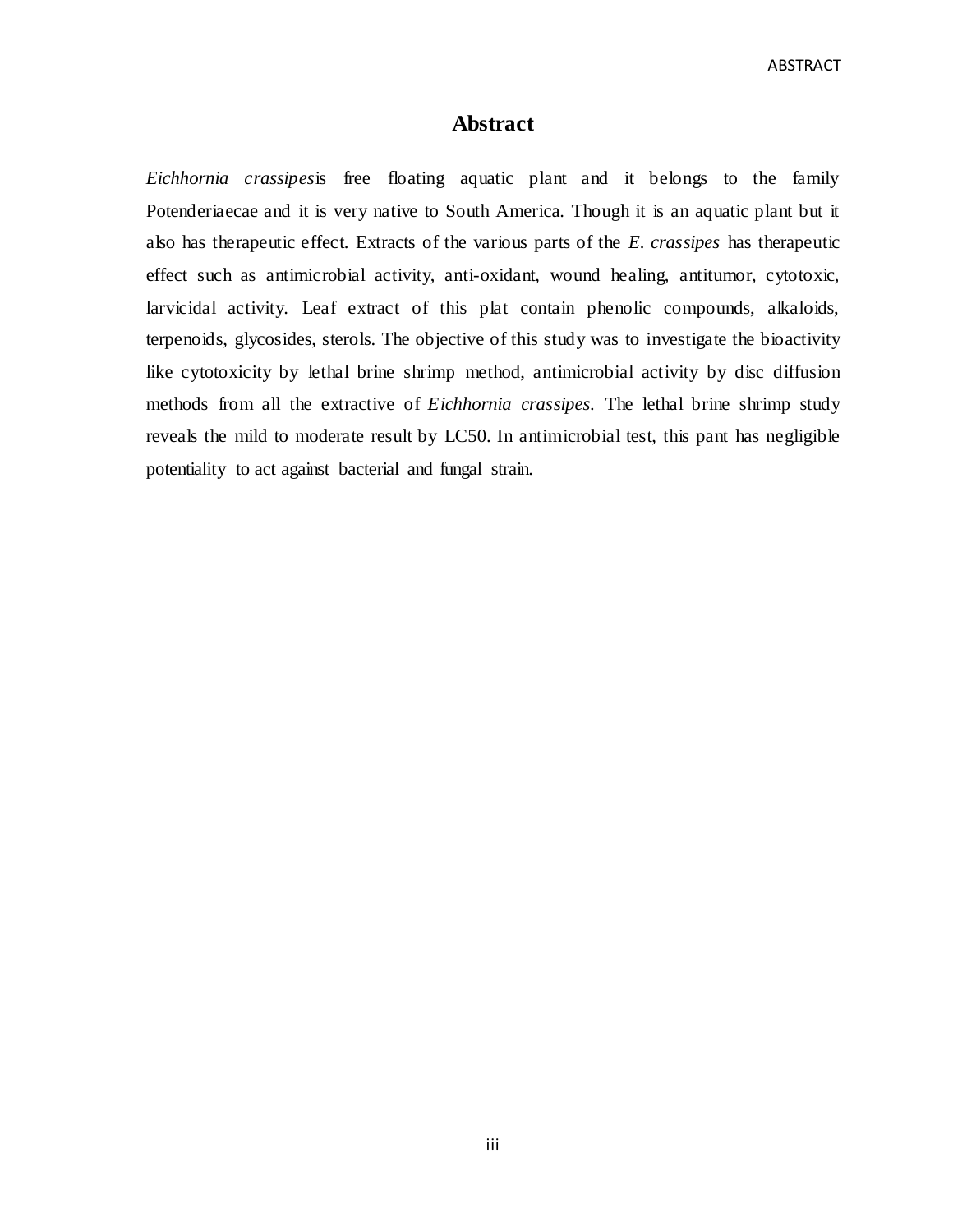| <b>Table of Contents</b>       | Pages          |
|--------------------------------|----------------|
|                                |                |
| <b>Certification Statement</b> | i              |
| Acknowledgement                | ii             |
| Abstract                       | iii            |
| <b>List of Abbreviations</b>   | viii           |
| <b>List of the Tables</b>      | ix             |
| List of the figures            | X              |
|                                | 1              |
|                                | 1              |
|                                | 2              |
|                                | 2              |
|                                | 3              |
|                                | 3              |
|                                | 3              |
|                                | $\overline{4}$ |
|                                | 5              |
|                                | 5              |
|                                | 8              |
|                                | 8              |
|                                | 8              |

# **Table of Content**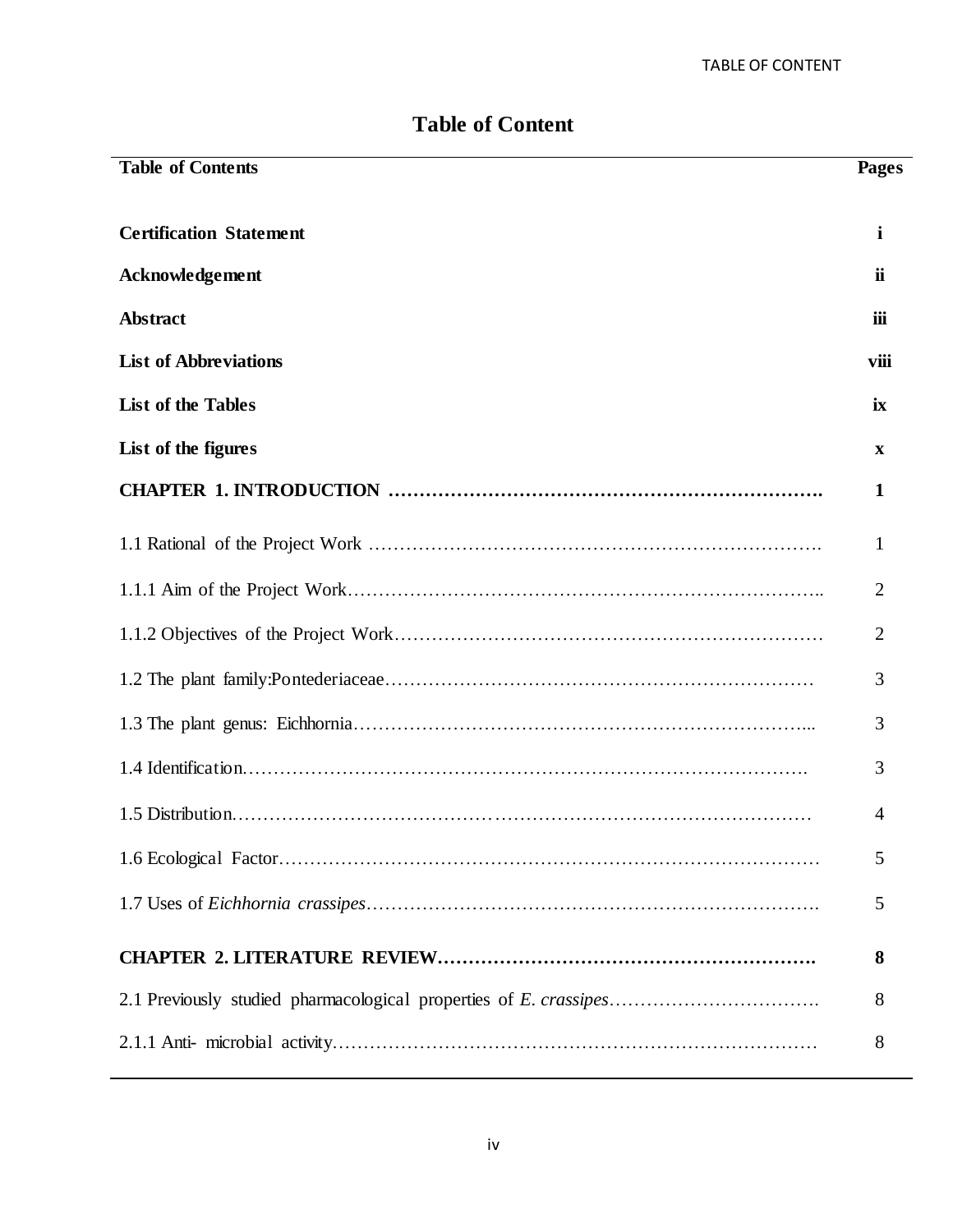| 09. |
|-----|
| 09  |
| 10  |
|     |
| 10  |
| 10  |
| 10  |

| 11 |
|----|
| 11 |
| 11 |
| 11 |
| 11 |
| 11 |
| 12 |
| 12 |
| 12 |
| 12 |
| 12 |
| 13 |
| 13 |
| 14 |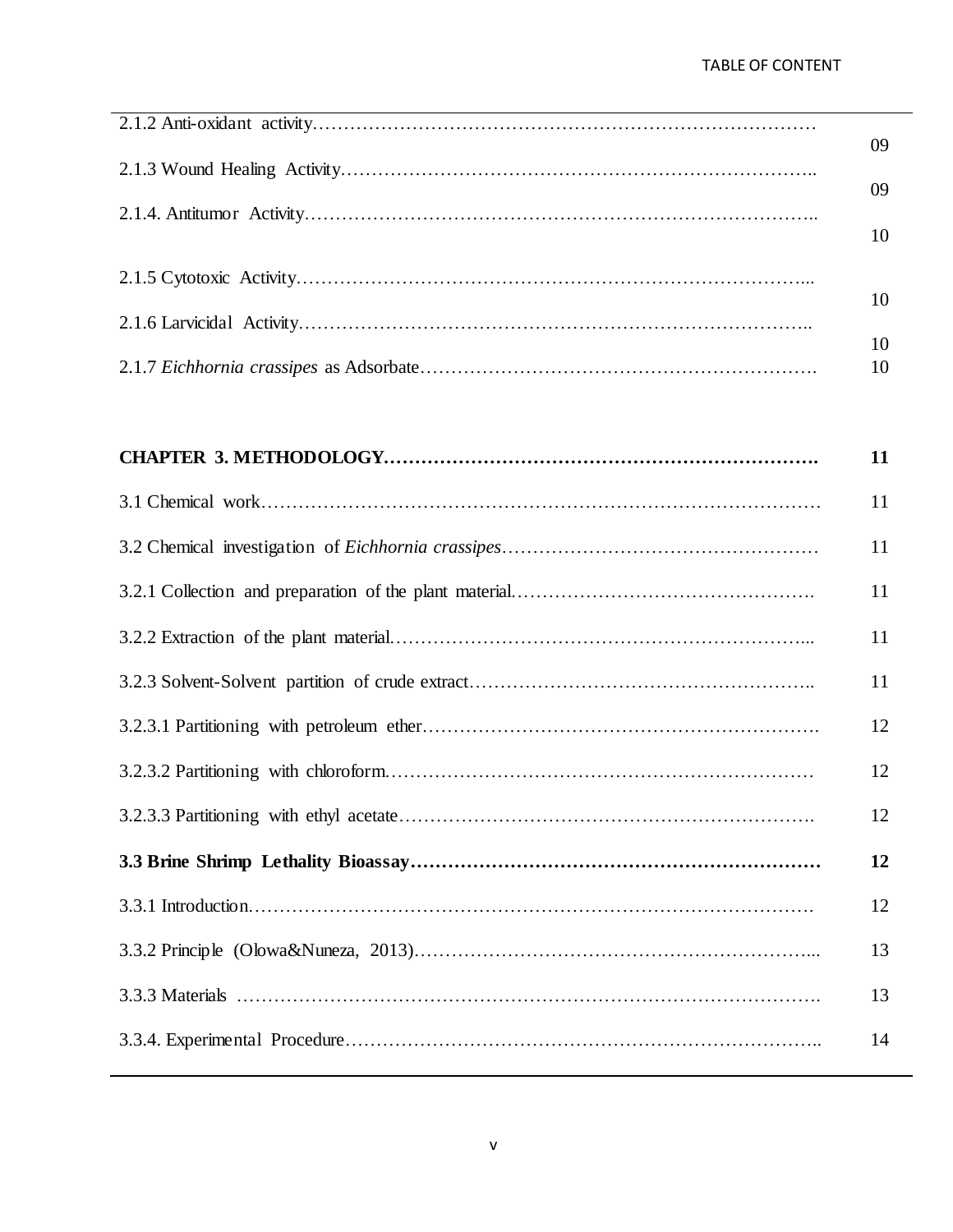|                                                                                         | 14 |
|-----------------------------------------------------------------------------------------|----|
|                                                                                         | 14 |
|                                                                                         | 14 |
|                                                                                         | 15 |
|                                                                                         | 16 |
|                                                                                         | 16 |
|                                                                                         | 16 |
|                                                                                         | 17 |
|                                                                                         | 18 |
|                                                                                         | 19 |
|                                                                                         | 19 |
|                                                                                         | 19 |
|                                                                                         | 20 |
|                                                                                         | 20 |
|                                                                                         | 21 |
|                                                                                         | 22 |
|                                                                                         | 22 |
|                                                                                         | 22 |
|                                                                                         | 23 |
|                                                                                         | 23 |
|                                                                                         | 24 |
|                                                                                         | 24 |
|                                                                                         |    |
|                                                                                         | 25 |
| 4.1 Result and discussion of Brine Shrimp Lethality Test of <i>Eichhornia crassipes</i> | 25 |
| 4.2 Results and discussion of In vitro antimicrobial screening of E. crassipes          | 32 |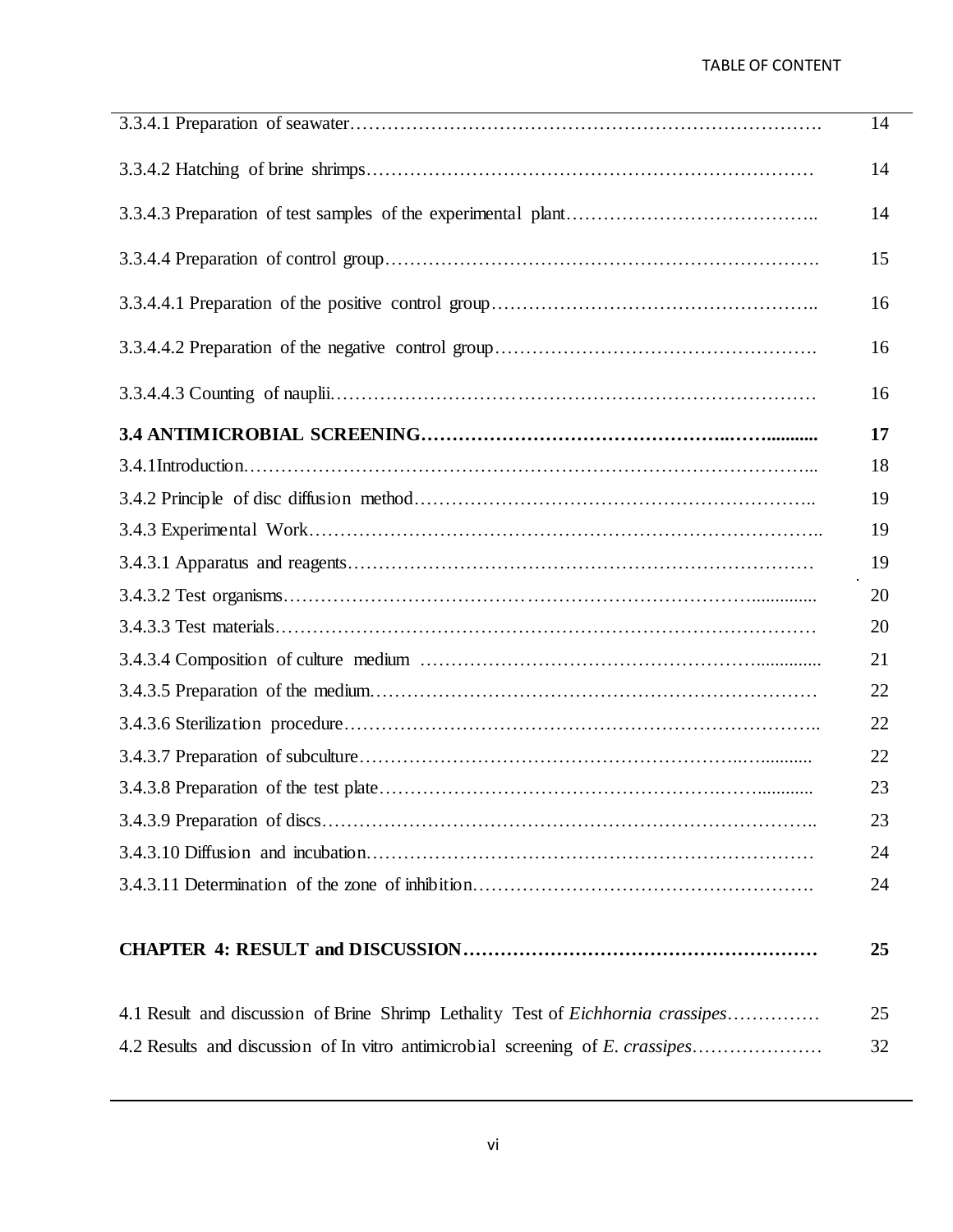| 33 |
|----|
| 34 |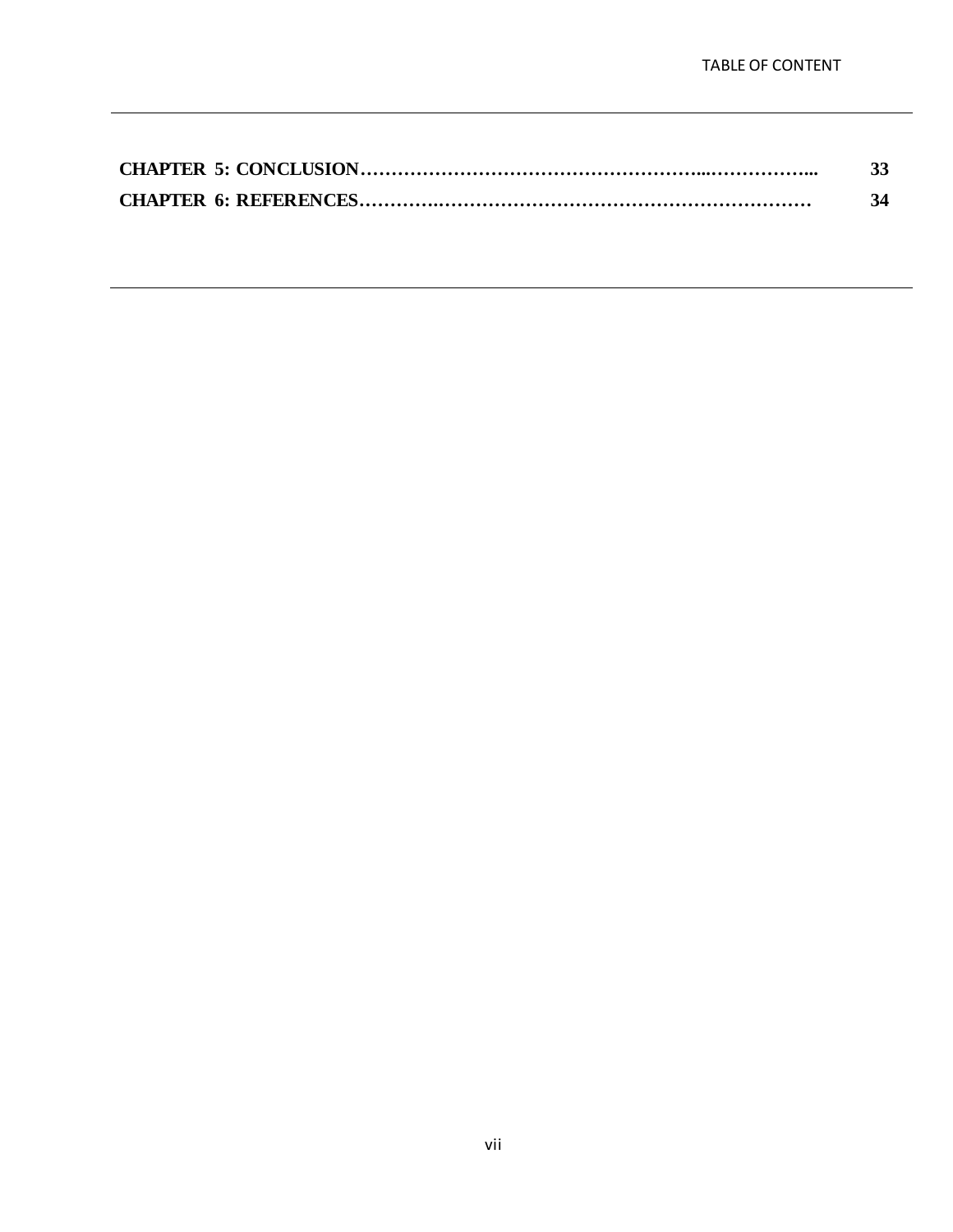# **Abbreviations**

- WHO: World Health Organization
- MESF: Methanolic Extract Soluble Fraction
- PESF: Petroleum Ether Soluble Fraction
- CSF: Chloroform Soluble Fraction
- AQSF: Aqueous Soluble Fraction
- VS: Vincristine Sulphate
- DMSO: Dimethyl sulfoxide
- NaCl: Sodium Chloride
- HCl: Hydrochloric acid
- FRAP: Ferric Reducing Ability of Plasma
- MHA : Mueller Hinton Agar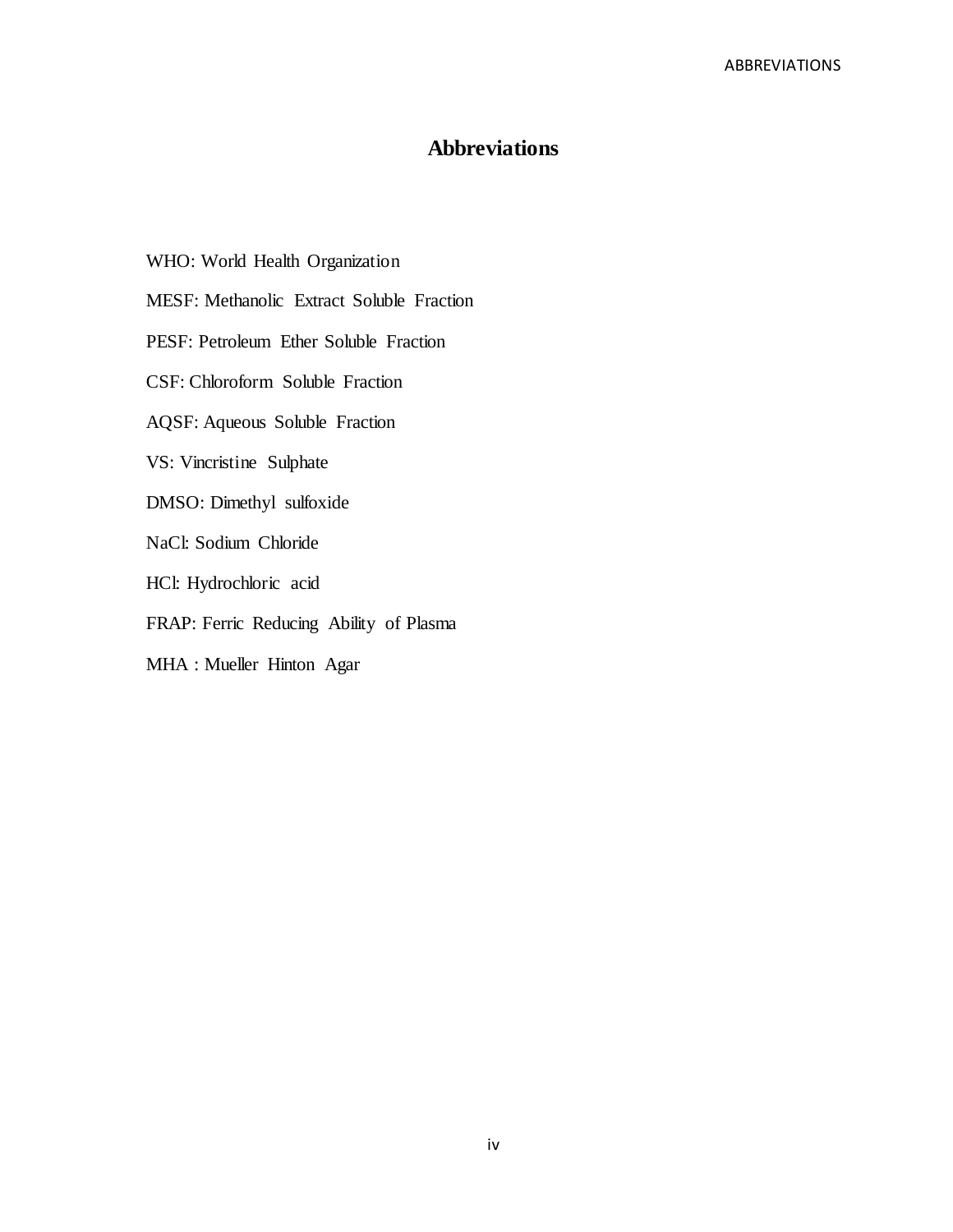# **List of Tables**

| <b>Table</b> | <b>Contents</b>                                                                   | <b>Pages</b> |
|--------------|-----------------------------------------------------------------------------------|--------------|
| no.          |                                                                                   |              |
| 3.1          | Test samples of experimental plants                                               | 14           |
| 3.2          | Test samples with concentration values after serial dilution                      | 15           |
| 3.3          | Different strains used in antimicrobial screening                                 | 20           |
| 3.4          | List of Test materials                                                            | 20           |
| 3.5          | Preparation of sample Discs                                                       | 23           |
| 4.1          | $LC_{50}$ values of the test samples of leaves of <i>Eichhornia crassipes</i>     | 25           |
| 4.2          | Effect of Vincristine sulphate (positive control) on shrimp nauplii               | 26           |
| 4.3          | Effect of the methanolic extract (ME) of leaves of <i>Eichhornia crassipes</i> on | 27           |
|              | shrimp nauplii                                                                    |              |
| 4.4          | Effect of petroleum ether soluble fraction (PESF) of the methanolic extract of    | 28           |
|              | leaves of <i>Eichhornia crassipes</i> on shrimp nauplii                           |              |
| 4.5          | Effect of Chloroform soluble fraction (CSF) of the methanolic extract of          | 29           |
|              | leaves of <i>Eichhornia crassipes</i> on shrimp nauplii                           |              |
| 4.6          | Effect of Ethyl acetate soluble fraction (EASF) of the methanolic extract of      | 30           |
|              | leaves of Eichhornia crassipes on shrimp nauplii                                  |              |
| 4.7          | Effect of aqueous soluble fraction (AQSF) of the methanolic extract of leaves     | 31           |
|              | of Eichhornia crassipes on shrimp nauplii                                         |              |
| 4.8          | Antimicrobial activity of test samples of leaves of <i>Eichhornia crassipes</i>   | 32           |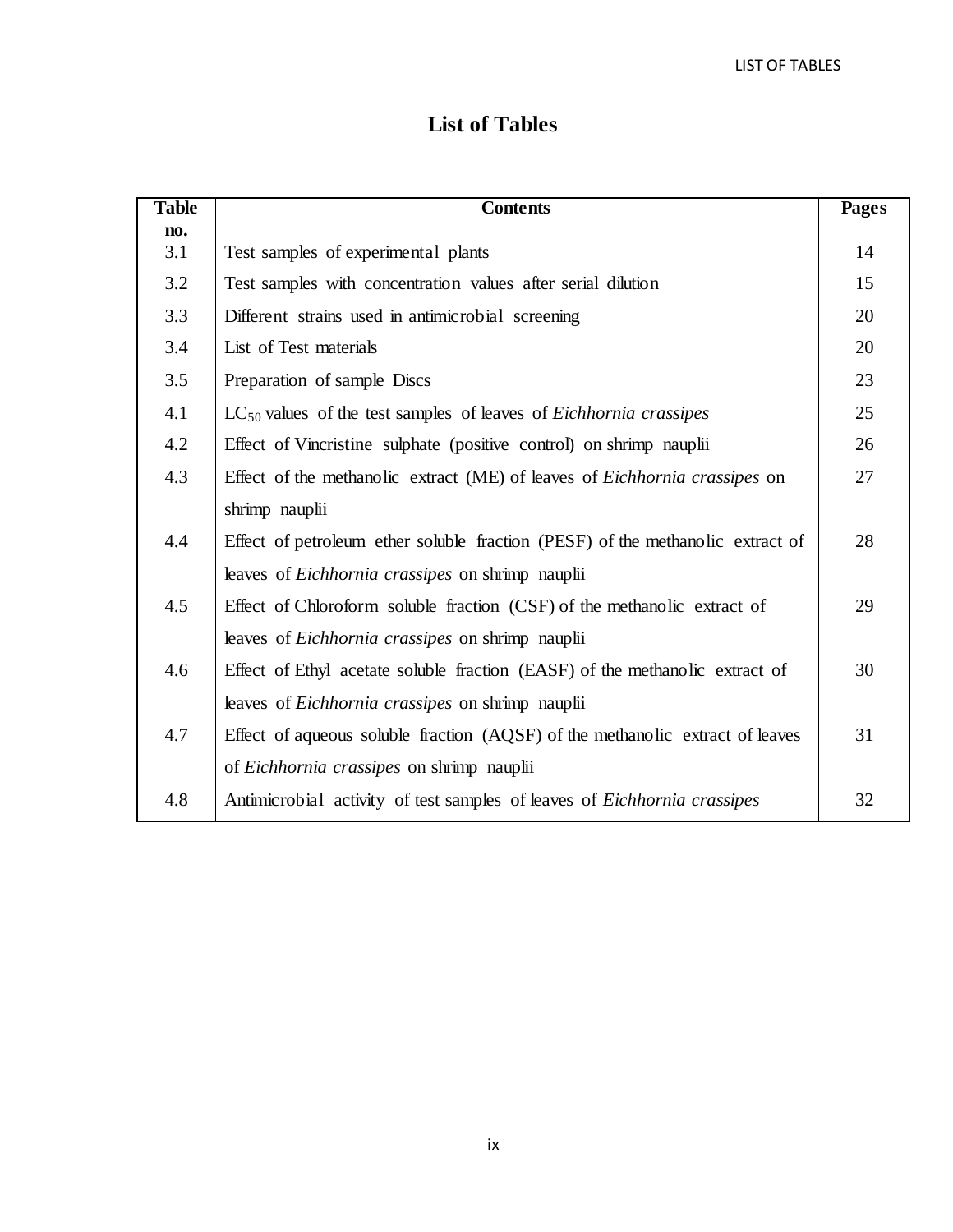# **List of Figures**

| No. of  | <b>Contents</b>                                                                             |                |
|---------|---------------------------------------------------------------------------------------------|----------------|
| figures |                                                                                             |                |
| 1.1     | Figure of Eichhornia crassipes                                                              | $\overline{4}$ |
| 1.2     | Distribution of water hyacinth throughout the world                                         | 5              |
| 3.1A    | Clear zone of inhibition                                                                    | 24             |
| 3.1B    | Determination of clear zone of inhibition                                                   | 24             |
| 4.1     | $LC_{50}$ values of the different extract fraction of leaves of <i>Eichhornia crassipes</i> | 26             |
| 4.2     | Plot of % mortality and predicted regression line of VS                                     | 27             |
| 4.3     | Plot of % mortality and predicted regression line of ME                                     | 28             |
| 4.4     | Plot of % mortality and predicted regression line of PESF                                   | 29             |
| 4.5     | Plot of % mortality and predicted regression line of CSF                                    | 30             |
| 4.6     | Plot of % mortality and predicted regression line of EASF                                   | 31             |
| 4.7     | Plot of % mortality and predicted regression line of AQSF                                   | 32             |
|         |                                                                                             |                |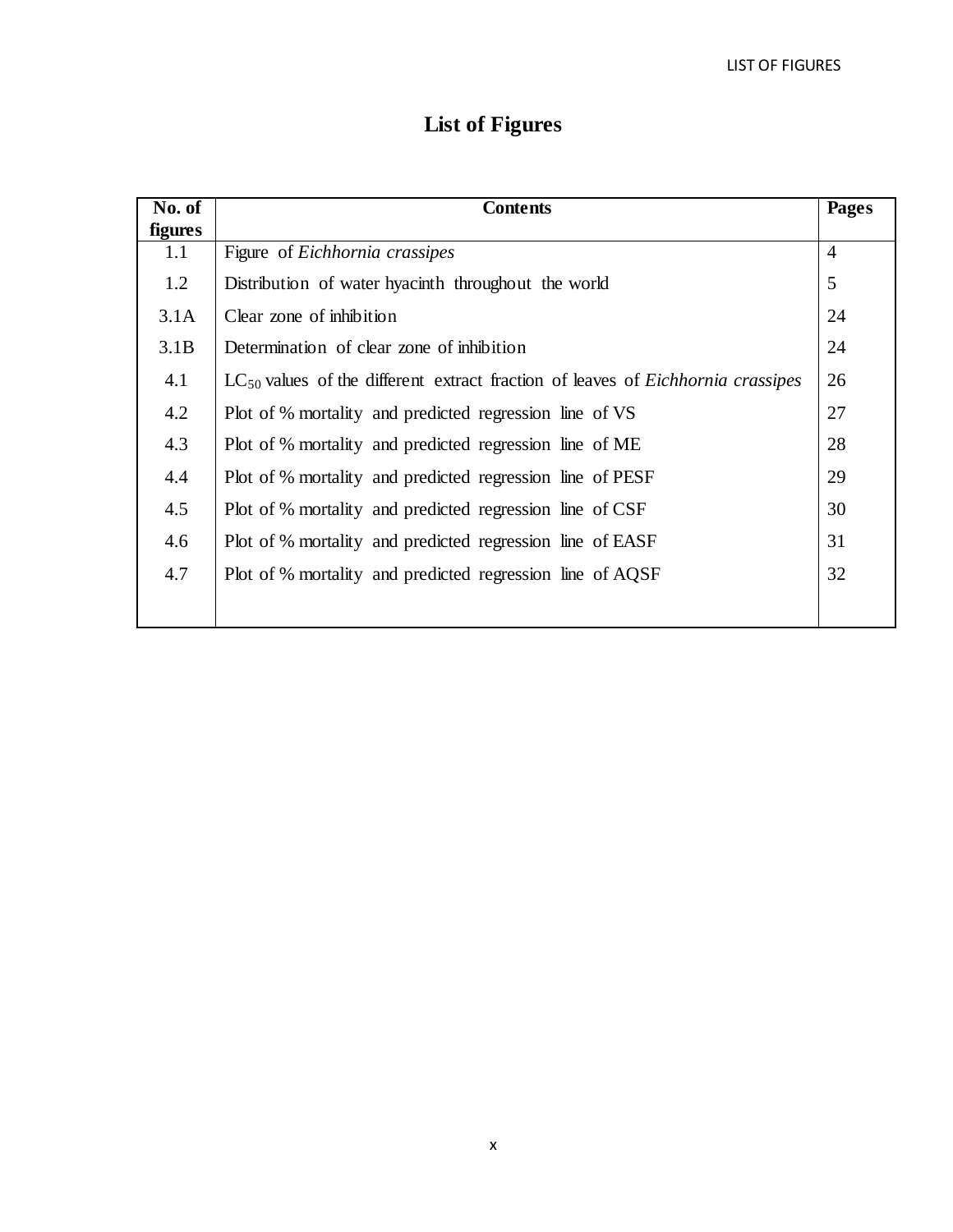# **CHAPTER 1: INTRODUCTION**

# **1.1 Rational of this Project Work**

The use of medicinal plant was invented within early century. In early century some written evidence was found about utilizing the plant as purpose of cure verity of disease in the great civilization like Chinese, Indian, and North – African. It was the beginning of  $19<sup>th</sup>$  century where the active particles of the medicinal plant were isolated to treat the diseases (Phillipson, 2000).

Today"s clinical agents that are used frequently like Quinine from Cinchona bark, morphine and codeine from the latex of the opium poppy, digoxin from Digitalis leaves, atropine and hyoscine from species of the Solanaceae, those all were isolated before World War II (Phillipson, 2000).

Though the active particles were isolated during  $19<sup>th</sup>$  century but the significance and importance of the natural product was experienced by the people as organic chemistry during the last century. (Macias, 2007)

To build the history of drug discovery the medicinal plants are used in treatment of various diseases from the ancient period. Plants part like roots, leaves, barks, flowers or fruits are being used to make the herbal medication. These parts of plants contain lots of chemical component and by isolating every desire component with the addition of bulk which leads to make the dosage form. To drug discovery, lots of new technologies are used such as combinatorial chemistry and computer-based molecular modeling design to create synthetic molecule day by day. Therefore the medicinal plants have a very significant history of clinical use which makes these more acceptable to the patient (Veeresham, 2012).

According to the ancient history, Dioscorides who wrote "De MateriaMedica" by studying medicinal plants was known as "the father of pharmacognosy"" according to the ancient history. He wrote this book it when he was travelling with roman army as he was a military physician by profession. His book is carrying lots of information about plant origin medications. In his book, total 944 drugs were describe and among 657 drugs of them were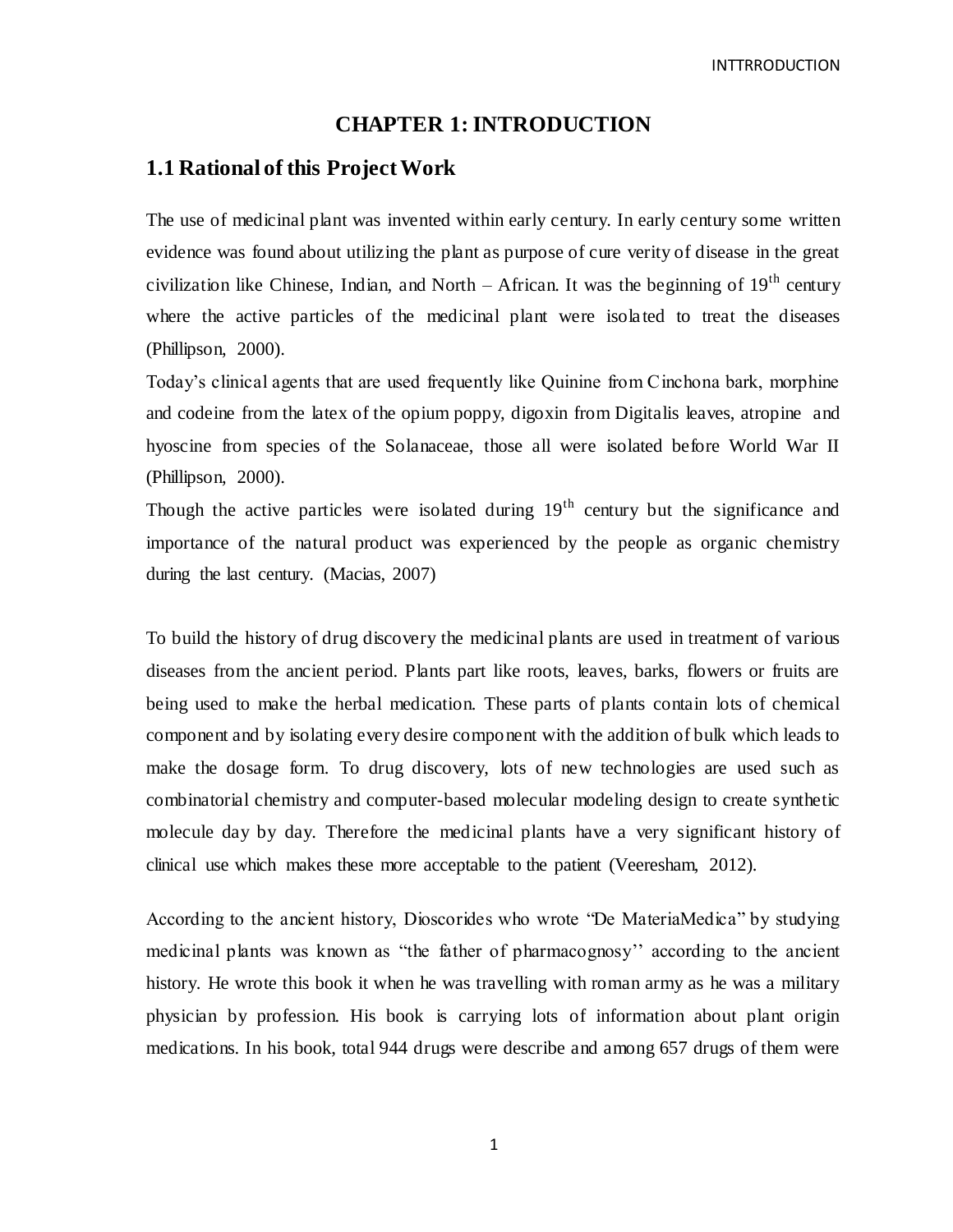from plant origins along with the description of appearance, locality, mode of collections and how to make the medicinal preparation and their therapeutic effects (Petrovska, 2012).

In 2008, World Health Organization (WHO) stated that among the most population of the world like 80% people depended on the medicinal plant that we called traditional medicine for their needs. WHO also state that there are approximately 600-700 plant based medications are available in Germany and 70% of the German physicians are more interested to prescribe those medications. Therefore, the history of use of traditional medicine has increased tremendously in United States over the last 20 years because of less tolerance of synthetic drug by the patient and cost of the drug (Derwich*et al.,* 2009).

In Bangladesh, the use of medicinal plant is also increased and acceptable to the patient. The reason behind to select an aquatic plant like *Eichhornia crassipes* for project work is that, *Eichhornia crassipes* is a widely distributed aquatic plant which belongs to the family of Pontederiaceae. In Asia, it is one of most known and available water hyacinth and mostly known as waste water weed. Bangladesh is the riverien country where aquatic plant such as *E. crassipes* has grown naturally with a vest source. If the lead compound have found in a significant amount, then this aquatic plant can be cost effective as an active ingredient and this will also be beneficial for the developing country.

### **1.1.1 Aim of the project**

Aim of this project is to investigate and evaluate the bioactivity study of leaves extract of water hyacinth *Eichhornia crassipes*

#### **1.1.2 Objective of the project**

The objective of the project is to using methanolic leaf extract of *Eichhornia crassipes*to:

- $\Box$  Determine the Brine shrimp lethality test for the cytotoxic effects of all the fractions of water hyacinth.
- $\Box$  Determine the antimicrobial activity by disc diffusion method of all fraction of water hyacinth.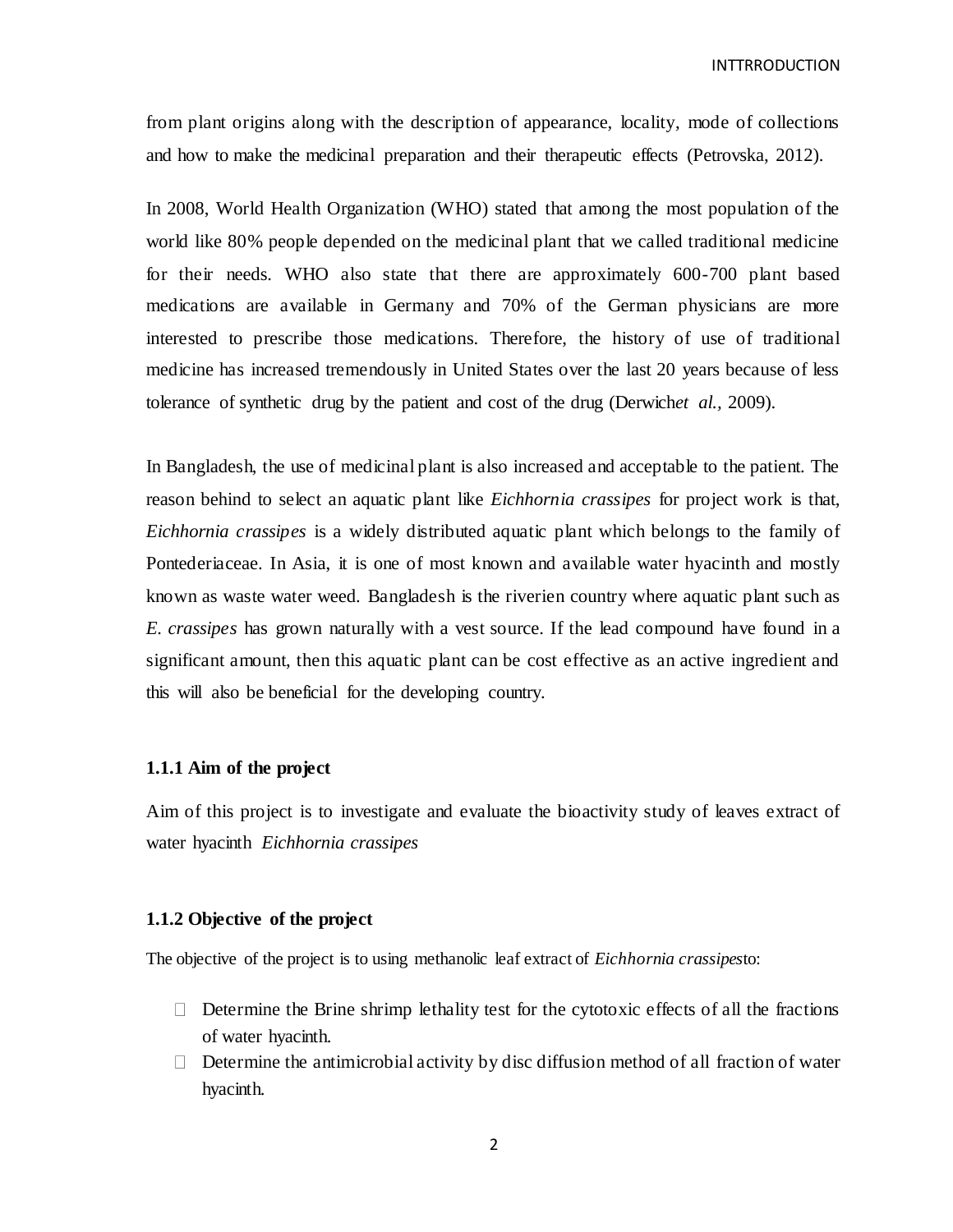#### **1.2 The plant family: Pontederiaceae**

Pontederiaceae families" plants are a small flowering of aquatic plant which is belongs to the herbaceous monocotyledons. 6-9 genera and about 30-35 species are comprised of this family which is mostly native to the New World Tropics. Besides their native range many taxa had been spreading as weed or ornaments (Eckenwalder& Barrett. 1986).

It is recognized by The [APG II system](https://en.wikipedia.org/wiki/APG_II_system) of 2003 where it spaces the family in the order [Commelinales.](https://en.wikipedia.org/wiki/Commelinales) This family is small where heterostylous aquatic plants are identified and these are found in [tropical](https://en.wikipedia.org/wiki/Tropics) and [subtropical](https://en.wikipedia.org/wiki/Subtropics) level of waters. *[Eichhornia](https://en.wikipedia.org/wiki/Eichhornia_crassipes) crassipes* is known as water hyacinth in this family which is an [invasive](https://en.wikipedia.org/wiki/Invasive_species) species in many waterways ((Angiosperm Phylogeny Group, 2009).

#### **1.3 The plant genus:** *Eichhornia*

*Eichhornia* is a water hyacinth which is belongs to the genus of aquatic flowering plants under the Pontederiaceae and very native to the South America.

#### **1.4 Identification**

The leaves are thick and dark and also flatten on top of the water like as mat. The purple flower is on the top of its mat along with its reproductive organ as the leaf is a floating macrophyte. The roots of water hyacinths are thick and dense by which many macro and micro use to invertebrates of small or juvenile fish. This plat lives in a colony that is created by them (Ellis,  $2011$ ).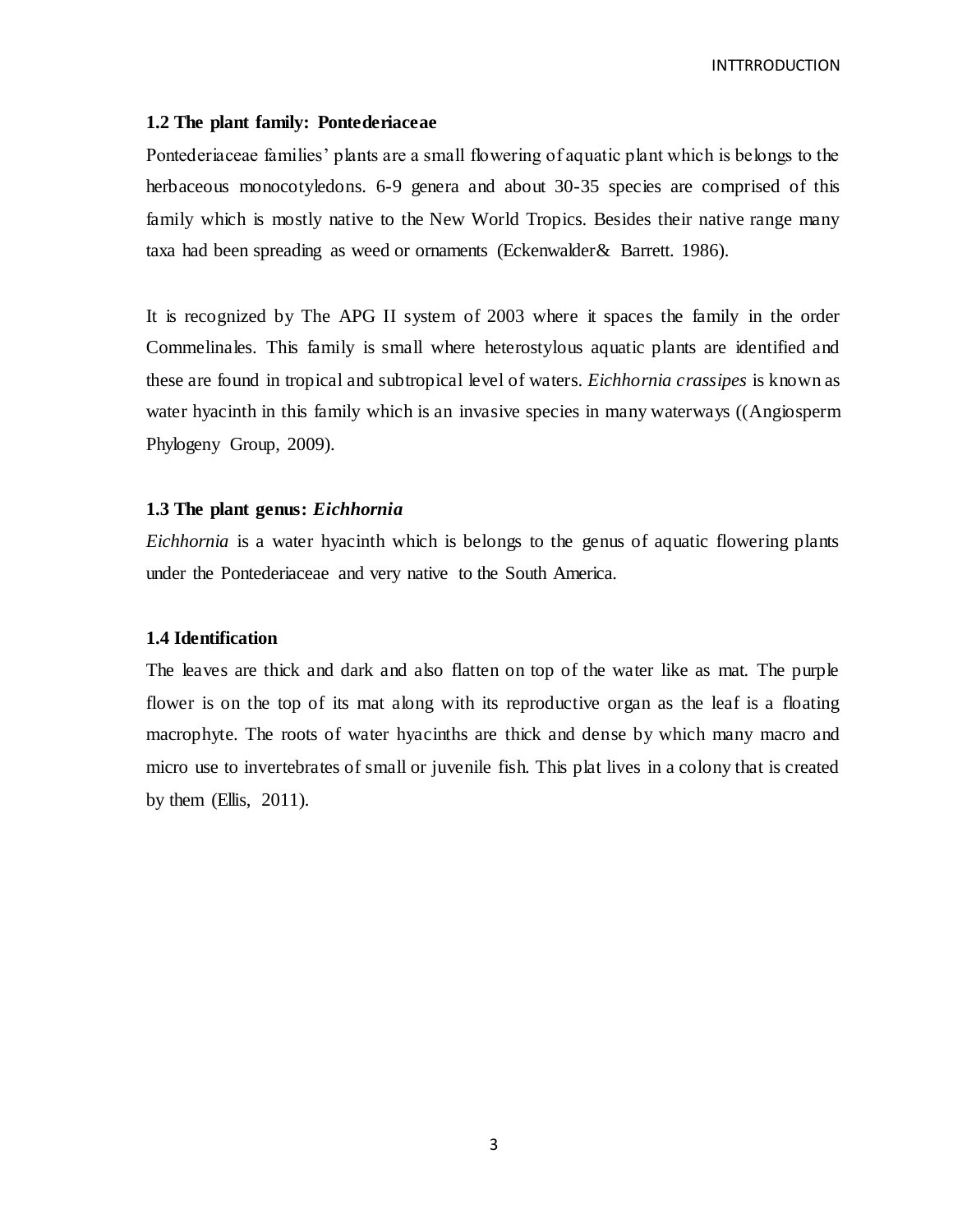

**Figure 1.1**: Figure of *Eichhornia crassipes*

# **1.5 Distribution**

In 1823, a German naturalist C. von Martius was discovered this species during his study of the flora of Brazil then he named this as *Pontederia crassipes*. After sixty years from the discovered this species, scientist Solms integrated this species in the *Eichhornia* genus followed by the description of Kuntz in 1829 (Tellez *et al,* 2008).Originally from the Amazon Basin, its entry into Africa, Asia, Australia, and North America was facilitated by human activities (Dagno et al., 2012).Wetland like lakes, streams, ponds, waterways, ditches, and backwater are widely found areas where waterhyacinth can grow over (Jafari, 2010).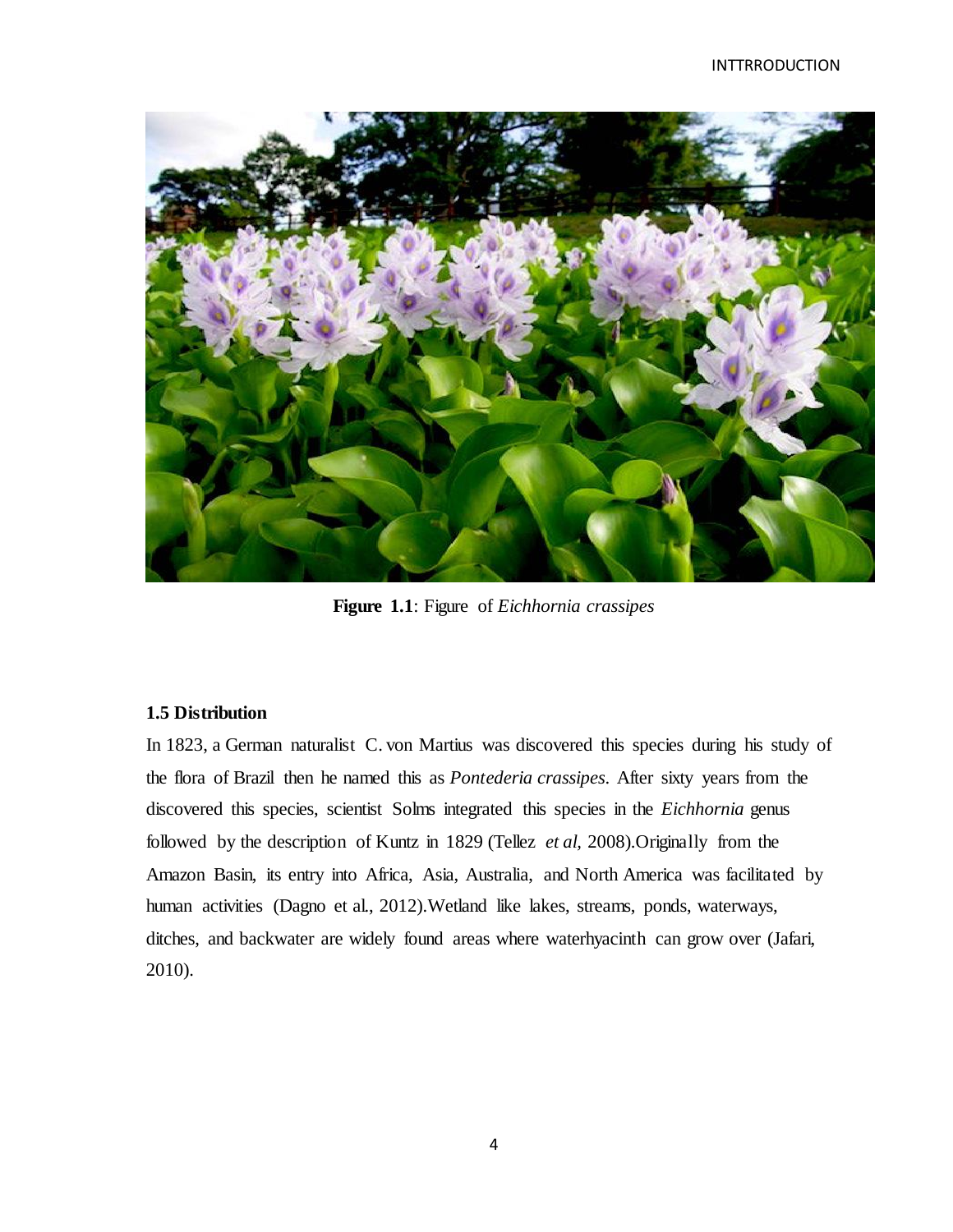

**Figure 1.2:** Distribution of water hyacinth throughout the world

## **1.6 Ecological Factors**

Warm water which is rich in macronutrients is the best for growing heliopath plant like waterhyacinth. This plant is grown neutral pH but it can also tolerate pH values from 4 to 10.

This pH tolerance points out that *Eichhornia crassipes* can be used for treatment of different types of wastewater. *Eichhornia crassipes* can also tolerate drought well because it cansurvive in moist sediments within several months (Center *et al.*, 2002). Air humidity that is low from 15% to 40% can be limiting factor for uninterrupted growth of water hyacinth (Jafari, 2010).

#### **1.7 Uses of** *Eichhornia crassipes* **(Jafari, 2010)**

There are possible uses of *Eichhornia*c rassipes were found in the study of Jafari (2010). These are listed below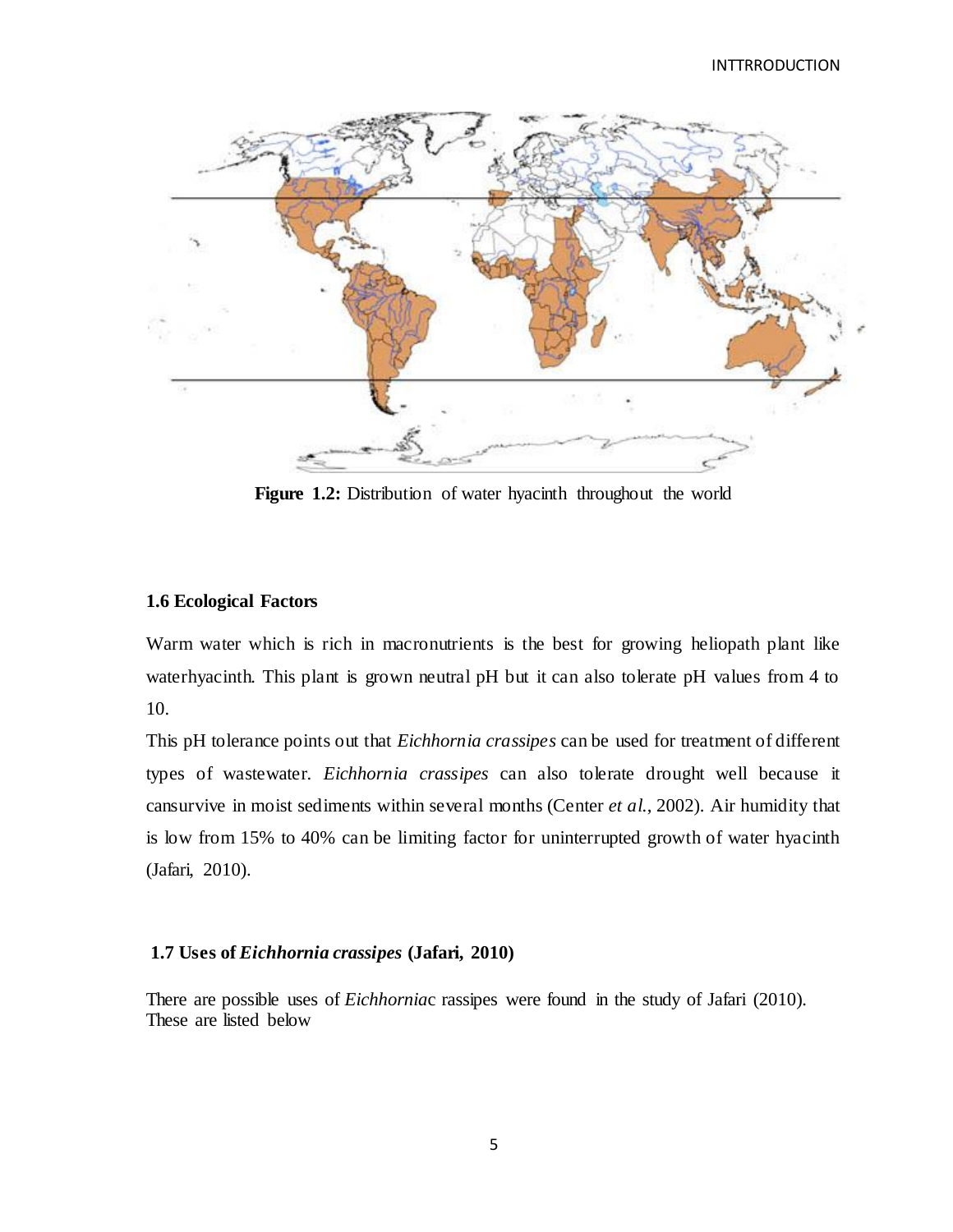#### **1.7.1 Paper**

The production of paper of *Eichhornia crassipes* has been successful in a number of countries such as Philippines, Indonesia, and India though it was a small-scale cottage industry.

#### **1.7.2 Fibre Board**

Another application of water hyacinth is the production of fibre boards for general-purpose use is also another application of waterhyacinth and it is cost low.

#### **1.7.3 Yarn and Rope**

To make the rope, the waterhyacinth plant can be used as fiber from the stems. The process of rope making is similar to the jute rope. A local furniture manufacturer from Bangladesh, who is wins the rope around a cane frame to produce an elegant finished product by the use of rope.

#### **1.7.4 Basket Work**

Dried water hyacinth is used to make baskets and matting for domestic uses in Philippines. The traditional basket making and weaving skills are used to produce similar goods for the tourist industry in India.

#### **1.7.5 Charcoal Briquetting**

To deal with the rapidly expanding carpets of water hyacinth in Kenya charcoal briquetting has been a proposed idea.

#### **1.7.6 Biogas Production**

The conversion of water hyacinth to biogas is the biggest possibility. Many experiments were carried out to convert biogas from waterhyacinth along with animal waste.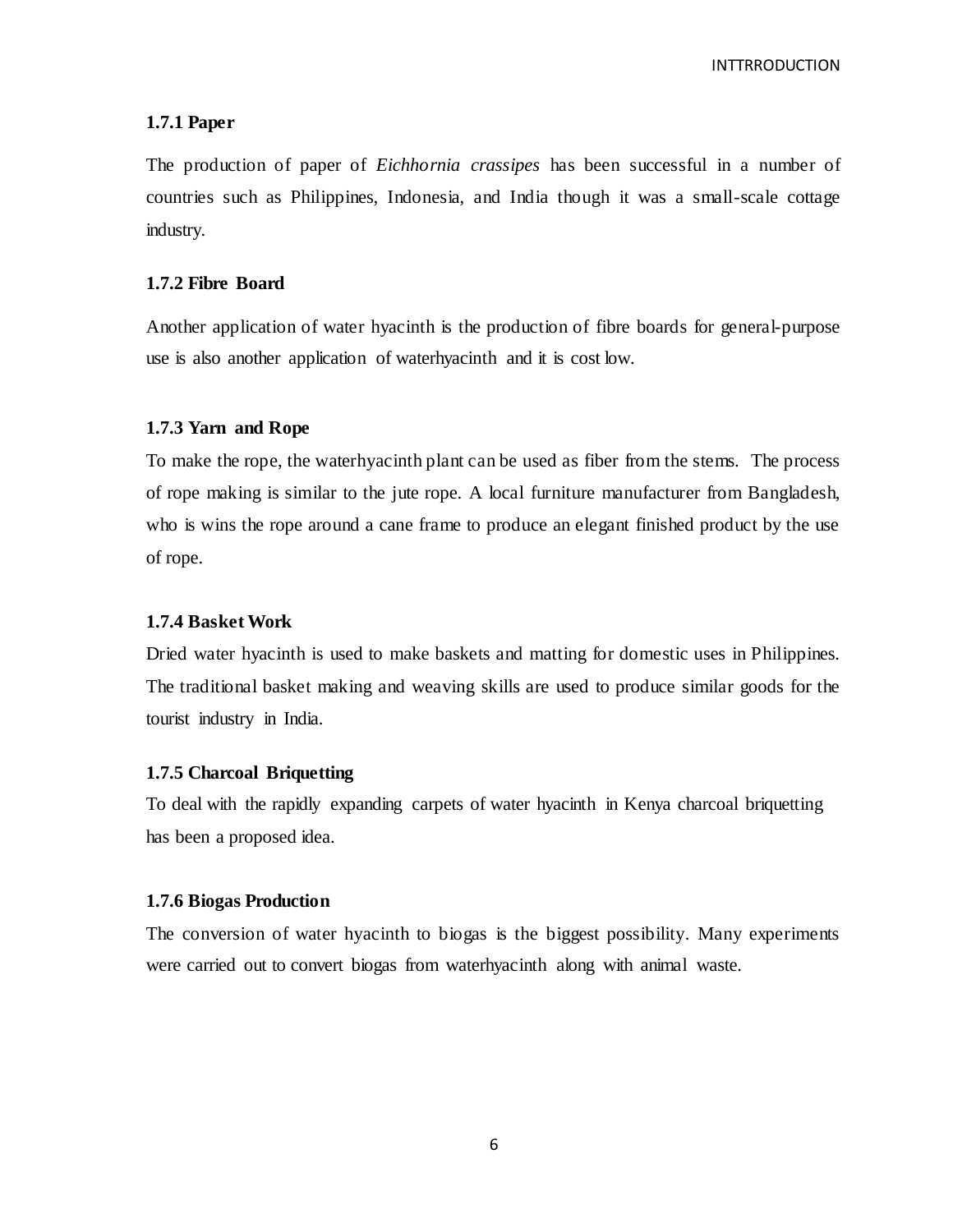#### **1.7.6 Animal Fodder**

In a study, it showed that the amounts of nutrients that are needed for animal are present in water hyacinth to ruminants. The use of water hyacinth as animal fodder in developing countries can help to solve some of the nutritional problems that exist in these countries.

#### **1.7.7 Fertilizers**

Water hyacinth can also be used on the land both as a green manure and as compost. The compost of waterhyacinth can increases soil fertility and crop yield and also improves the quality of the soil. In developing countries, water hyacinth is the best option to use as fertilizer on the land and also in poor soil quality to avoid expensive mineral fertilizer.

#### **1.7.8 Fish Feed**

Water hyacinth can be used indirectly to feed fish.

#### **1.8 Phytochemicals Composition**

*Eichhornia crassipes* a waterhyacinth is a fast growing plant which can be used for rapid removal of different kinds of pollution in water ensuing in positive outcomes. Waterhyacinth was estimated for its possible potential of heavy metal accumulations which further lead in the discovery of high cellulose content and its functional groups such as amino (-NH2), carboxyl (COO-), hydroxyl (-OH-), sulfahydryl (-SH) and towards the heavy metals adsorption was showed with high tolerance and affinity (Patel, 2012). Phytochemicals such as amino acids including glutamic acid theonine, leucine, lysine, methionine, tryptophan, tyrosine, and valine, flavonoids including apigenin, azaeleatin, chrysoeriol, gossypetin, kaempferol, luteolin, oientin and tricin are contained by *Eichhornia crassipes.* In this study, the dry mass of the plants is consisted of 5.2% nitrogen, 0.22% of phosphorous, 2.3% of potassium, 0.36% of calcium, 280 ppm of Iron, 45 ppm of Zn, 2 ppm of Cu and 332 of Mn (Patel, 2012)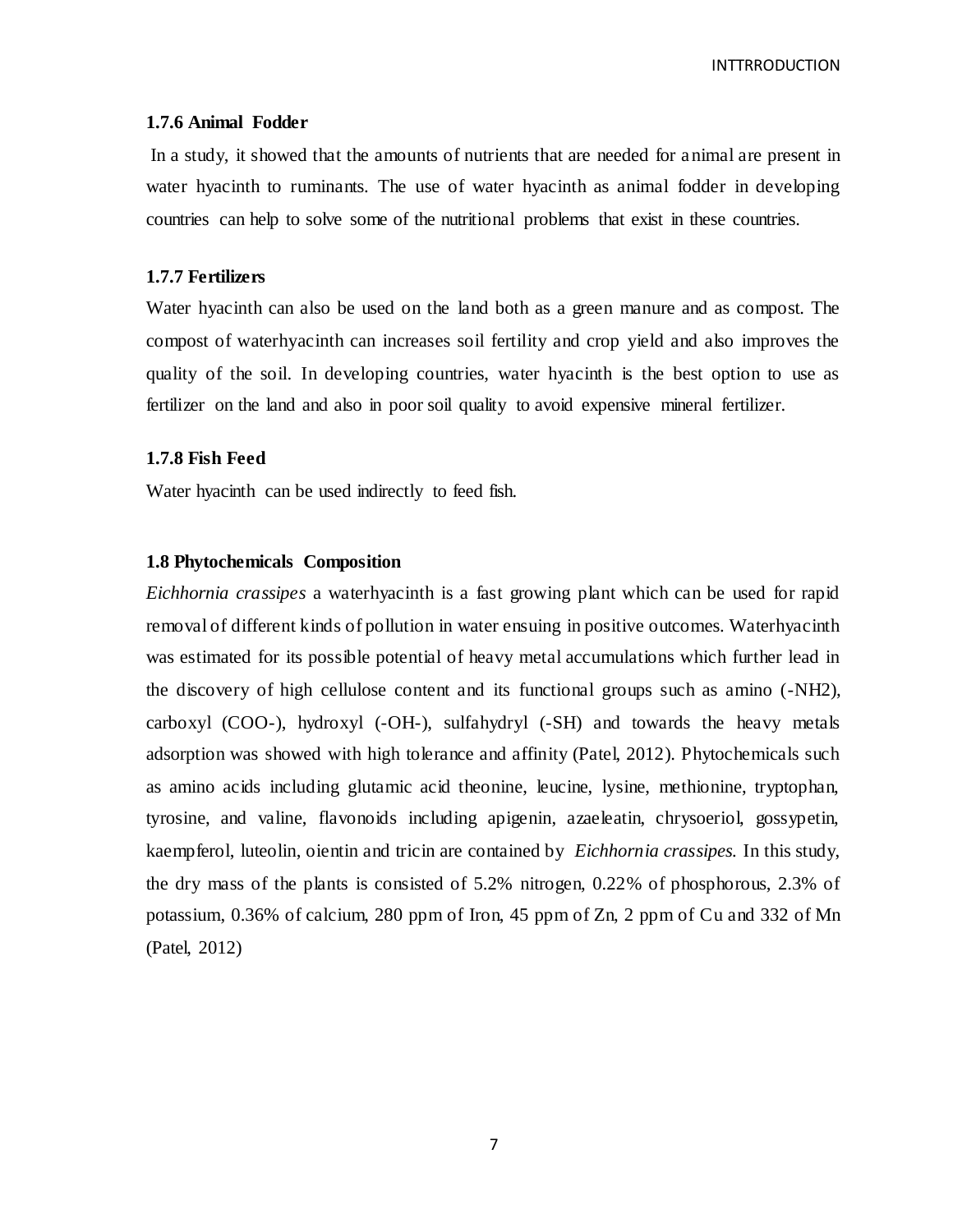# **CHAPTER 2: LITERATURE REVIEW**

# **2.1 Previously studied pharmacological properties of** *E. crassipes*

Literature reviews of *E. crassipes* have been carried out and the results indicated the different pharmacological activities like anti-microbial, anti-oxidant, wound healing, antitumor, cytotoxic, larvicidal activity.

#### **2.1.1 Anti- microbial activity**

The antimicrobial activity of different kind of plant extract has been evaluated by researches. The methanol extract and its fractions have been gone through under the investigation of antimicrobial (bacterial and fungal) and anti-algal activities (green microalgae and cyanobacteria) by using of the paper disc diffusion bioassay. The extract of water hyacinth showed the activity by using of technique against the bacterial strains like *Staphylococcus aureus, Escherichia coli, Penicillium* and *Aspergillus niger* under the condition of pH, concentration and action time. Water hyacinths metanolic extract showed the activity against *Alternaria alternata*, *Aspergillus flavus*, *Fusarium oxysporum*, *Rhizoctonia solani*, and *Xanthomonas compestries* (Tyagi&Agrawal, 2014).

Another study has also been carried out for investigating of antimicrobial activity by using of disc diffusion method. Firstly, in a nutrient broth the bacterial isolates of *Bacillus subtilis, Staphylococcus aureus, Escherichia coli, and Salmonella typhimureium* were grown for one day.

In a sterile petri plates the sub-cultured broth (500 μl) was transferred. Mueller Hinton Agar (MHA) around 1 mL was poured on it and rested for settle down (30 minutes). 150 μl of crude extracts were placed in plates with soaked filter paper and were kept in incubator for one day.

Antibiotic discs of ampicillin and tetracycline were used as control and the antibacterial activity was determined by the measuring of zone of inhibition around the disc wall. In this study, the extracts, though very low show a mild inhibitory effect on Bacillus species (Aravind*et al,* 2013).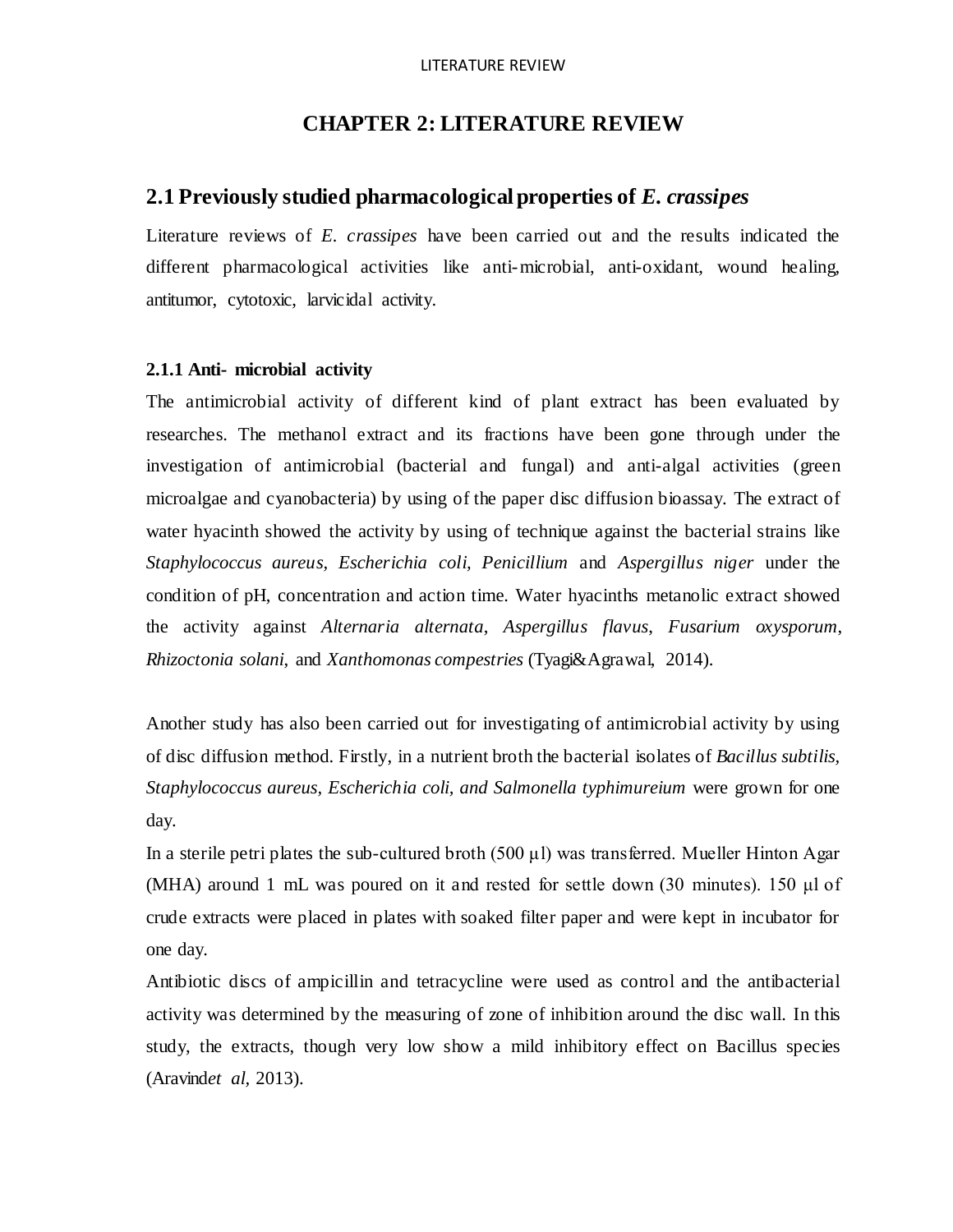LTERATURE REVIEW

#### **2.1.2 Anti-oxidant activity**

Hydroponically *Eichhornia crassipes* was exposed to various concentrations of metals like Ag, Cd, Cr, Cu, Hg, Ni, Pb and Zn for 21 days and the activity of catalase, peroxidase and superoxide dismutase were increased and differential inducement also increased among those metals. In this study, Zn had the least and Hg had the highest inducement of the antioxidant enzyme in *Eichhornia crassipes* and *Pistiastratiotes*. Increasing absorbance was showed by the reducing power of the aqueous extract and fractions such as ethanol, aqueous, methanol and aqueous. Waterhyacinth also evaluated for their reducing power capability at five different concentrations which was related to their high antioxidant capacity. The hydrolyzed extract has good DPPH scavenging activity which was showed by the DPPH scavenging assay of the light petroleum, acetone, ethyl acetate, aqueous, and hydrolyzed extracts, and fractions (Tyagi&Agrawal, 2014).

In another study, FRAP (Ferric Reducing Ability of Plasma) was estimated.  $40 \mu L$  plasma and 2mL of working FRAP solution were allowed to react which containing acetate buffer (pH 3.6),10mM 2,4,6-tripyridyl-s-triazine (TPTZ) in 40mM HCl, and 20mM FeCl3⋅6H2O in the ratio of 10:1:1 at 37 <sup>0</sup>C. In a UV-V is double beam spectrophotometer, Fe+2-TPTZ complex was measured at 593 nm with time scanningat 30-second and intervals for 4 minutes. In FRAP content (6.25  $\mu$  mol Fe (II)/L plasma), isoniazid treated rats were showed decrease compared with control group  $(12.38 \mu \text{mol} \text{Fe} (II)/L \text{ plasma})$ . *E. crassipes* leaf aqueous extract (at 400mg/kg body weight) treated group showed increase in total antioxidant capacity of plasma (8.96  $\mu$ mol Fe (II)/L plasma) content in Wistar rats Liv-52 treatment showed the appreciable mitigation of isoniazid induced decrease in FRAP content (Kumar *et al,*2014).

## **2.1.3 Wound Healing Activity**

The methanolic extract of water hyacinth leaves were investigated for their wound healing activity in an excision experiment model of wounds rats in the form of an ointment which was prepared by two different concentrations (10% and 15%, w/w of leaf extract in a simple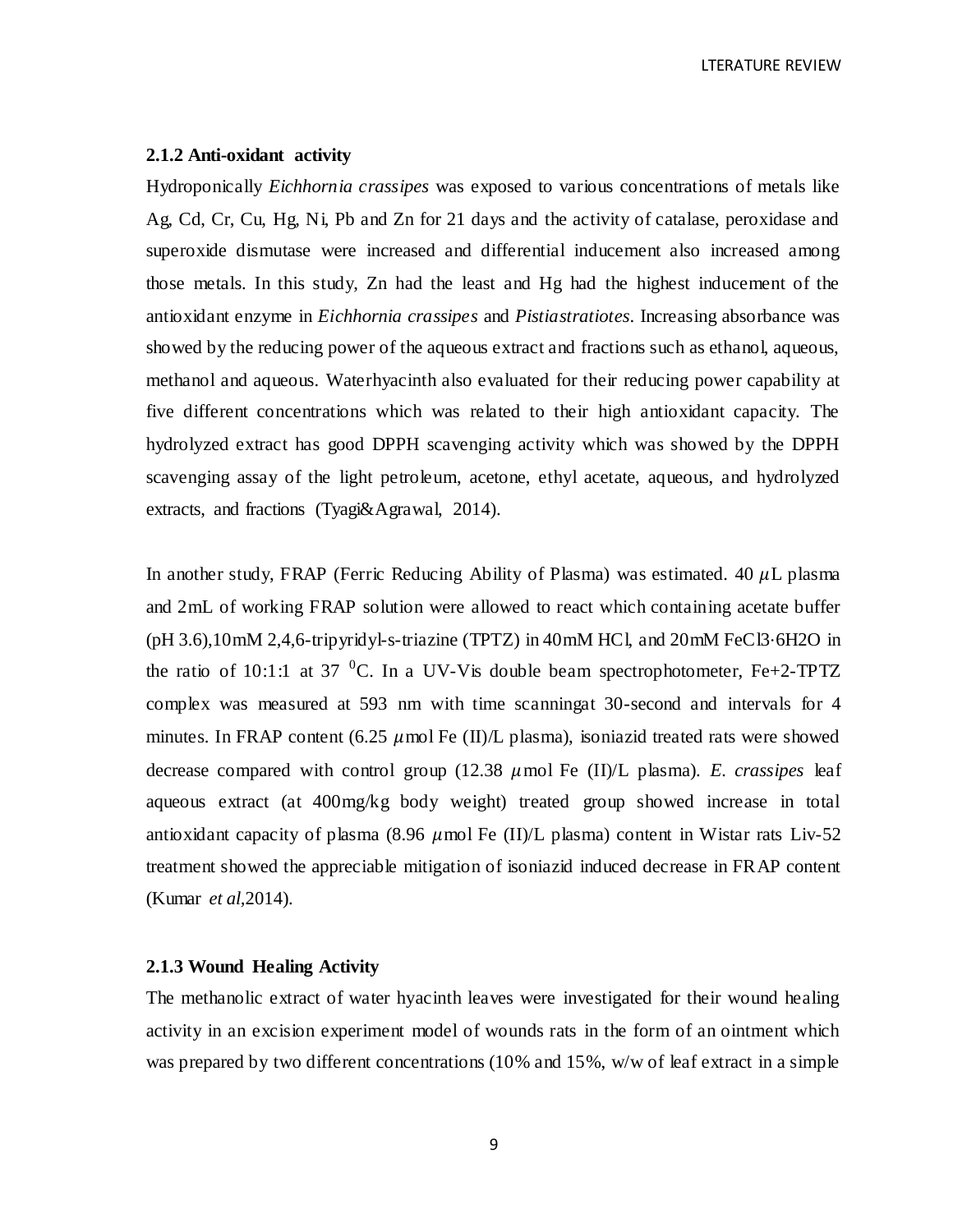ointment) and this study showed a significant wound contraction ability compared with controlled one (Tyagi&Agrawal, 2014).

#### **2.1.4. Antitumor Activity**

Methanolic extract of waterhyacinth (50%) leaves were investigated for antitumor activity at different doses and this showed a good response where this experiment was carried out against B16F10 *in vivo* melanoma tumor bearing hybrid mice models. In this study some fractions were exhibited selective anticancer activity against a liver cancer cell line, on the other hand rest of fractions were exhibited high anticancer activity against hormone dependent tumor types (cervix and breast cancers) (Tyagi&Agrawal, 2014).

#### **2.1.5 Cytotoxic Activity**

A study carried out by Kumar *et al* (2014) on anticancer activity of *S. podophyllum* and *E. crassipes* leaf extracts against T47D, PC3, NCI-H322, and A549 cell lines, where aqueous fraction of both *S. podophyllum* and *E. crassipes* leaf extracts showed 51% and 44% cytotoxic potential against NCI-H322 cell line.

#### **2.1.6 Larvicidal Activity**

From the different concentration of crude root extracts of E. crassipes, larvicidal activity was investigated with *Chironomus ramosus* Chaudhuri eggs and larva and this investigation showed 100% efficiency. With the light petroleum, ethyl acetate, and aqueous extracts, and methanol and ethanol fractions, larvicidal, pupicidal and repellent activity carried out against *Culexquinque fasciatus*in the laboratory showed good activity (Tyagi&Agrawal, 2014).

#### **2.1.7** *Eichhornia crassipes* **as Adsorbate**

From this study, it showed that Waterhyacinths were efficiently removes a vast range of Pollutants, from suspended materials, nutrients and organic matter to heavy metals and pathogens (Tyagi&Agrawal, 2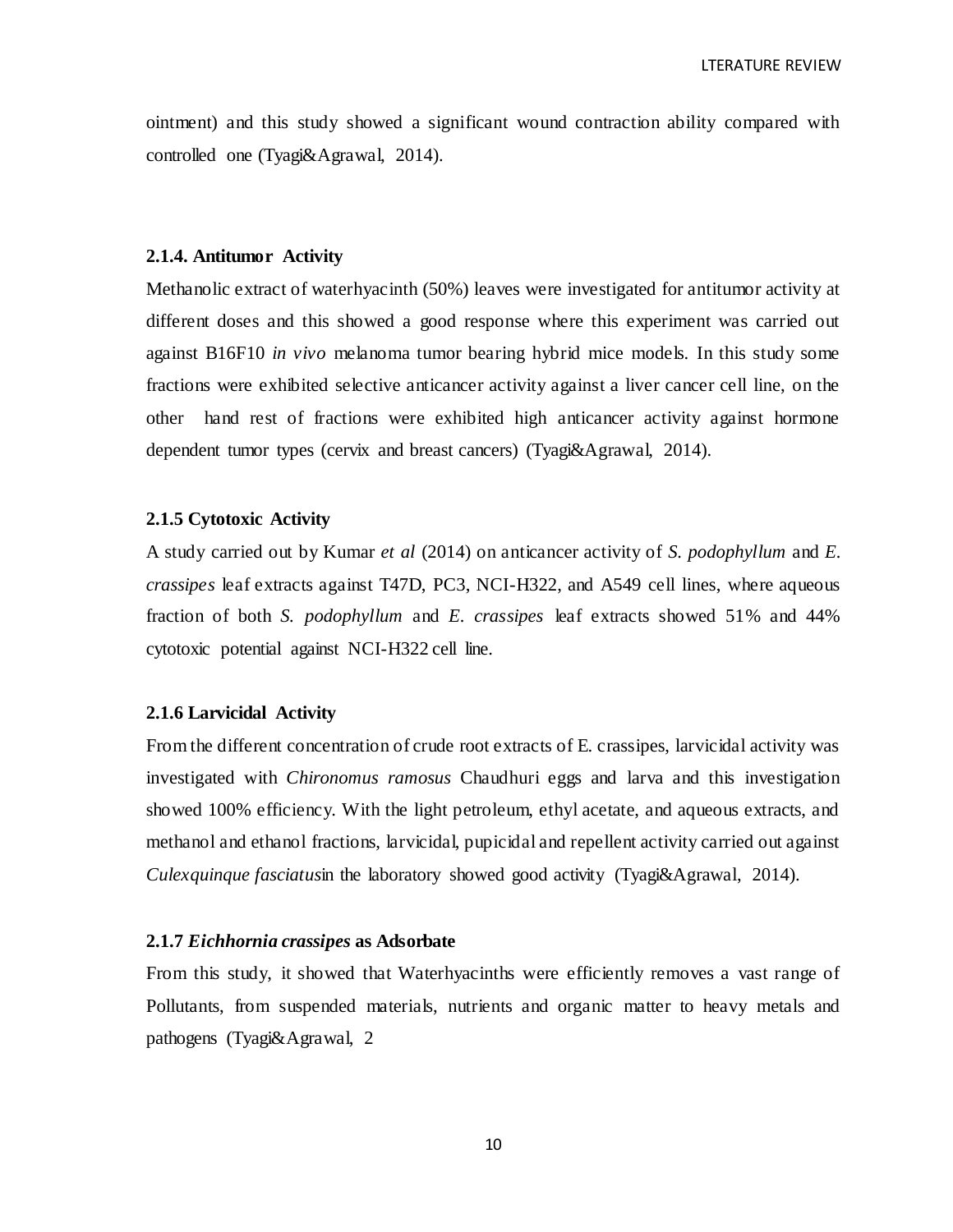# **CHAPTER 3: METHODOLOGY**

# **3.1 Chemical Work**

*Eichhornia crassipes* belonging to the family Pontederiaceae, was investigated for its chemical constituents.

# **3.2 Chemical investigation of** *Eichhornia crassipes*

#### **3.2.1 Collection and preparation of the plant material**

The leaves of *Eichhornia crassipes* were collected from near Dhaka in March, 2016. The plant was identified at the Bangladesh National Herbarium though it is most known and available aquatic plant in this region, when a voucher specimen has been deposited for this collection. After collecting the leaves, this was properly washed and then the leaves were sun dried for several days. The dried leaves were then ground to a coarse powder using high capacity grinding machine.

#### **3.2.2 Extraction of the plant material**

280 gm of the powdered material was taken in a clean, round bottomed flask (3 liters) and soaked in 2.5 liter of methanol. Then the container was properly sealed with aluminum foil paper and kept for 12 days accompanying infrequent shaking and stirring. After then the whole mixture was filtered through a fresh cotton plug. Then the volume of the filtrate was reduced by using a Buchii Rota vapour and the weight was measured 80 gm.

# **3.2.3 Solvent-Solvent partition of crude extract by Modified Kupchan Partition (VanWagenen***et al.,* **1993)**

A protocol that designed by Kupchan and modified by Van Wagenen et al. (1993) was used to solvent-solvent partitioning. The crude extract (5 gm) was taken in a beaker and dissolved in 10% aqueous methanol. It was extracted with petroleum ether, then with c hloroform and finally with ethyl acetate.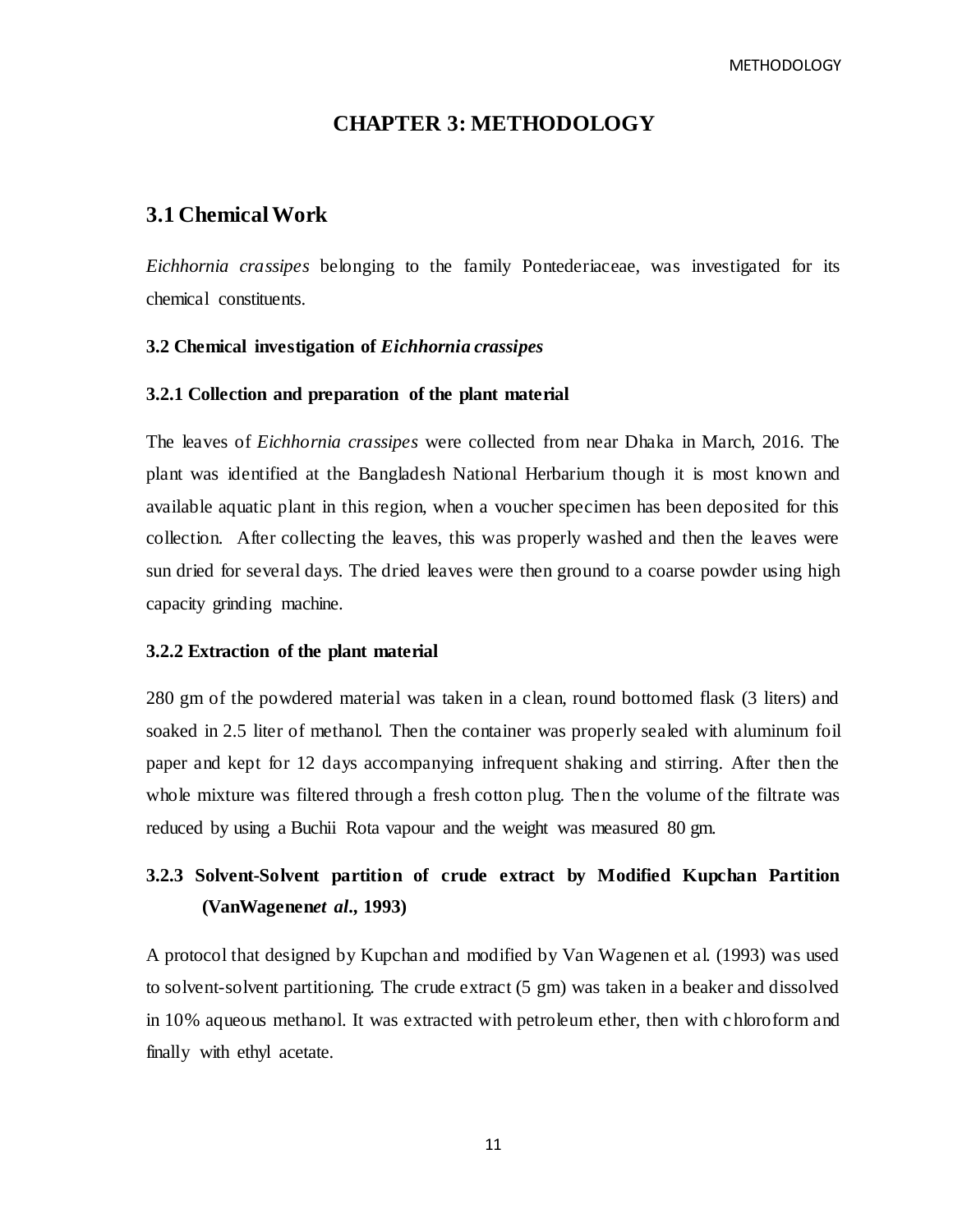#### **3.2.3.1 Partitioning with petroleum ether**

The main solution was taken in a separating funnel. 100 ml of the petroleum ether was added to it and the funnel was gentle shaken and then kept undisturbed. Then the organic portion was collected. The whole process was repeated three times and the fractio ns collected were evaporated together.

#### **3.2.3.2 Partitioning with chloroform**

To the main solution that left after washing with petroleum ether, 16 ml of distilled water was added and mixed uniformly. The main solution was then taken in a separating funnel and extracted with dichloromethane (CHCl<sub>3</sub>) (100 ml X 3). The CHCl<sub>3</sub> soluble fractions were collected together and evaporated. The aqueous methanolic fraction was preserved as aqueous fraction.

#### **3.2.3.3 Partitioning with ethyl acetate**

To the main solution that left after washing with petroleum ether, and dichloromethane, 20ml of distilled water was added and mixed uniformly. The main solution was taken in a separating funnel and extracted with ethyl acetate  $CH_3COOC_2H_5$ ) (100 ml x 3). The  $CH<sub>3</sub>COOC<sub>2</sub>H<sub>5</sub>$  soluble fractions were collected together and evaporated. The aqueous methanolic fraction was preserved as aqueous fraction.

# **3.3 BRINE SHRIMP LETHALITY BIOASSAY**

#### **3.3.1 Introduction**

Brine shrimp lethality bioassay is a kind of bioassay that is proficient of distinguishing a board spectrum bioactivity presence in a crude extract. Brine shrimp lethality bioassay is prognostic of cytotoxicity and pesticidal activity. In 1982, this BSLT was introduced and successfully implied for bioassay of active cytotoxic and antitumor agents with vivo lethality test (Pisutthanan *et al*, 2004). In 1998 McLaughlin's study claimed that brine shrimp lethality bioassay is one of the rapid and extensive bioassay for the bioactive compound. To test the bioactivity of the natural extracts, fractions and also the pure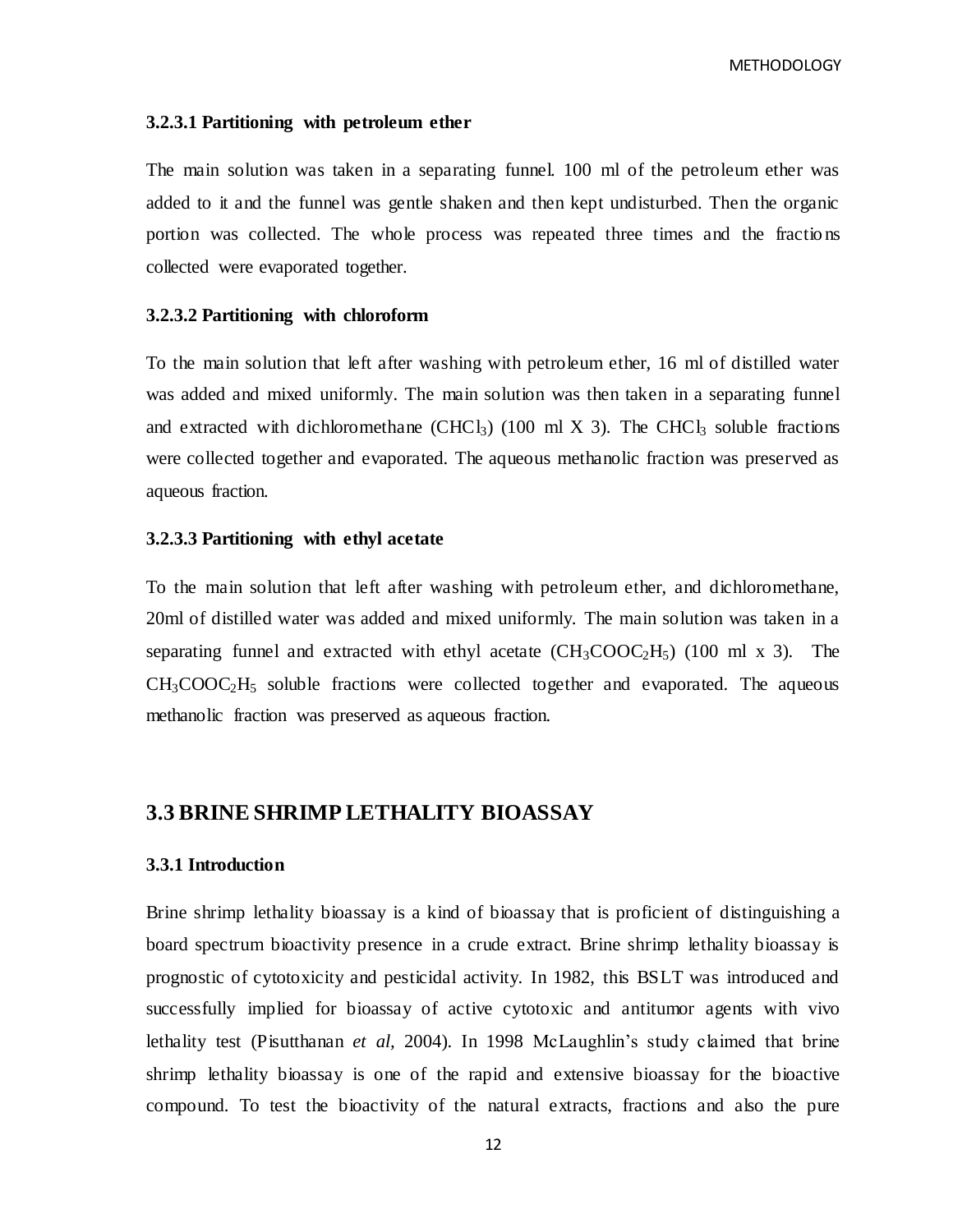compound brine shrimp lethality bioassay is used. Brine shrimp nauplii are used as an approving monitor of new bioactive natural products for selection and fractionation in the detection.

#### **3.3.2 Principle (Olowa & Nuneza, 2013)**

For determining cytotoxic effect, brines shrimp bioassay is one of the most renowned and conventional method by that cytotoxic effect of extract of any plant constitute easily determined. In simulated sea water brine shrimp eggs are hatched to get nauplii. To preparation of desire concentrated test samples required amount of dimethyl sulphoxide (DMSO) are added. After hatching the nauplii are counted by inspecting visually. The nauplii are taken into vials that containing simulated sea water (5ml) after that the different concentrated samples are added to the pre-labeled vials by micropipette. Then vials are reserved in well facilitated room for a day and nauplii were counted after 24 hours.

### **3.3.3 Materials**

- o *Artemiasalina* leach (brine shrimp egg)
- o Sea salt (NaCl)
- o Small tank with perforated dividing dam to hatch the shrimp
- o Lamp to attract shrimps
- o Pipettes
- o Micropipette
- o Glass vials
- o Magnifying glass
- o Test tubes
- o Test samples of experimental plant

**Table 3.1.** Test samples of experimental plants

|            | Sample |                    | Calculated  |
|------------|--------|--------------------|-------------|
| Plant part | code   | <b>Test Sample</b> | amount (mg) |
|            | МE     | Methanolic extract | 4.U         |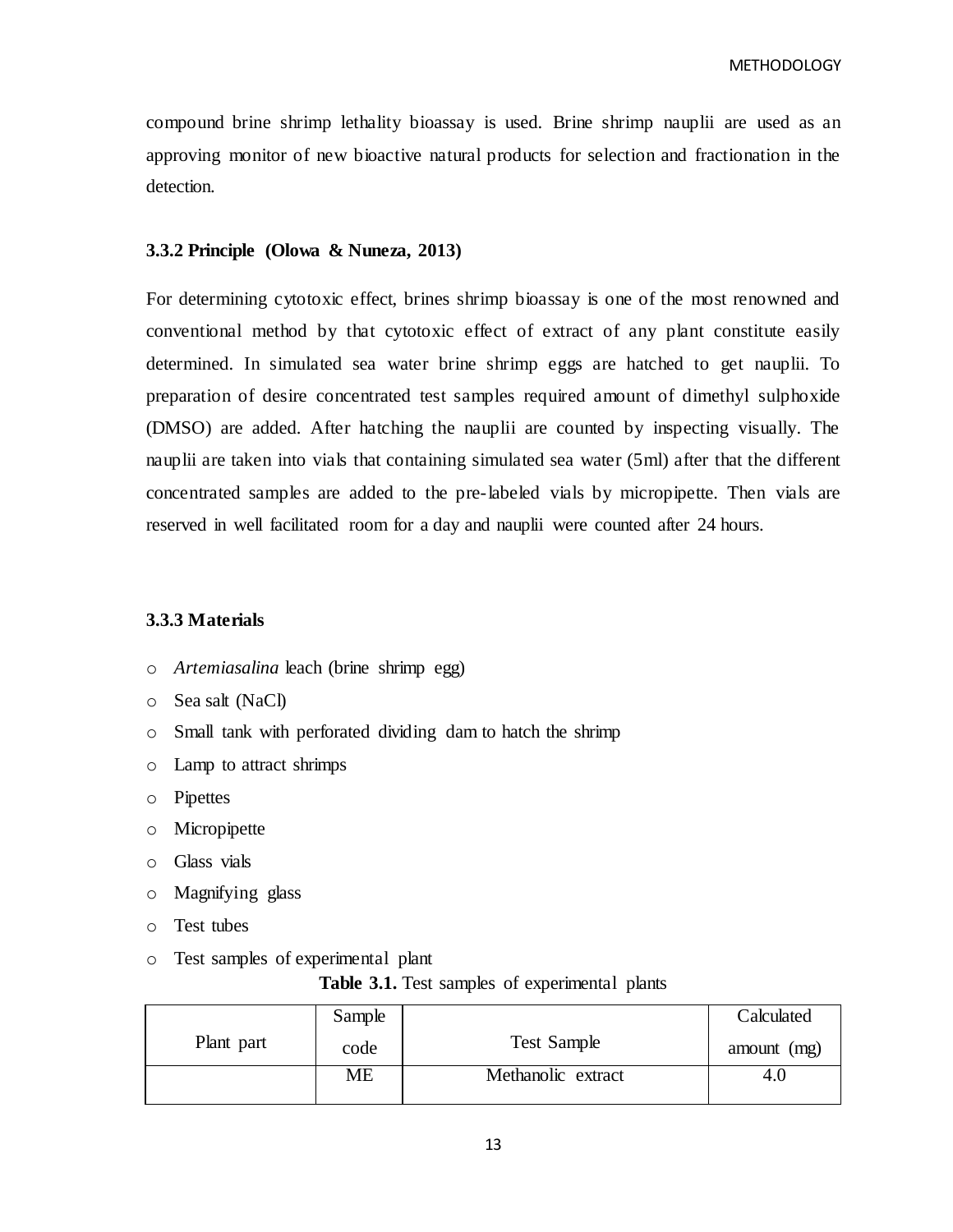|                     | <b>PESF</b> | Petroleum ether soluble fraction   | 4.0 |
|---------------------|-------------|------------------------------------|-----|
| Leaves of           | <b>CSF</b>  | Chloroform soluble fraction<br>4.0 |     |
| Eichhorniacrassipes | Ethyl       | Ethyl Acetate soluble fraction     | 4.0 |
|                     | acetate     |                                    |     |
|                     | soluble     |                                    |     |
|                     | fraction    |                                    |     |
|                     | AQSF        | Aqueous soluble fraction           | 4.0 |

### **3.3.4 Experimental Procedure**

### **3.3.4.1 Preparation of seawater**

Firstly, 38g of sea salt (pure NaCl) was weighed and then dissolved in one liter of distilled water. After that the solution was filtered to get clear solution.

### **3.3.4.2 Hatching of brine shrimps**

Brine shrimp eggs (*Artemiasalina* leach) that was used for the cytotoxicity test, was collected from the pet shops. In a small tank, sea waterwas taken and shrimp eggs were added to the sea water tank. Then the rest portion of the tank was covered. Tomature the shrimp eggs as nauplii, shrimp eggs were allowed to hatch for one day. Constant oxygen supply was carried out through the hatching time. The hatched shrimps were attracted to the lamp through the perforated dam and they were taken for experiment.10 living shrimps were added to each of the test tubes containing 5 ml of seawater through a Pasteur pipette.

#### **3.3.4.3 Preparation of test samples of the experimental plant**

The test samples (Table 3.1) were taken into the vials and to prepare stock solutions 100 µl of pure dimethyl sulfoxide (DMSO) was dissolved. Then in the first test tube, 50 µl of solution was taken which were containing 5 ml of simulated seawater and 10 shrimp nauplii. 400µg/ml was the final concentration in first test tube. Then using of serial dilution method different concentrated series of solutions was prepared from the stock solution. In every test tube, 50 µl of samples and fresh 50 µl of DMSO were added to vial. Consequently different concentrations were found in the different test tubes (Table 3.2).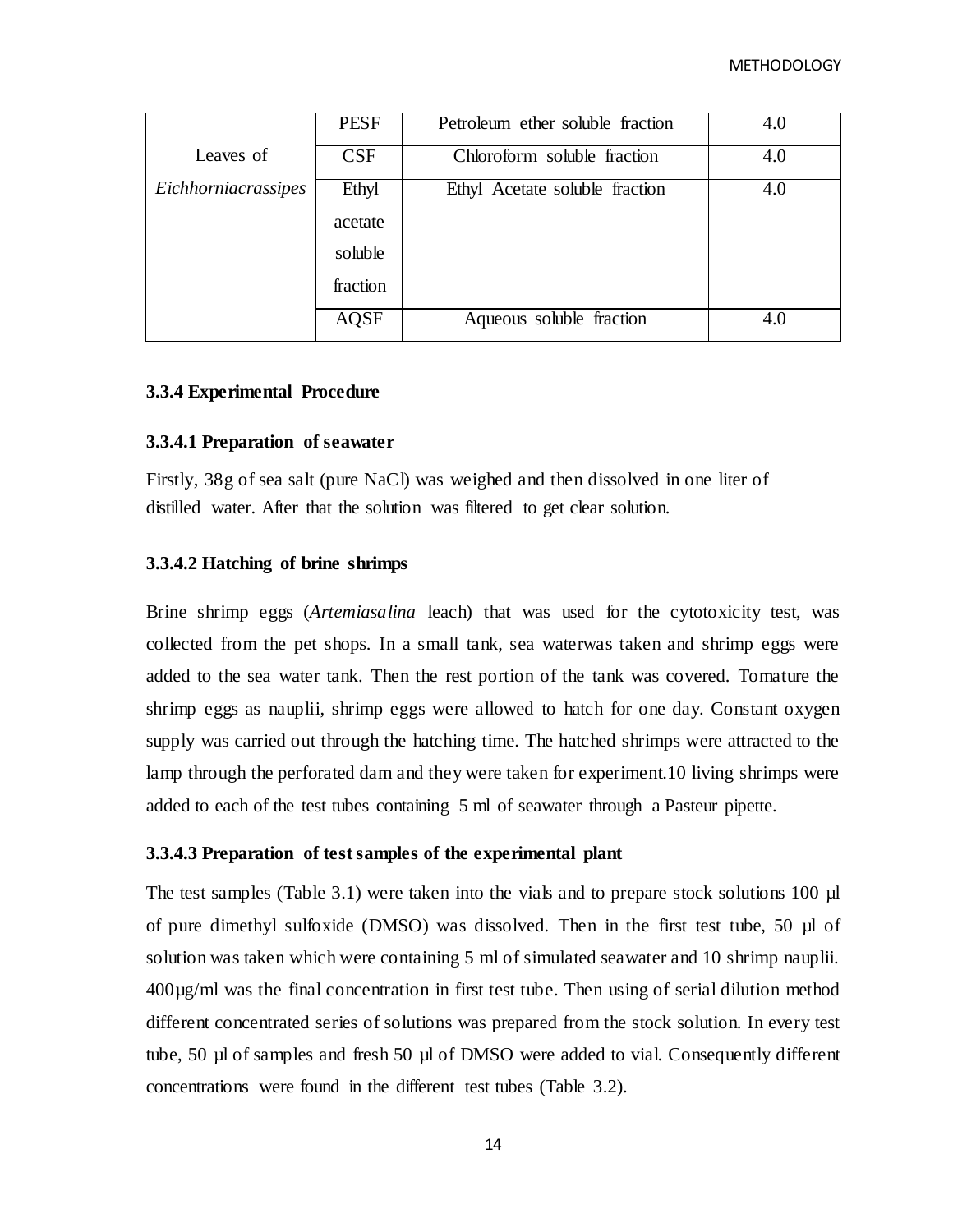| Test Tube No.  | Concentration (µg/ml) |
|----------------|-----------------------|
| 1              | 400.0                 |
| $\overline{2}$ | 200.0                 |
| 3              | 100.0                 |
| $\overline{4}$ | 50.0                  |
| 5              | 25.0                  |
| 6              | 12.5                  |
| 7              | 6.25                  |
| 8              | 3.125                 |
| 9              | 1.5625                |
| 10             | 0.78125               |

**Table 3.2:** Test samples with concentration values after serial dilution

#### **3.3.4.4 Control group preparations**

There are two kinds of control groups for the determination of cytotoxic activity. There are

- i) Positive control
- ii) Negative control

#### **3.3.4.4.1 Preparation of the positive control group**

In a cytotoxicty study the positive control group is a widely accepted cytotoxic agent and the result of the test agent is compared with the result obtained for the positive control. In this study vincristine sulphate was used as the positive control. Measured amount of the vincristine sulphate was dissolved in DMSO to get an initial concentration of 20  $\mu$ g/ml from which serial dilutions are made using DMSO to get 10  $\mu$ g/ml, 5  $\mu$ g/ml, 2.5 $\mu$ g/ml, 1.25 µg/ml, 0.625 µg/ml, 0.3125 µg/ml, 0.15625 µg/ml, 0.078125 µg/ml, 0.0390 µg/ml. Then the positive control solutions were added to the premarked vials containing ten living brine shrimp nauplii in 5 ml simulated sea water to get the positive control groups.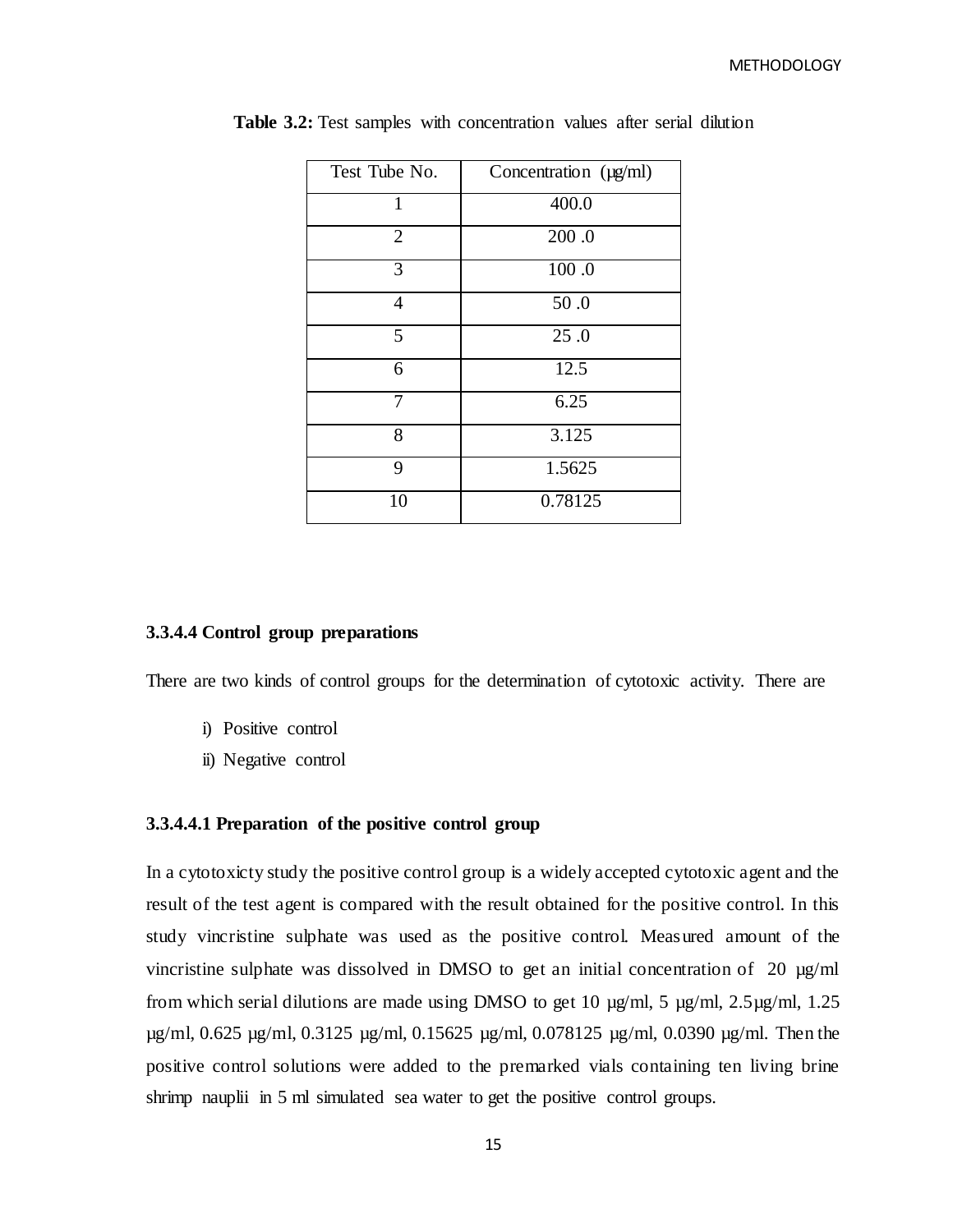### **3.3.4.4.2 Preparation of the negative control group**

DMSO of 100 µl was added to each of ten premarked glass vials which were containing 5 ml of simulated sea water and 10 shrimp nauplii so that it can be used as control groups. If the brine shrimps in these vials show a rapid mortality rate, then the test is considered as invalid as the nauplii died due to some reason other than the cytotoxicity of the compounds.

# **3.3.4.4.3 Counting of nauplii**

The vials were inspected with the help of using a magnifying glass after 24 hours and the numbers of survivors were counted. The percentage (%) of mortality was calculated for each dilution. By the help of linear regression, concentration-mortality data were analyzed statistically with a simple IBM-PC program. The  $(IC_{50})$  median lethal concentration values are represent the effectiveness or the concentration-mortality relationship of plant product. This median lethal concentration represents the concentration of the chemical that makes death in half of the test subjects' animal after a certain period.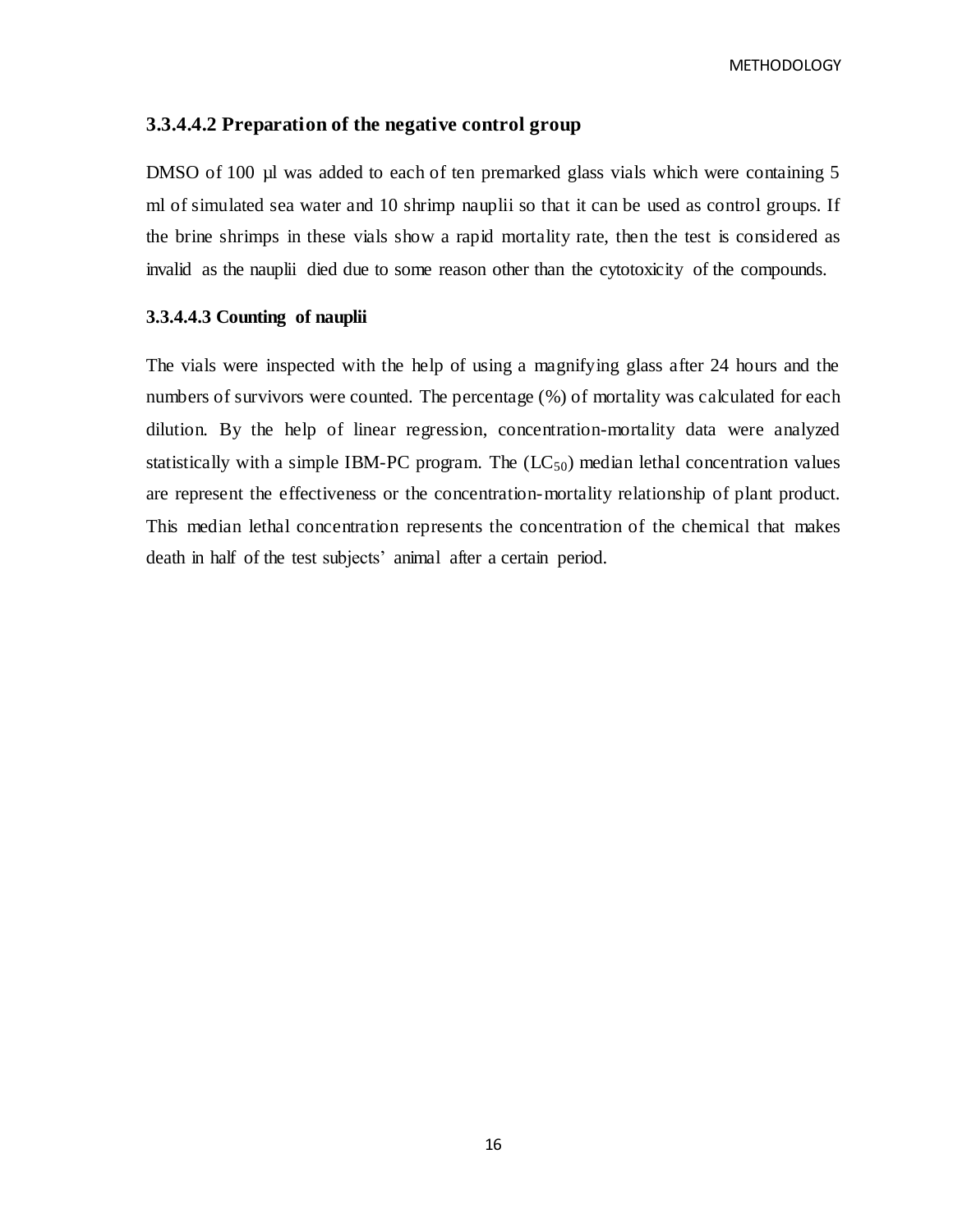#### **3.4 ANTIMICROBIAL SCREENING**

#### **3.4.1 Introduction**

Infectious diseases are known as the major problem in worldwide. Synthetic antibacterial drugs are expensive and inadequate and also most of the time this showed the side effects on human health. The multidrug resistances of microbial strains are continuously increasing. In a study, it is showed that plants secondary metabolites have beneficial medicinal effects on humans because of their interaction with potential target sites (Kumar, 2014).

Antibacterial agents are the natural or semi-synthetic or synthetic compound that is capable to kills or inhibits the growth of bacteria without doing any damage to the host. Antibiotics is a Greek word which has meaning such as, anti means against, and bios means life which refers to all agents that act against microbial organisms. Bacteria are one cell organism with having different characteristics. Many bacteria lives in human body and helps in metabolism because not all bacteria are harmful to human health. Microorganisms are easily susceptible to new drugs but there is less possibility to invent new drugs which can meet the increasing demand of antibacterial agent. Discovery of new drug is getting essential day by day to prevent the antibacterial diseases. Nowadays medicinal plants are re ferred as a good source of antimicrobial agent which is able to gives significant of therapeutic effects (Prasad, Sudha, Khadri, &Riazunnisa, 2015).

In 1981, death caused by infectious disease was ranked in  $5<sup>th</sup>$  position and in 1992 this disease became in the 3rd leading cause of death with an increasing number of 58% . In USA, 8% of death is caused by the infectious diseases (Pinner *et al*., 1996).To inhibit the growth of multidrug resistant *Pseudomonas aeruginosa,* plant extracts from various parts of the plant have been used and the plant products are clove, jambolan, pomegranate, thyme, and lantana. To develop new infection-fighting strategies to control microbial infections, it is mandatory to search for new antimicrobial agents from natural sources (Kumar, 2014).

The antimicrobial screening is the very initial phase for antimicrobial drug research which will perform to determine the susceptibility of various microorganisms to any agent. This test measures the ability of every test sample to stop the *in vitro* microorganisms" growth. This ability can be estimated by disc diffusion methods (Ayafor, 1972).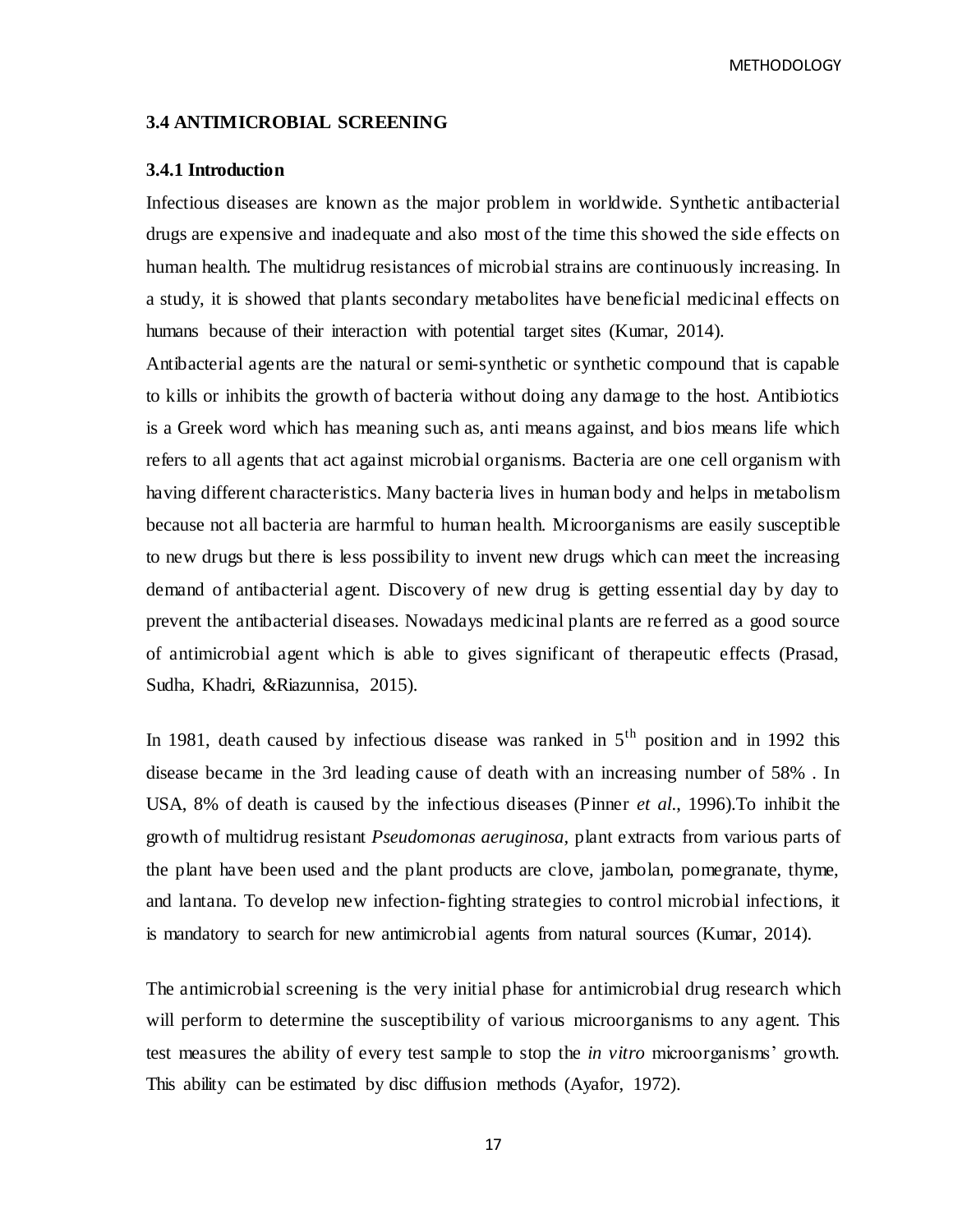#### **3.4.2 Principle of disc diffusion method**

By disc diffusion methods, sensitivity tests were performed by following NCCLS (1993) protocol (Chattopodhay *et al*, 2002). Antibiotics diffuse from a confine source through the nutrient agar gel and creates a concentration gradient, it is known as classical method. The test samples of known amount which become dried and sterilized filter paper discs (6 mm diameter) are placed on nutrient agar medium uniformly seeded with the test microorganisms. For positive and negative control standard antibiotic (Ciprofloxacin) discs and blank discs are used. For the maximum diffusion of the test materials both plates are kept at minimum temperature  $(4^{\circ}C)$  for 24 hours in the surrounding media (Barry, 1976). Then the plates are reversed and incubated at  $37^{\circ}$ C for 24 hours for most favorable growth of the organisms. A clear zone is seen around the disc is indicated the test materials having antimicrobial property that inhibit microbial growth in the media and this distinct area defined as zone of inhibition. Then the antimicrobial activity of the test agent is determined by measuring the diameter of zone of inhibition expressed in millimeter (Barry, 1976)

#### **3.4.3 Experimental Work**

| Filter paper discs   | Autoclave                |
|----------------------|--------------------------|
| Nutrient Agar Medium | Laminar air flow hood    |
| Petridishes          | Spirit burner            |
| Sterile cotton       | Refrigerator             |
| Micropipette         | Incubator                |
| Inoculating loop     | Chloroform               |
| Sterile forceps      | Ethanol                  |
| Screw cap test tubes | Nosemask and Hand gloves |

#### **3.4.3.1 Apparatus and reagents**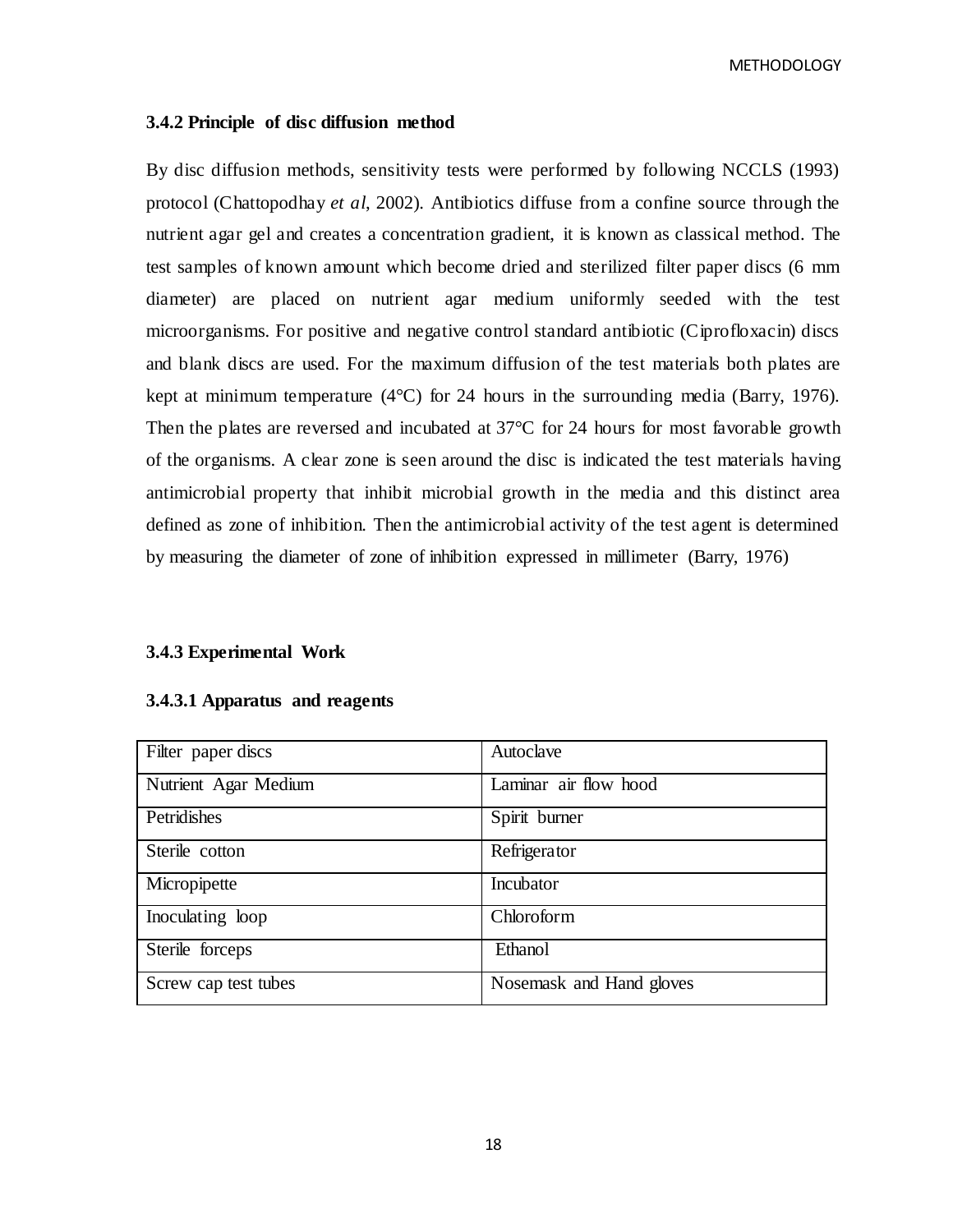# **3.4.3.2 Test organisms**

The microorganisms strains used for the experiment were collected as pure cultures. Both gram positive and gram-negative organisms were taken for the test and they are listed in the Table 3.3

| Gram positive Bacteria | Gram negative Bacteria | Fungi                  |
|------------------------|------------------------|------------------------|
|                        |                        |                        |
|                        |                        |                        |
|                        | Escherichia coli       | Aspergillus niger      |
| <b>Bacillus cereus</b> |                        |                        |
|                        |                        |                        |
| Bacillus megaterium    | Salmonella paratyphi   | Candida albicans       |
|                        |                        |                        |
|                        |                        |                        |
| Bacillus subtilis      |                        | Sacharomyce scerevacae |
|                        | Salmonella typhi       |                        |
|                        |                        |                        |
|                        | Shigellaboydii         |                        |
| Sarcinalutea           |                        |                        |
|                        |                        |                        |
| Staphylococcus aureus  | Shigelladysenteriae    |                        |
|                        |                        |                        |
|                        |                        |                        |
|                        |                        |                        |
|                        | Pseudomonas aeruginosa |                        |
|                        |                        |                        |
|                        |                        |                        |
|                        | Vibrio mimicus         |                        |
|                        |                        |                        |
|                        |                        |                        |
|                        | Vibrio parahemolyticus |                        |
|                        |                        |                        |
|                        |                        |                        |

Table 3.3: Different strains used in antimicrobial screening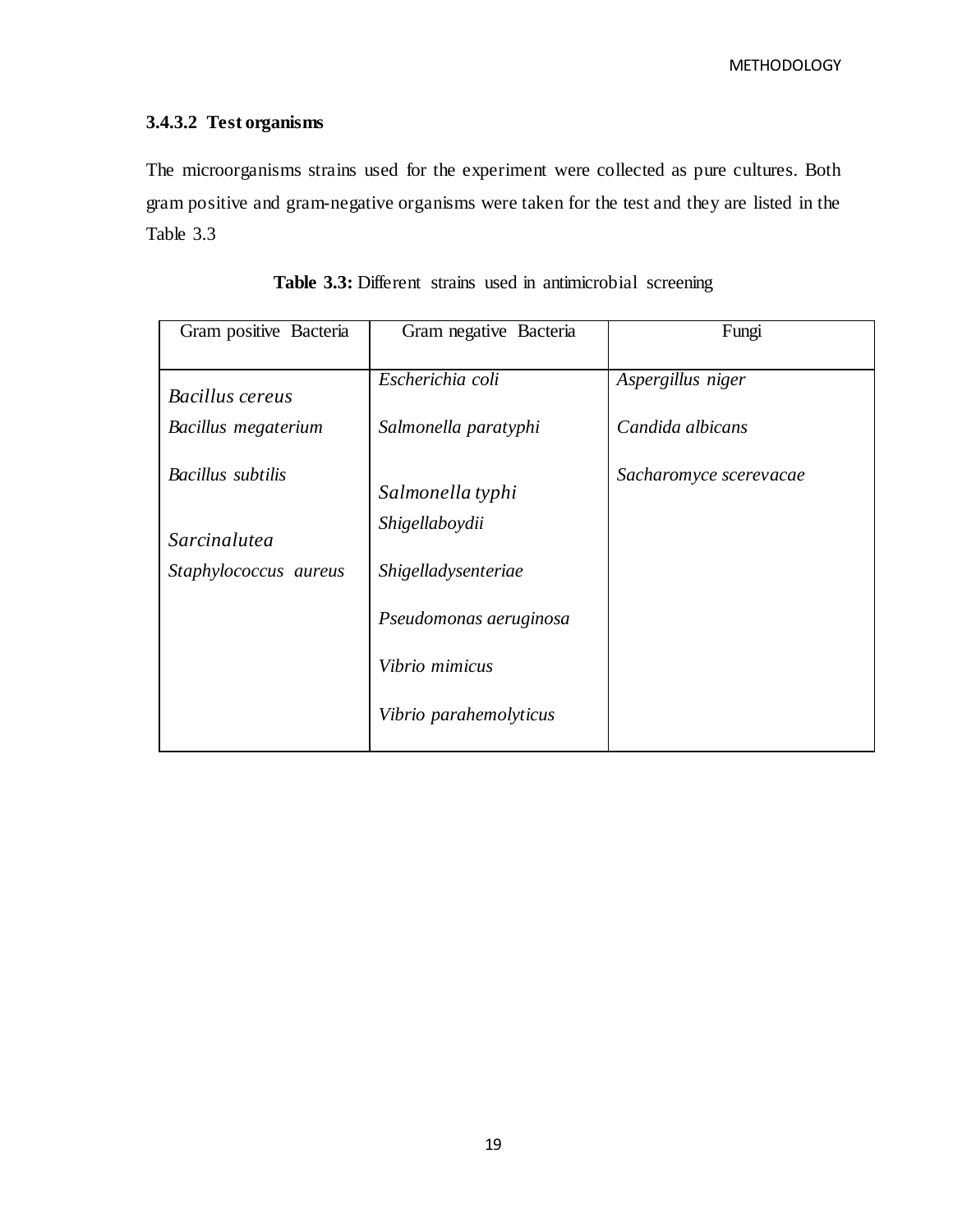# **3.4.3.3: Test materials**

| <b>Table 3.4:</b> List of Test materials |  |
|------------------------------------------|--|
|------------------------------------------|--|

| Plant part                   | Sample code | <b>Test Sample</b>                           |  |  |  |
|------------------------------|-------------|----------------------------------------------|--|--|--|
| Leaves of $E$ .<br>crassipes | <b>ME</b>   | Methanolic extract of Leaves of E. crassipes |  |  |  |
|                              | <b>PESF</b> | Petroleum ether partitionate                 |  |  |  |
|                              | CSF         | Chlorofrom soluble partitionate              |  |  |  |
|                              | EA SF       | Ethyl acetate soluble partitionate           |  |  |  |
|                              | <b>AQSF</b> | Aqueous soluble partitionate                 |  |  |  |

# **3.4.3.4: Ingredients of culture medium**

The subsequent media was used usually to exhibit the antimicrobial activity and to make subculture of the test organisms.

| Nutrient agar medium |                     |
|----------------------|---------------------|
|                      |                     |
|                      |                     |
|                      |                     |
|                      |                     |
| Ingredients          | Amount              |
|                      |                     |
|                      | $0.5 \text{ gm}$    |
| Bacto peptone        |                     |
|                      |                     |
| Sodium chloride      | $0.5 \text{ gm}$    |
|                      |                     |
| Bacto yeast extract  | $1.0 \text{ gm}$    |
|                      |                     |
| Bacto agar           | $2.0$ gm            |
|                      |                     |
|                      |                     |
| Distilled water q.s. | $100$ ml            |
|                      |                     |
| pH                   | $7.2 + 0.1$ at 250C |
|                      |                     |

Nutrient agar medium is the most frequently used and also used in the present study for testing the sensitivity of the organisms to the test materials and to prepare fresh cultures.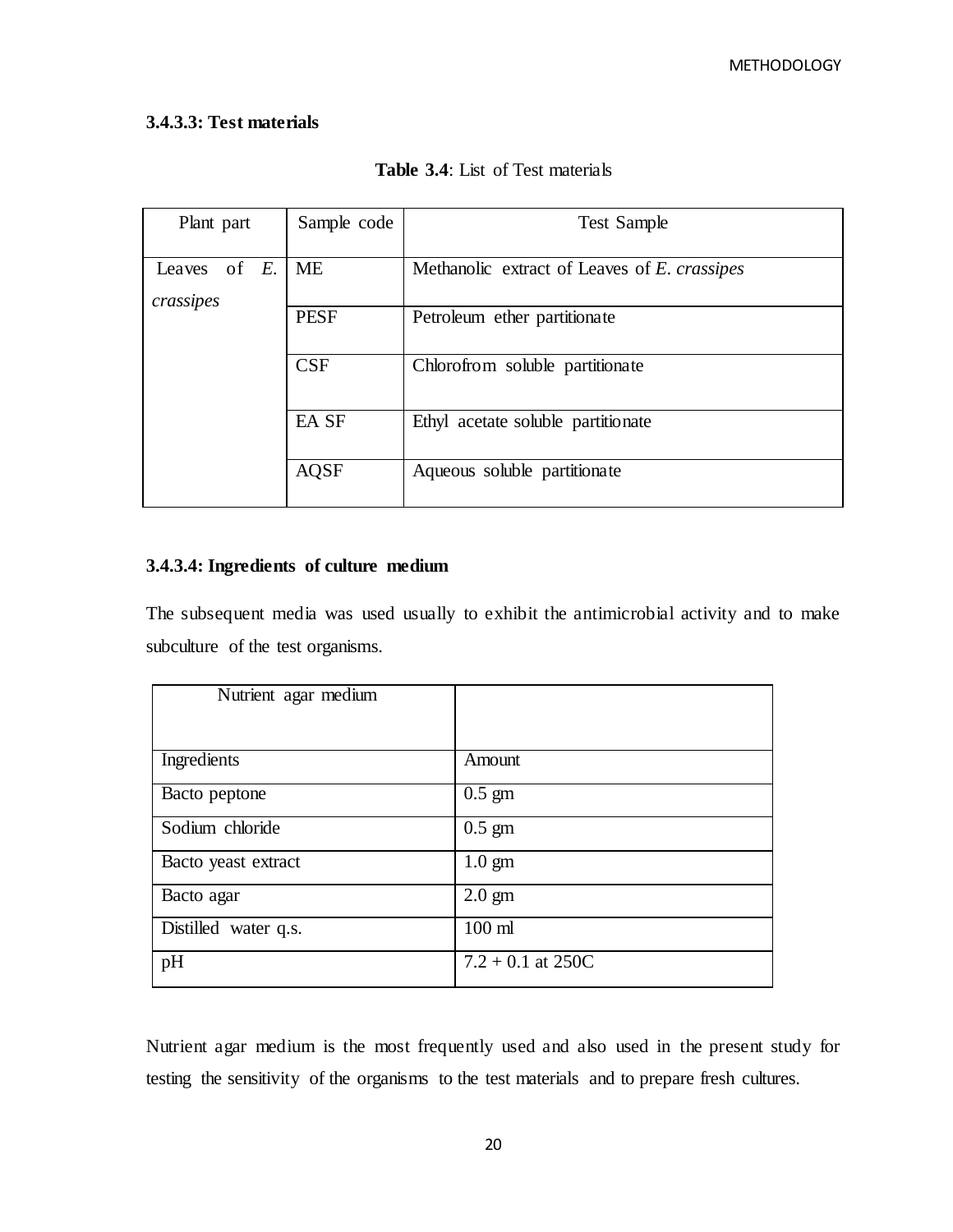#### **3.4.3.5: Preparation of the medium**

Every ingredient were calculated and seized in a conical flask. Then the distilled water was purred into that conical flask to prepare the necessary volume of this medium. In a water bath the contents were heated for a clear solution. With the help of sodium hydroxide and hydrochloric the amount of 10 ml, the pH was adjusted at 7.2-7.6 besides to prepare plates and slants respectively, the medium (5ml) was transferred in screw cap test tubes. For making fresh culture of microorganisms the slants were utilized.

#### **3.4.3.6: Sterilization procedure**

The antimicrobial screening was done in Laminar Hood so that no contamination, or cross contamination can be occurred by the test organisms. And precautions were taken and maintained. UV light in the Laminar Hood was switched on one hour before working and petri dishes and other glassware were sterilized by autoclaving at a temperature of  $121^{\circ}C$ and a pressure of 15-lbs/sq. inch for 20 minutes. Each and every equipments were also sterilized be start the work by UV light.

#### **3.4.3.7: Preparation of subculture**

The test organisms were transferred from the pure cultures to the agar slants with the help of a transfer loop to have fresh pure cultures under laminar air cabinet in an aseptic condition. For their optimum growth the inoculated strains were then incubated for 24 hours at 370C.

#### **3.4.3.8: Preparation of the test plate**

The test organisms were transferred to the test tubes containing about 10 ml of dissolved and sterilized agar medium in an aseptic area. To get a uniform suspension of the organisms the test tubes were shaken by rotation. The In the sterilized petri dishes bacterial and fungal suspension was immediately transferred and the petri dishes were rotated several times clockwise and anticlockwise to assure homogenous distribution of the test organisms in the media.

#### **3.4.3.9: Preparation of discs**

Measured amount of each test sample was measured and dissolved in specific volume of solvent to obtain the desired concentrations in an aseptic condition. In a blank petri dish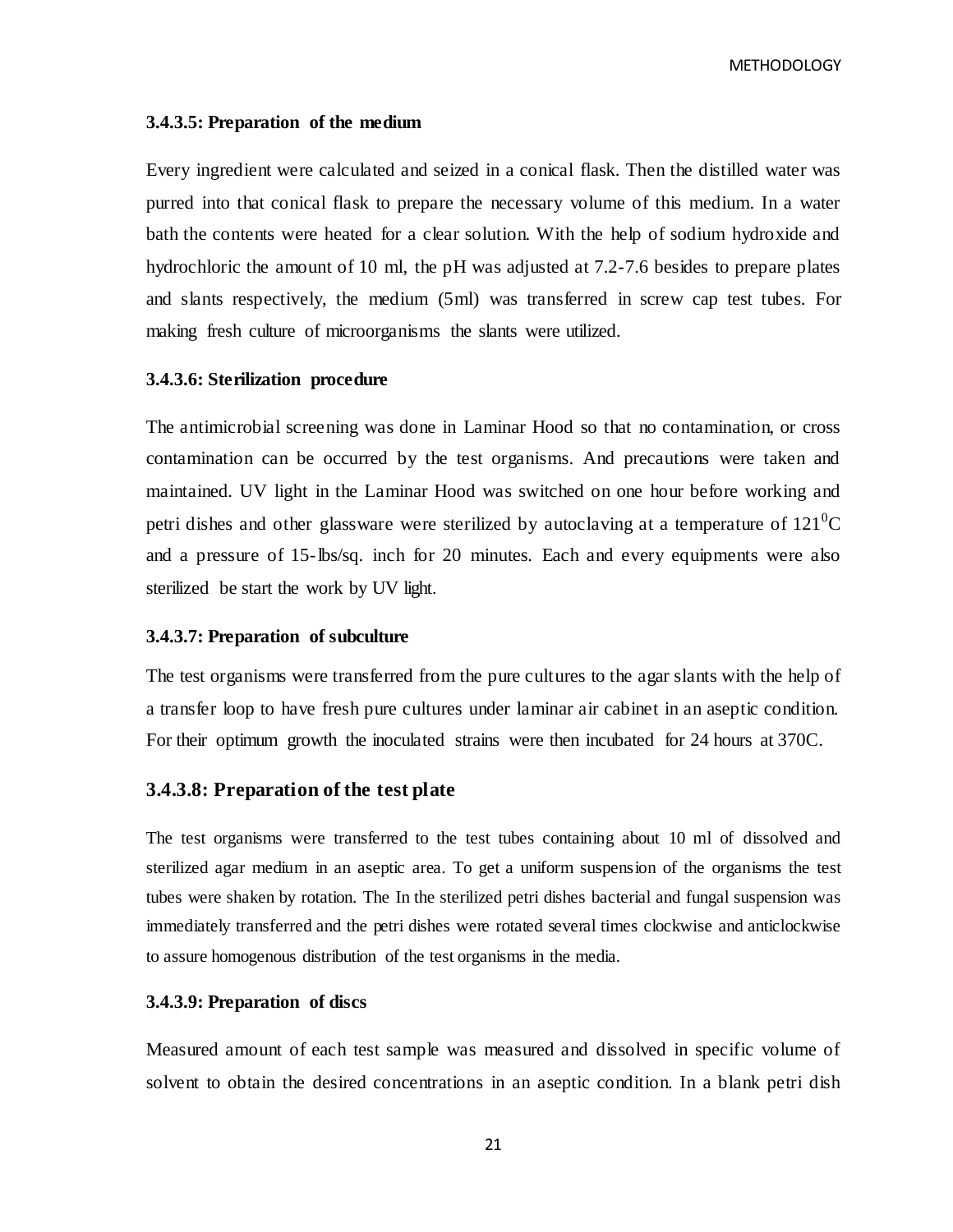Sterilized metrical filter paper discs were taken under the laminar hood. After that discs were soaked with solutions of test samples and dried.

| Plant part                | <b>Test Sample</b>                 | Dose<br>$\mu$ g/disc | Required<br>amount for<br>20 disc<br>(mg) |
|---------------------------|------------------------------------|----------------------|-------------------------------------------|
|                           | Methanolic extract of leaves       | 400                  | 8.0                                       |
|                           | Petroleum ether partitionate       | 400                  | 8.0                                       |
| Leaves of<br>E. crassipes | Ethyl acetate soluble partitionate | 400                  | 8.0                                       |
|                           | Chloroform soluble partitionate    | 400                  | 8.0                                       |
|                           | Aqueous soluble partitionate       | 400                  | 8.0                                       |

**Table 3.5:** Preparation of sample Discs

Standard Ciprofloxacin (30  $\mu$ g/disc) discs were used as positive control to determine the activity of standard antibiotic against the test organisms and also for comparison. And for negative controls blank disc were used that guarantee that the remaining solvents and the filter paper were not vigorous for microbial growth.

#### **3.4.3.10: Diffusion and incubation**

In a sample disc the bacteria and fungi were positioned, the standard antibiotic discs and the control discs on the previously marked zones in the agar plates pre-inoculated. Then the plates were kept in a refrigerator at  $4^0C$  for about 24 hours upside down to allow sufficient diffusion of the materials from the discs to the surrounding agar medium. The plates were then inverted and kept in an incubator at  $37^{\circ}$ C for 24 hours.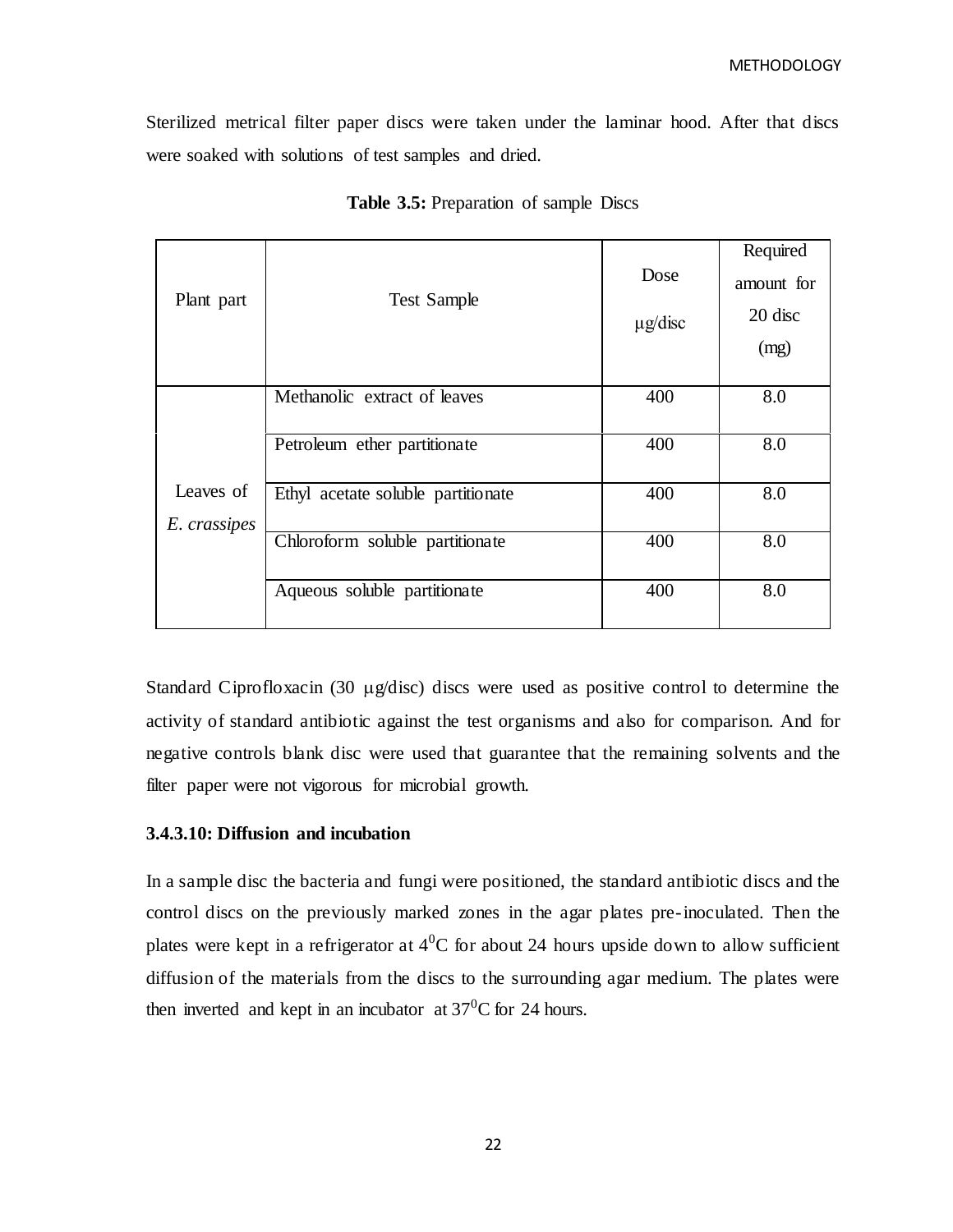### **3.4.3.11: Determination of the zone of inhibition**

The zone of inhibition was determined by observation of their activity. And this zone of inhibition indicated the antimicrobial potency of the test samples. The clear zone of inhibition surrounding disc was stopping the further expansion of the microorganisms. When incubation was done then by measuring the diameter of the zones of inhibition in millimeter with a transparent scale, the antimicrobial activities of the test materials were determined.



inhibition

**Figure 3.1A:** Clear zone of inhibition **Figure 3.2B:** Determination of clear zone of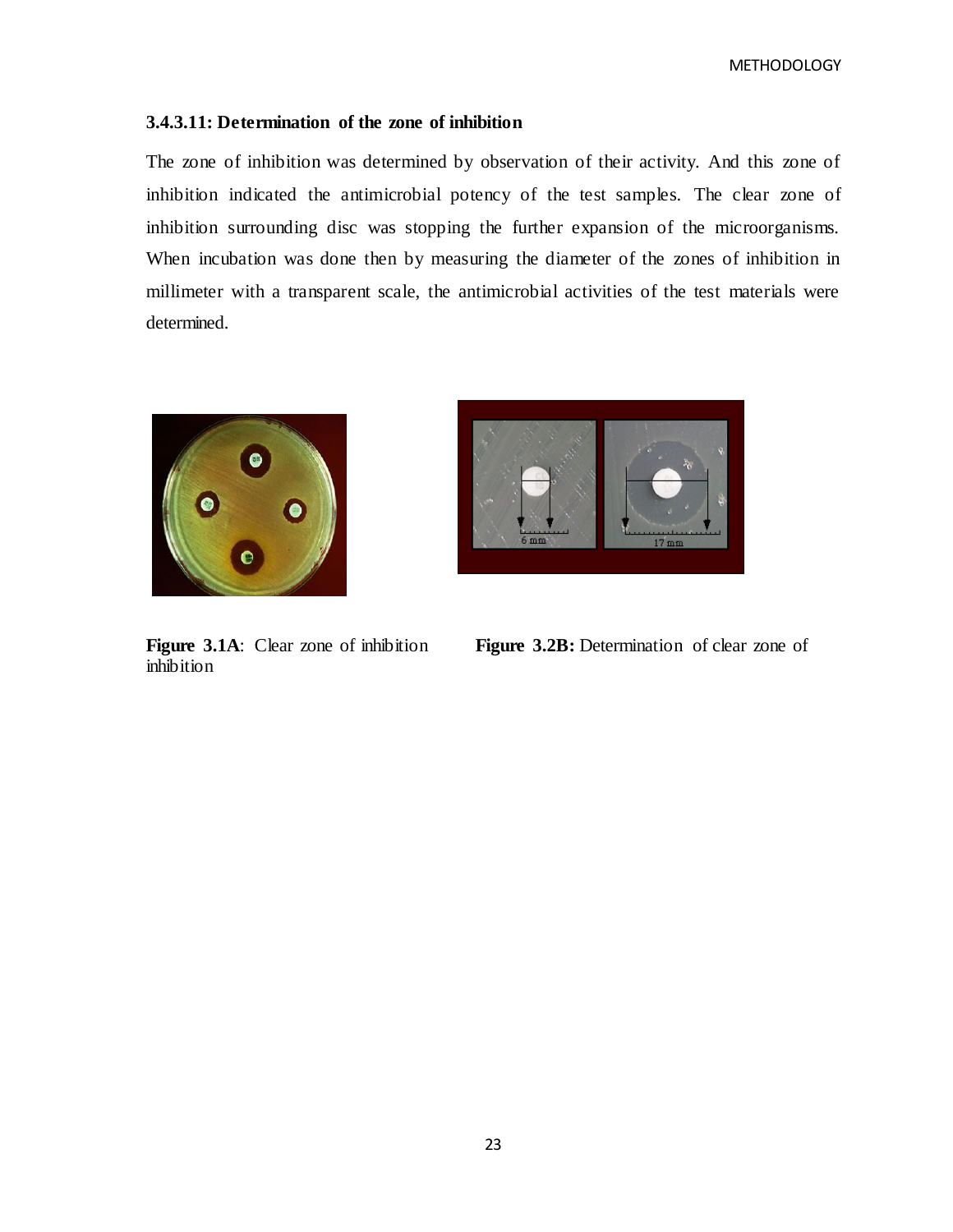# **CHAPTER 4: RESULT and DISCUSSION**

#### **4.1 Result and discussion of Brine Shrimp Lethality Test of** *Eichhornia crassipes*

The methanolic extract (ME) of leaves of *Eichhornia crassipes* and its different partitionates i.e. petroleum ether (PESF), chloroform (CSF),ethyl acetate soluble fraction and aqueous soluble fractions (AQSF) were tested for brine shrimp lethality bioassay following the procedure of Olowa&Nuneza, 2013. The LC50 of the all test samples were determined by plotting the percentage of mortality rate of the brine shrimps against the logarithm of the sample concentration and the curve data of regression analysis helps in obtaining the best fit-line. In the present study, vincristine sulphate was used as positive control and the LC50 value was found to be  $0.45\mu g/mL$ . The positive control VS gave significant mortality compared to the negative control. The LC50 values of different partitionate of extracts were compared to the positive control.

Among all the extractive MESF showed the highest lethality with value of 6.841  $\mu$ g/ml. The LC<sub>50</sub> values of PE, CSF, Ethyl acetate SF, and AQSF were found to be 10.186  $\mu$ g/ml, 18.662 $\mu$ g/ml, 11.902  $\mu$ g/ml and 79.054 $\mu$ g/ml, respectively

| Test        | Regression line      | $\overline{\mathsf{R}}^2$ | $LC_{50}$ ( $\mu$ g/ml) |
|-------------|----------------------|---------------------------|-------------------------|
| samples     |                      |                           |                         |
| <b>VS</b>   | $y = 30.99x + 60.76$ | 0.963                     | 0.45                    |
| МE          | $y = 28.81x + 25.94$ | 0.969                     | 6.841                   |
| <b>PESF</b> | $y = 28.68x + 21.09$ | 0.890                     | 10.186                  |
| <b>CSF</b>  | $y = 32.39x + 8.833$ | 0.865                     | 18.662                  |
| <b>EASF</b> | $y = 27.10x + 20.23$ | 0.932                     | 11.902                  |
| AQSF        | $y = 22.66x+6.993$   | 0.836                     | 79.054                  |

**Table 4.1:** LC<sub>50</sub> values of the test samples of leaves of *Eichhornia crassipes*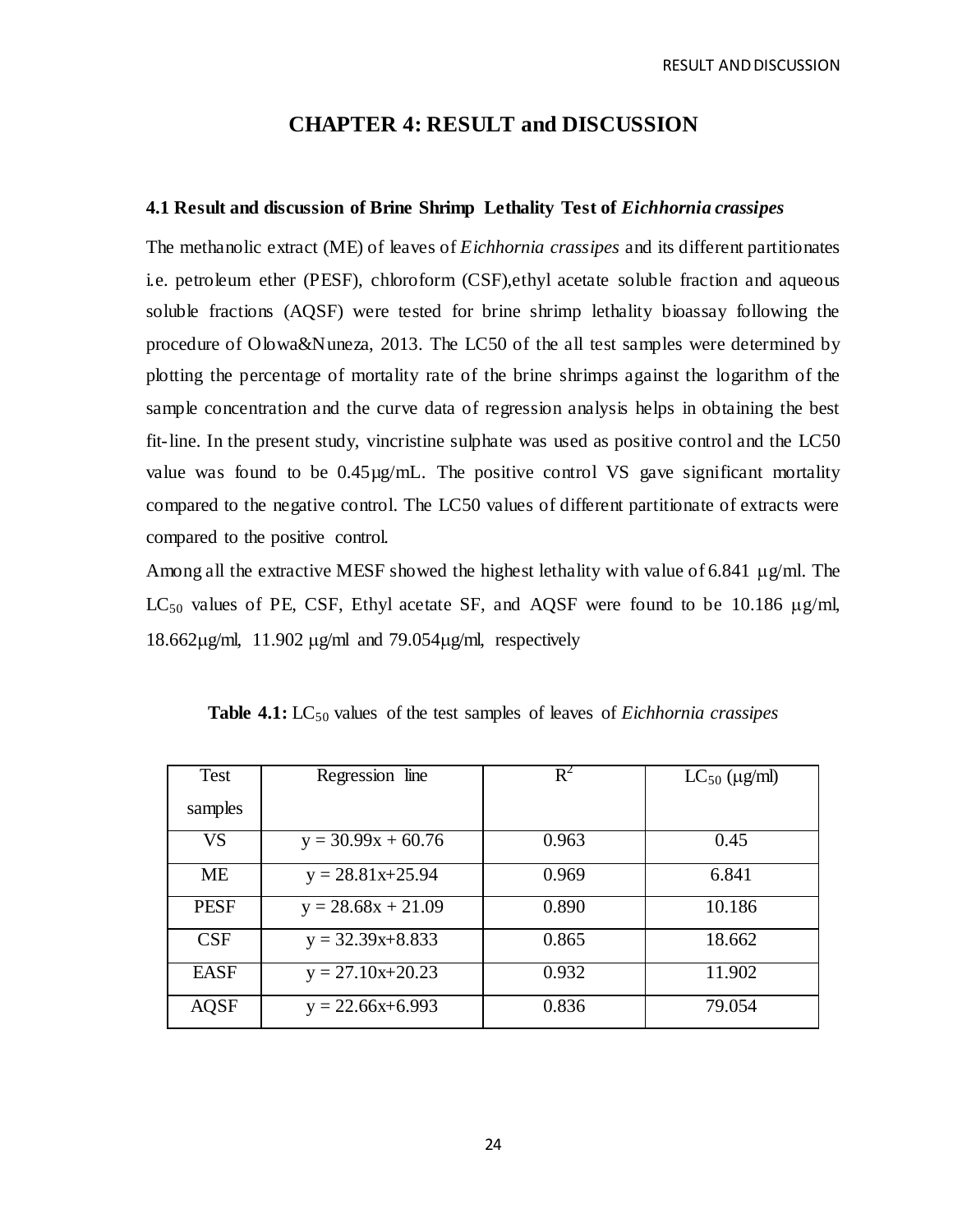

Figure 4.1: LC<sub>50</sub> values of the different extract fraction of leaves of *Eichhornia crassipes* 

| Conc.          | Log <sub>10</sub> | %                | $LC_{50}$    |
|----------------|-------------------|------------------|--------------|
| $(\mu g/mL)$   | Conc.             | Mortality        | $(\mu g/mL)$ |
| $\overline{0}$ |                   | $\boldsymbol{0}$ |              |
| 0.039          | $-1.4089$         | 20               |              |
| 0.078125       | $-1.1072$         | 30               |              |
| 0.15625        | $-0.8061$         | 30               |              |
| 0.3125         | $-0.5051$         | 40               |              |
| 0.625          | $-0.2014$         | 50               | 0.45         |
| 1.25           | 0.09691           | 70               |              |
| 2.5            | 0.39794           | $80\,$           |              |
| 5              | 0.6989            | 80               |              |
| 10             | 1.00              | 90               |              |
| 20             | 1.30102           | 100              |              |

**Table 4.2**: Effect of Vincristine sulphate (positive control) on shrimp nauplii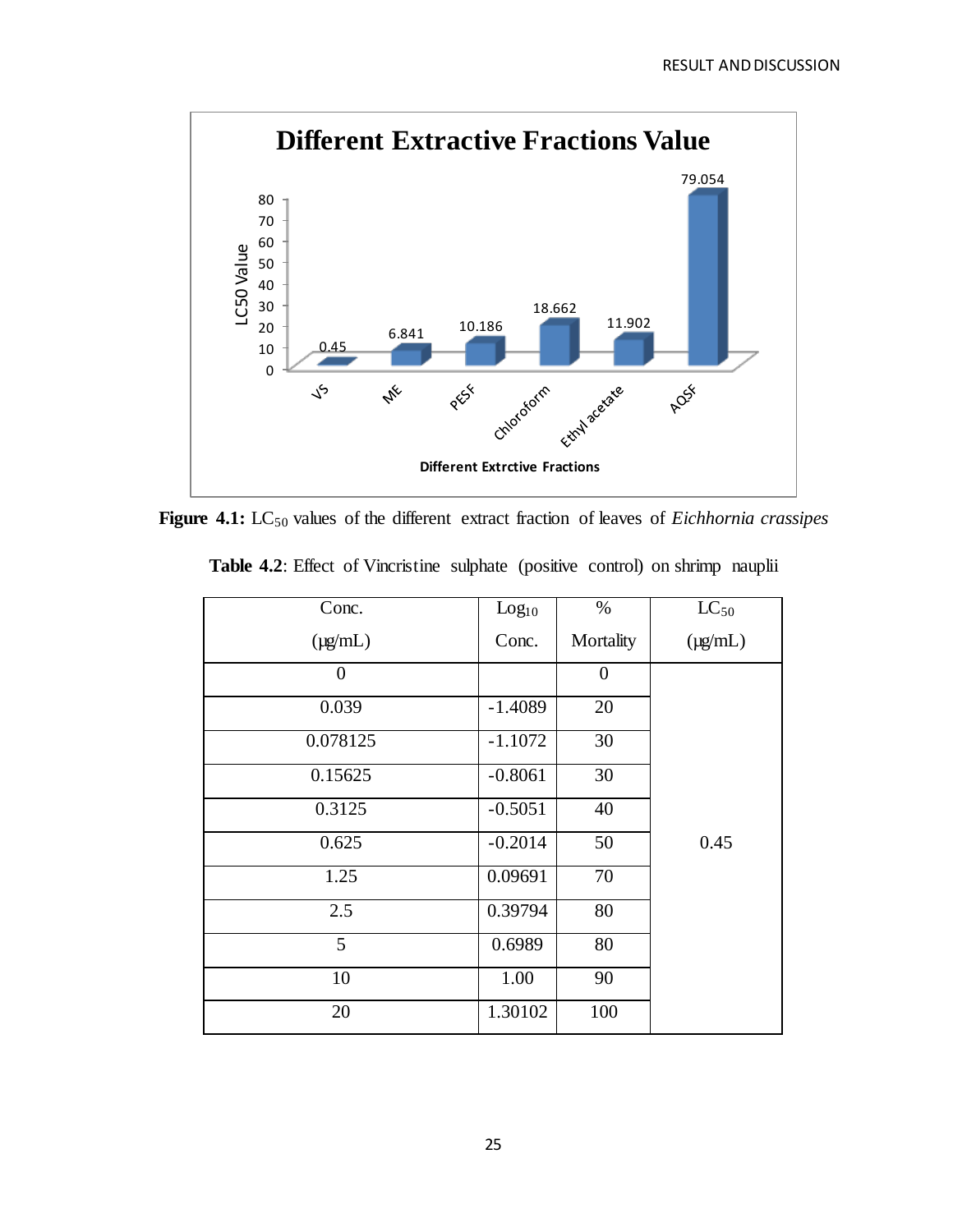

Figure 4.2: Plot of % of mortality and predicted regression line of VS

| <b>Table 4.3</b> : Effect of the methanolic extract (ME) of leaves of <i>Eichhornia crassipes</i> on |  |                |  |  |
|------------------------------------------------------------------------------------------------------|--|----------------|--|--|
|                                                                                                      |  | shrimp nauplii |  |  |

| Conc.<br>$(\mu g/mL)$ | $Log10$ conc.               | % of mortality | $LC_{50}$<br>$(\mu\alpha/\text{mL})$ |
|-----------------------|-----------------------------|----------------|--------------------------------------|
| ∩                     |                             | 0              |                                      |
| 0.78125               | $-1.1072$                   | 0              |                                      |
| 1.5625                | 0.19382                     | 20             |                                      |
| 3.125                 | 0.49485                     | 40             |                                      |
| 6.25                  | 0.79588                     | 50             |                                      |
| 12.5                  | 1.09691                     | 60             | 6.841                                |
| 25                    | 1.39794                     | 70             |                                      |
| 50                    | 1.69897                     | 70             |                                      |
| 100                   | $\mathcal{D}_{\mathcal{L}}$ | 80             |                                      |
| 200                   | 2.30103                     | 100            |                                      |
| 400                   | 2.60206                     | 100            |                                      |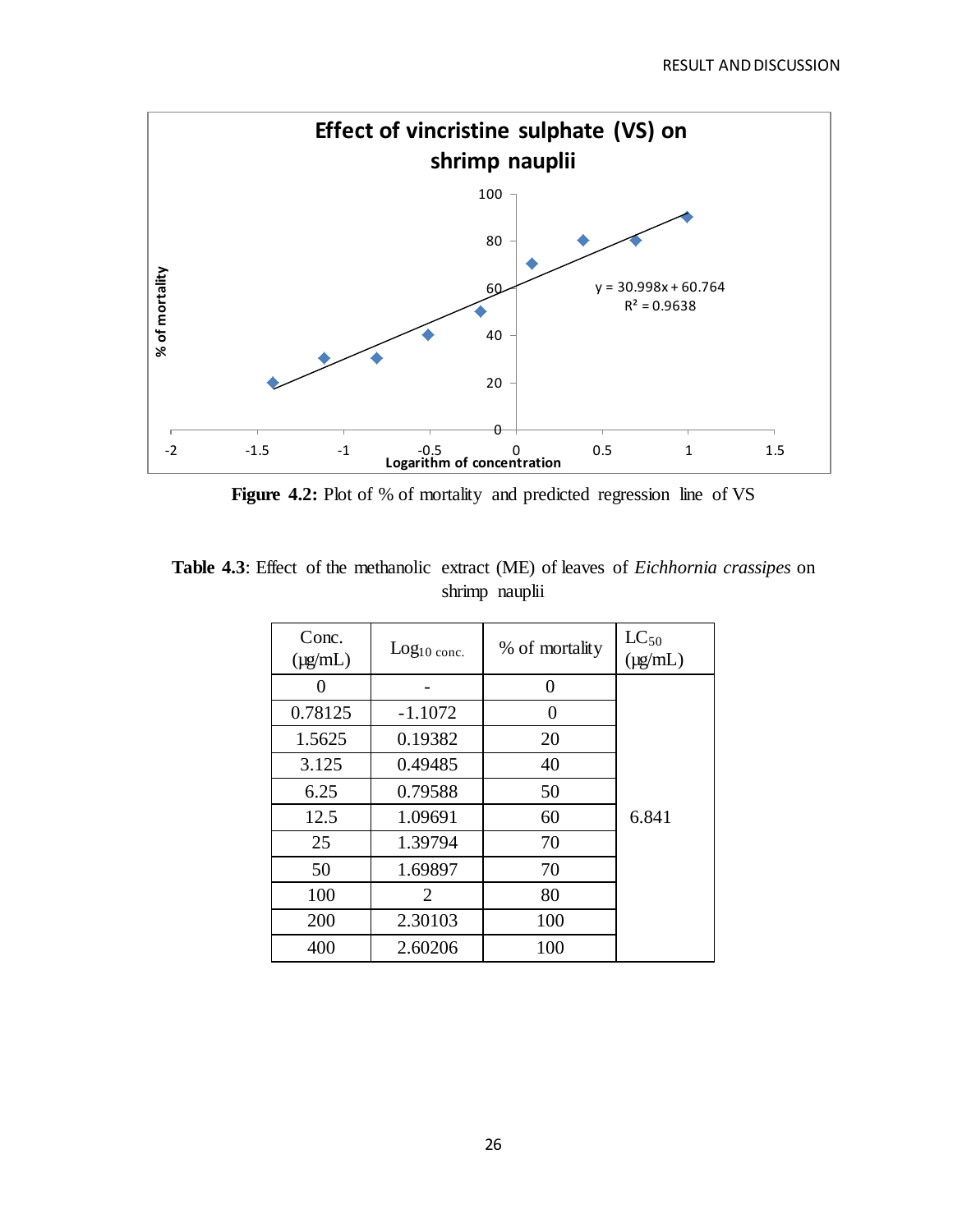

Figure 4.3: Plot of % mortality and predicted regression line of ME

**Table 4.4:** Effect of petroleum ether soluble fraction (PESF) of the methanolic extract of leaves of *Eichhornia crassipes* shrimp nauplii

| Conc.<br>$(\mu g/mL)$ | Log <sub>10</sub><br>conc. | $%$ of<br>mortality | $LC_{50}(\mu\text{g/mL})$ |
|-----------------------|----------------------------|---------------------|---------------------------|
| 0                     |                            | 0                   |                           |
| 0.78125               | $-1.1072$                  | 10                  |                           |
| 1.5625                | 0.19382                    | 10                  |                           |
| 3.125                 | 0.49485                    | 20                  |                           |
| 6.25                  | 0.79588                    | 40                  |                           |
| 12.5                  | 1.09691                    | 50                  | 10.186                    |
| 25                    | 1.39794                    | 60                  |                           |
| 50                    | 1.69897                    | 70                  |                           |
| 100                   | 2                          | 90                  |                           |
| 200                   | 2.30103                    | 90                  |                           |
| 400                   | 2.60206                    | 100                 |                           |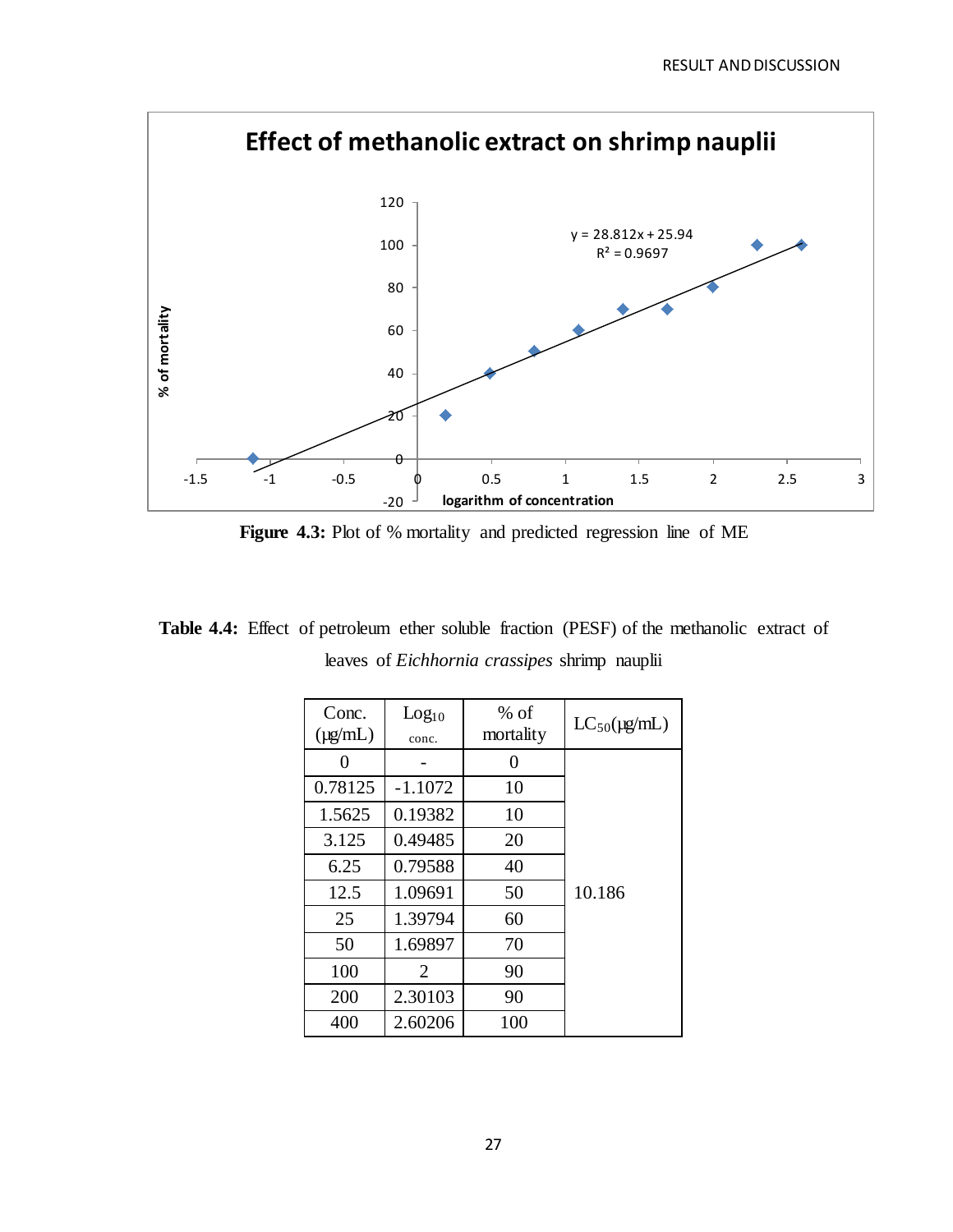

**Figure 4.4:** Plot of % mortality and predicted regression line of PESF

Table 4.5: Effect of Chloroform soluble fraction (CSF) of the methanolic extract of leaves of *Eichhornia crassipes* on shrimp nauplii

| Conc.<br>$(\mu\alpha/\text{mL})$ | Log <sub>10</sub><br>conc. | $%$ of<br>mortality | $LC_{50}(\mu\text{g/mL})$ |
|----------------------------------|----------------------------|---------------------|---------------------------|
| 0                                |                            | 0                   |                           |
| 0.78125                          | $-1.1072$                  | 0                   |                           |
| 1.5625                           | 0.19382                    | 0                   |                           |
| 3.125                            | 0.49485                    | 10                  |                           |
| 6.25                             | 0.79588                    | 20                  |                           |
| 12.5                             | 1.09691                    | 40                  | 18.662                    |
| 25                               | 1.39794                    | 50                  |                           |
| 50                               | 1.69897                    | 60                  |                           |
| 100                              | 2                          | 80                  |                           |
| 200                              | 2.30103                    | 100                 |                           |
| 400                              | 2.60206                    | 100                 |                           |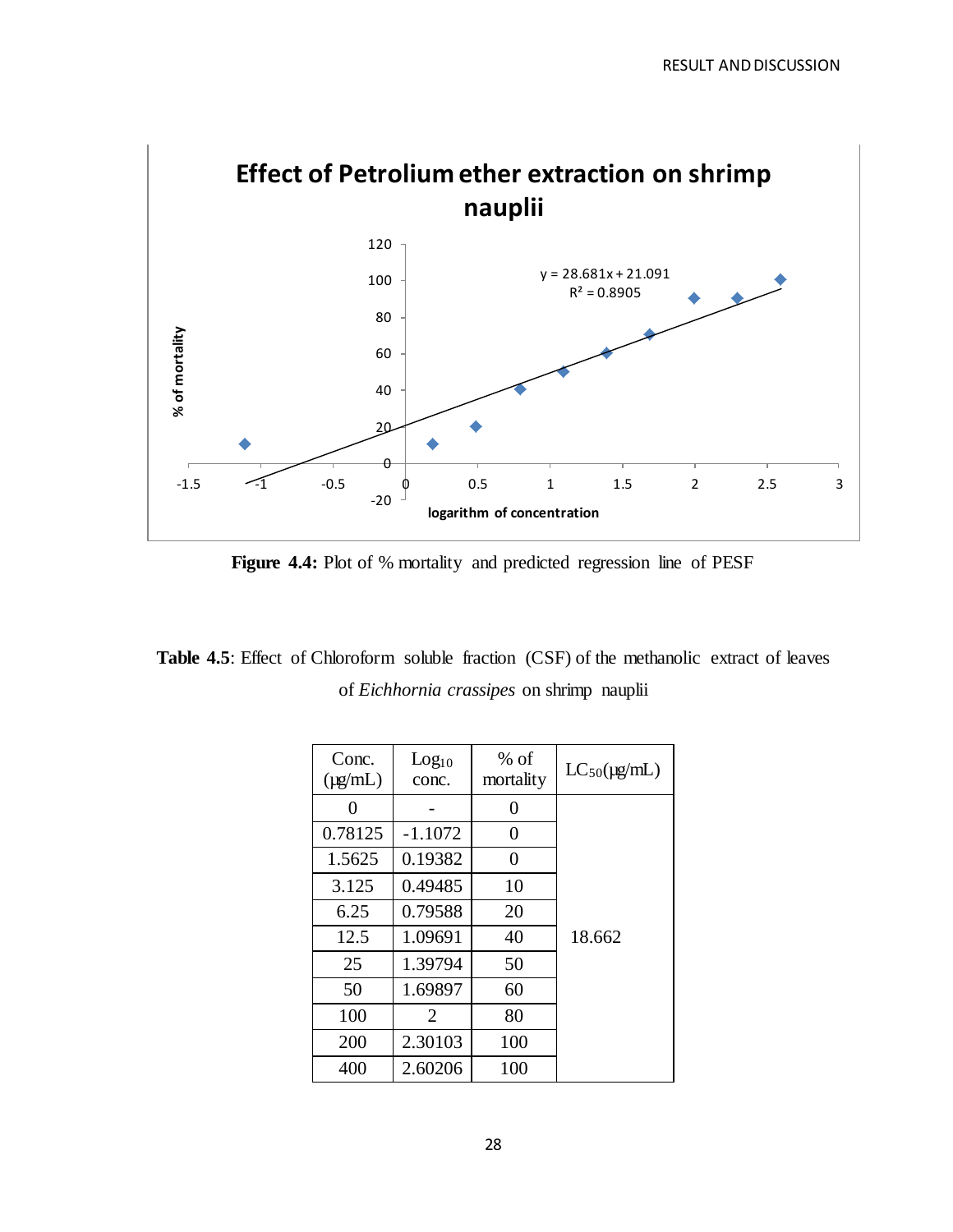

Figure 4.5: Plot of % mortality and predicted regression line of CSF

| <b>Table 4.6:</b> Effect of Ethyl acetate soluble fraction (EASF) of the methanolic extract |                                                         |  |  |  |
|---------------------------------------------------------------------------------------------|---------------------------------------------------------|--|--|--|
|                                                                                             | of leaves of <i>Eichhornia crassipes</i> shrimp nauplii |  |  |  |

| Conc.<br>$(\mu g/mL)$ | Log <sub>10</sub><br>conc. | No. of<br>surviving<br>among<br>10 | $LC_{50}(\mu g/mL)$ |
|-----------------------|----------------------------|------------------------------------|---------------------|
| 0                     |                            | 0                                  |                     |
| 0.78125               | $-1.1072$                  | 0                                  |                     |
| 1.5625                | 0.19382                    | 20                                 |                     |
| 3.125                 | 0.49485                    | 20                                 |                     |
| 6.25                  | 0.79588                    | 40                                 |                     |
| 12.5                  | 1.09691                    | 50                                 | 11.902              |
| 25                    | 1.39794                    | 60                                 |                     |
| 50                    | 1.69897                    | 70                                 |                     |
| 100                   | $\mathcal{D}_{\cdot}$      | 80                                 |                     |
| 200                   | 2.30103                    | 90                                 |                     |
| 400                   | 2.60206                    | 90                                 |                     |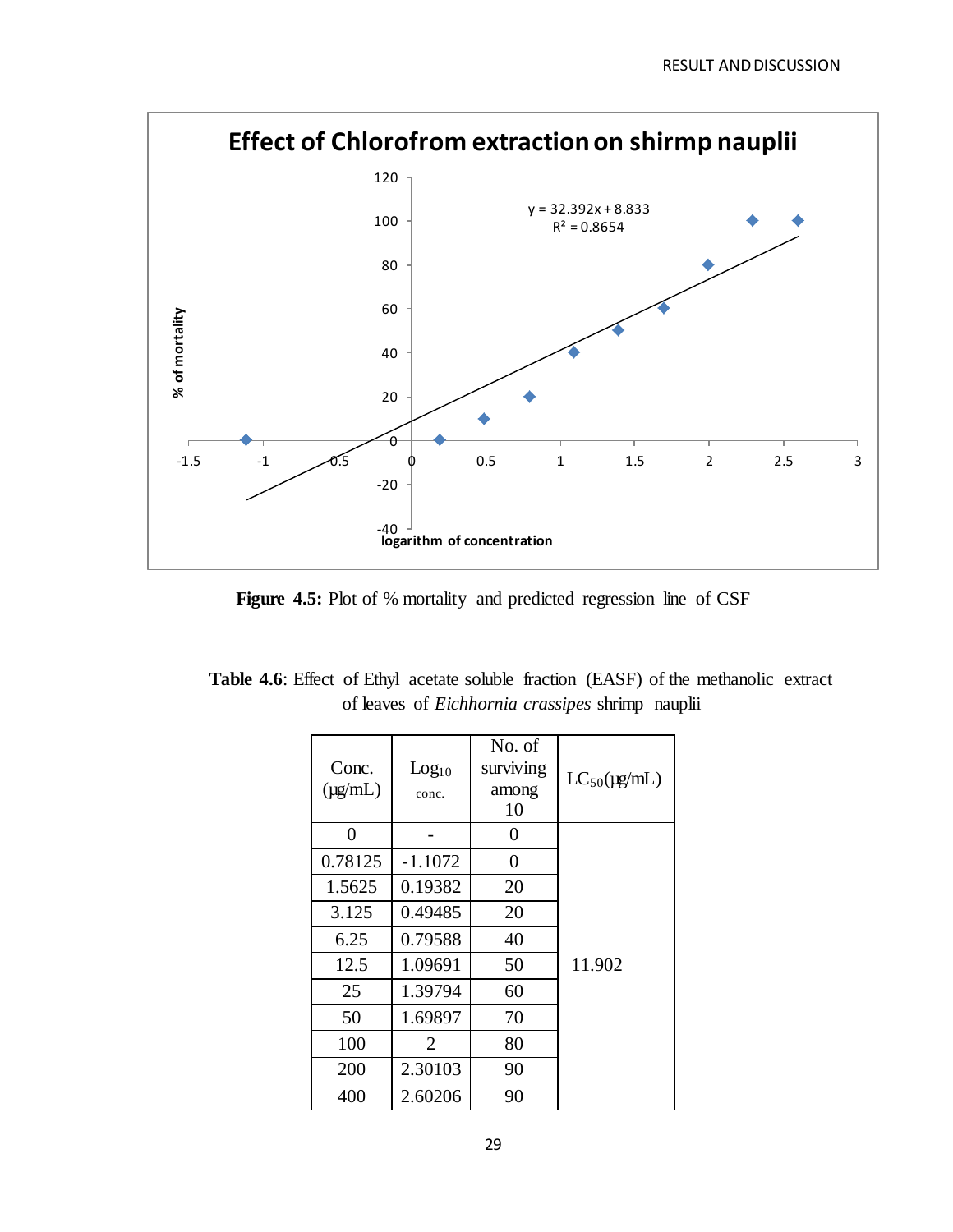

Figure 4.6: Plot of % mortality and predicted regression line of EthylacetateSF

|                                               | <b>Table 4.7:</b> Effect of aqueous soluble fraction (AQSF) of the methanolic extract of leaves of |  |  |  |  |  |  |
|-----------------------------------------------|----------------------------------------------------------------------------------------------------|--|--|--|--|--|--|
| <i>Eichhornia crassipes</i> on shrimp nauplii |                                                                                                    |  |  |  |  |  |  |

| Conc.<br>$(\mu\alpha/\text{mL})$ | Log <sub>10</sub><br>conc. | No. of<br>surviving<br>among<br>10 | $LC_{50}(\mu g/mL)$ |
|----------------------------------|----------------------------|------------------------------------|---------------------|
| 0                                |                            | 0                                  |                     |
| 0.78125                          | $-1.1072$                  | $\boldsymbol{0}$                   |                     |
| 1.5625                           | 0.19382                    | 10                                 |                     |
| 3.125                            | 0.49485                    | $\overline{0}$                     |                     |
| 6.25                             | 0.79588                    | 20                                 |                     |
| 12.5                             | 1.09691                    | 30                                 | 79.054              |
| 25                               | 1.39794                    | 30                                 |                     |
| 50                               | 1.69897                    | 40                                 |                     |
| 100                              | 2                          | 50                                 |                     |
| 200                              | 2.30103                    | 70                                 |                     |
| 400                              | 2.60206                    | 80                                 |                     |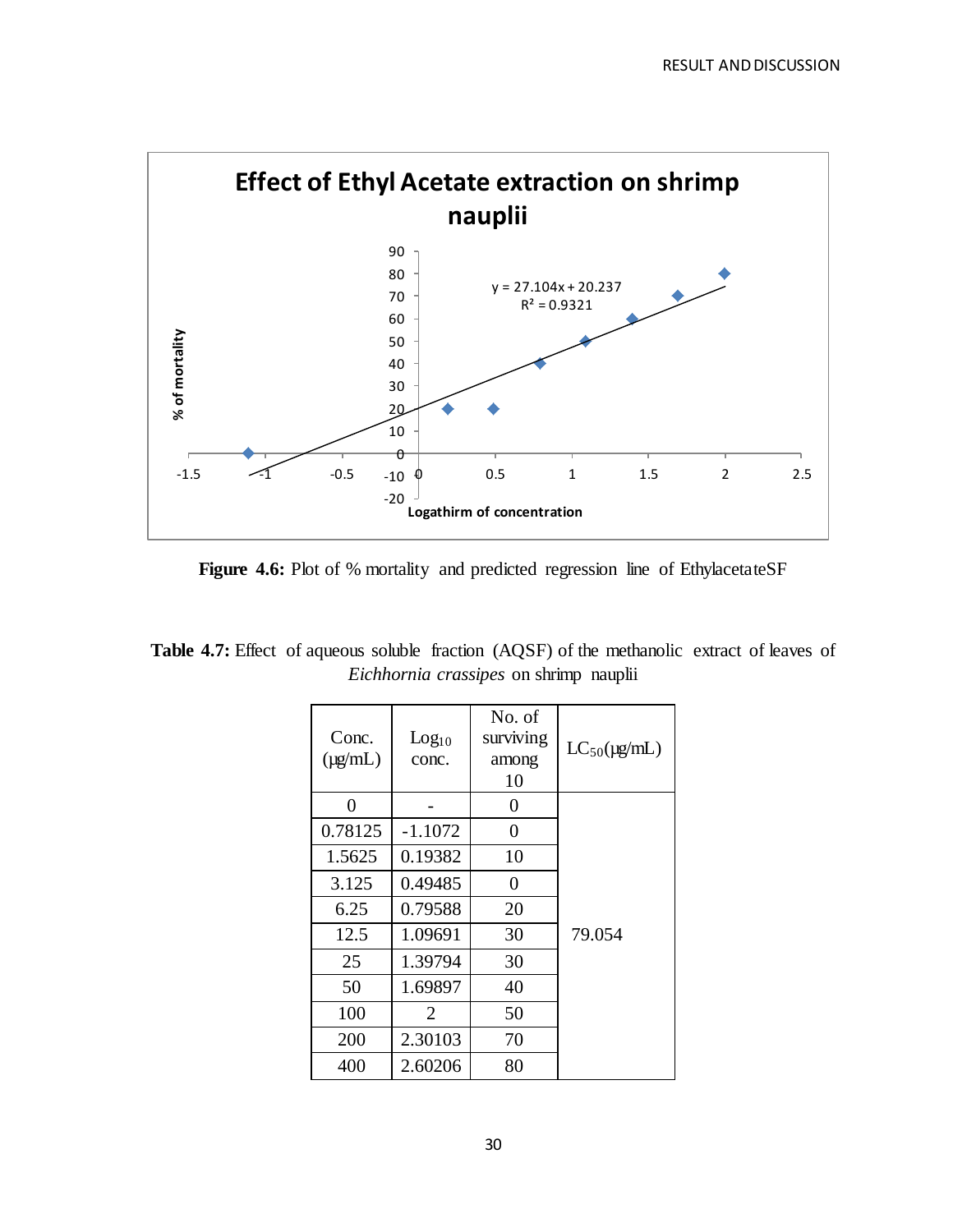

**Figure 4.7:** Plot of % mortality and predicted regression line of AQSF

#### **4.2 Results and discussion of In vitro antimicrobial screening of** *E. crassipes*

The crude extract of leaves of *Eichhornia crassipes* and its different extractive parts i.e. petether (PESF), Chloroform (CSF) , ethyl acetate SF and aqueous (AQSF) soluble fractions of leaves of *E.crassipes* were investigated for antimicrobial screening with a concentration of 400 g/disc .Among all extractives PESF and ethyl acetate showed negligible antimicrobial activity against different microorganisms. The results are given in the Table 4.8.

The pet-ether soluble fraction and ethyl acetate exhibited kind of same inhibition against microbial growth having zone of inhibition and the ranged from 7.0 mm to 10.0 mm. The maximum zone of inhibition produced by PESF was found to be 10.0 mm against *S. typhi.*  This partitionates showed zone of inhibition against other microorganisms but these can be negligible.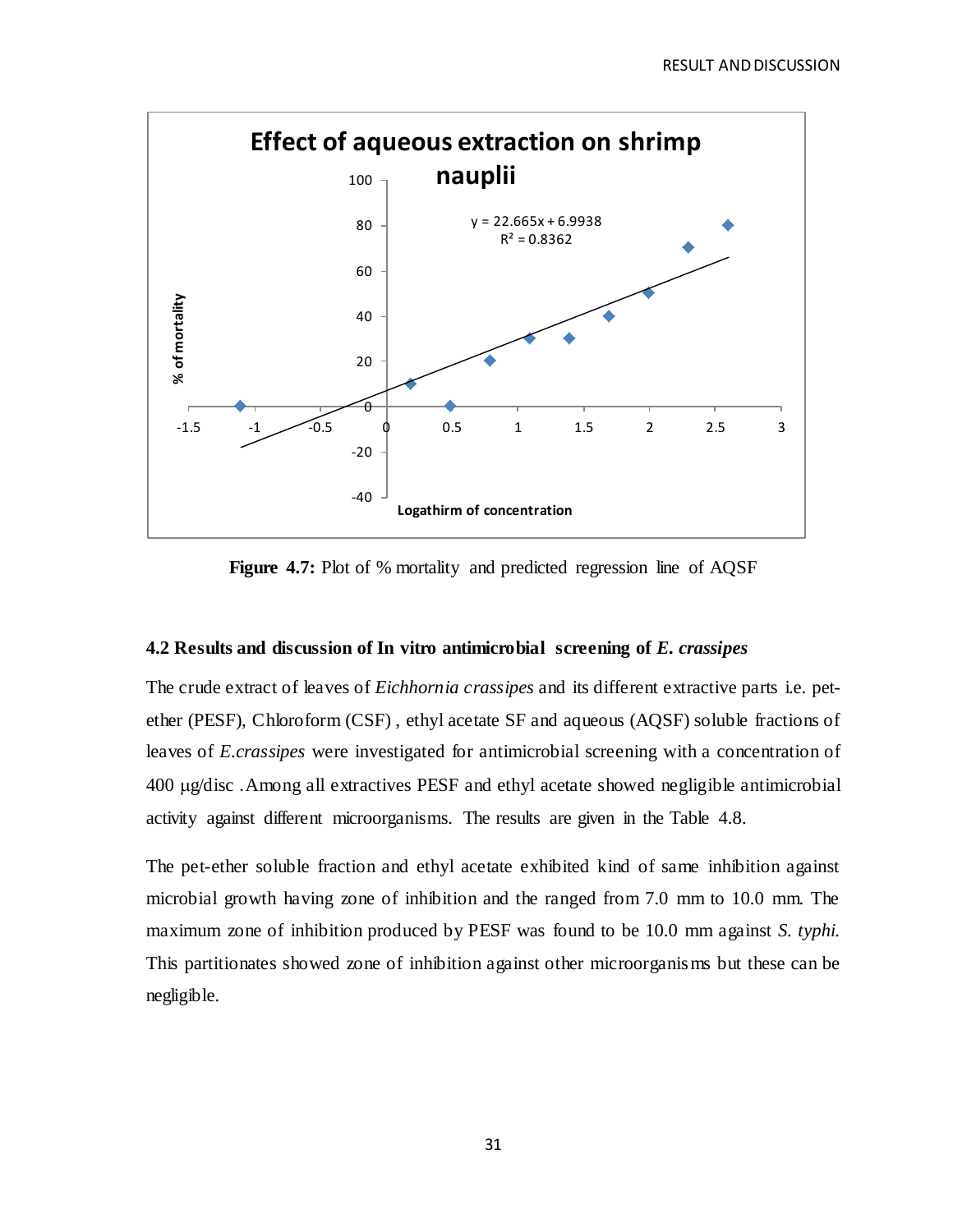|                        | Diameter of zone of inhibition (mm) |                |                  |                               |                  |               |  |  |
|------------------------|-------------------------------------|----------------|------------------|-------------------------------|------------------|---------------|--|--|
|                        | <b>ME</b>                           | <b>PESF</b>    | <b>CSF</b>       | Ethyl<br>Acetate<br><b>SF</b> | <b>AQP</b>       | Ciprofloxacin |  |  |
| Test microorganisms    |                                     |                |                  |                               |                  |               |  |  |
|                        |                                     |                |                  |                               |                  |               |  |  |
| Gram positive bacteria |                                     |                |                  |                               |                  |               |  |  |
| <b>Bacillus</b> cereus | $\boldsymbol{0}$                    | 8              | $\boldsymbol{0}$ | $\overline{7}$                | $\overline{0}$   | 41            |  |  |
| B. megaterium          | $\overline{0}$                      | $\overline{7}$ | $\overline{0}$   | $\overline{7}$                | $\overline{0}$   | 42            |  |  |
| <b>B.</b> subtilis     | $\overline{0}$                      | $\overline{7}$ | $\boldsymbol{0}$ | 8                             | $\overline{0}$   | 46            |  |  |
| Staphylococcus aureus  | $\overline{0}$                      | 9              | $\overline{0}$   | 8                             | $\overline{0}$   | 45            |  |  |
| Sarcinalutea           | $\boldsymbol{0}$                    | 8              | $\overline{0}$   | 9                             | $\overline{0}$   | 45            |  |  |
| Gram negative bacteria |                                     |                |                  |                               |                  |               |  |  |
| Escherichia coli       | $\mathbf{0}$                        | $\overline{7}$ | $\overline{0}$   | $\overline{7}$                | $\overline{0}$   | 43            |  |  |
| Pseudomonas aeruginosa | $\mathbf{0}$                        | 8              | $\overline{0}$   | $\overline{0}$                | $\overline{0}$   | 40            |  |  |
| Salmonella Paratyphi   | $\boldsymbol{0}$                    | 8              | $\overline{0}$   | $\overline{7}$                | $\boldsymbol{0}$ | 40            |  |  |
| S. typhi               | $\boldsymbol{0}$                    | 10             | $\boldsymbol{0}$ | $\overline{7}$                | $\overline{0}$   | 47            |  |  |
| Shigellaboydii         | $\boldsymbol{0}$                    | $\overline{7}$ | $\overline{0}$   | 8                             | $\overline{0}$   | 49            |  |  |
| Sh. dysenteriae        | $\boldsymbol{0}$                    | $\overline{7}$ | $\overline{0}$   | $\overline{0}$                | $\overline{0}$   | 46            |  |  |
| Vibrio mimicus         | $\boldsymbol{0}$                    | 8              | $\boldsymbol{0}$ | 8                             | $\overline{0}$   | 40            |  |  |
| V. parahemolyticus     | $\boldsymbol{0}$                    | $\overline{7}$ | $\overline{0}$   | $\overline{7}$                | $\overline{0}$   | 41            |  |  |
| Fungi                  |                                     |                |                  |                               |                  |               |  |  |
| Candida albicans       | $\boldsymbol{0}$                    | $\overline{0}$ | $\overline{0}$   | $\boldsymbol{0}$              | $\overline{0}$   | 42            |  |  |
| Aspergillusniger       | $\boldsymbol{0}$                    | $\overline{7}$ | $\boldsymbol{0}$ | 8                             | $\boldsymbol{0}$ | 48            |  |  |
| Sacharomy cescerevacae | $\boldsymbol{0}$                    | $\overline{7}$ | $\overline{0}$   | $\overline{7}$                | $\overline{0}$   | 40            |  |  |

# **Table 4.8**: Antimicrobial activity of test samples of leaves of *Eichhornia crassipes*

The results of *In vitro* microbial screening of *Eichhornia crassipes* indicate that, this plant extract has very low amount of antimicrobial activity against the microorganisms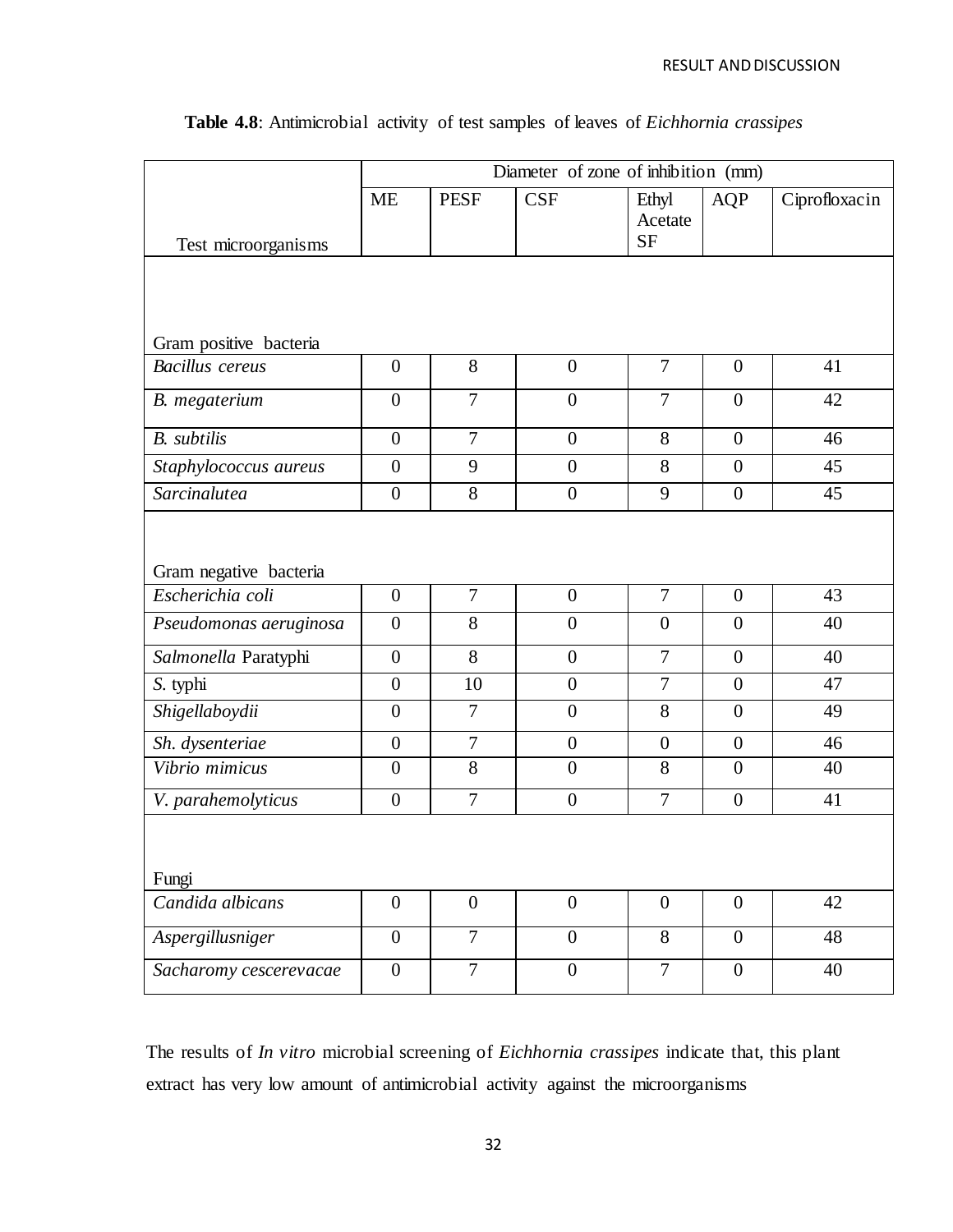**CONCLUSION** 

# **CHAPTER 5: CONCLUSION**

The methanolic extract (ME) of leaves of *Eichhornia crassipes* and its different partitionates i.e. pet-ether (PESF), chloroform (CSF) , ethyl acetate SF and aqueous (AQSF) soluble fractions of leaves of *E. crassipes* were subjected to chemical investigation biological investigations such as anti microbal activity, brine shrimp lethality assay.

Solvent-solvent partition of crude extract from leaves of *Eichhornia crassipes* was done by Modified Kupchan Partition method.

The investigations confirmed us that leave of *Eichhornia crassipes* has negligible antimicrobial effect against different strains of bacteria and fungi while the methanolic and petroleum ether soluble fractions of leaves exhibited moderate to strong cytotoxic activity against brine shrimp.

Hence, after taking into account all the potential bioactivity that was found during study, further extensive study can be done to discover the unknown usefulness of this plant for the uses as medicine.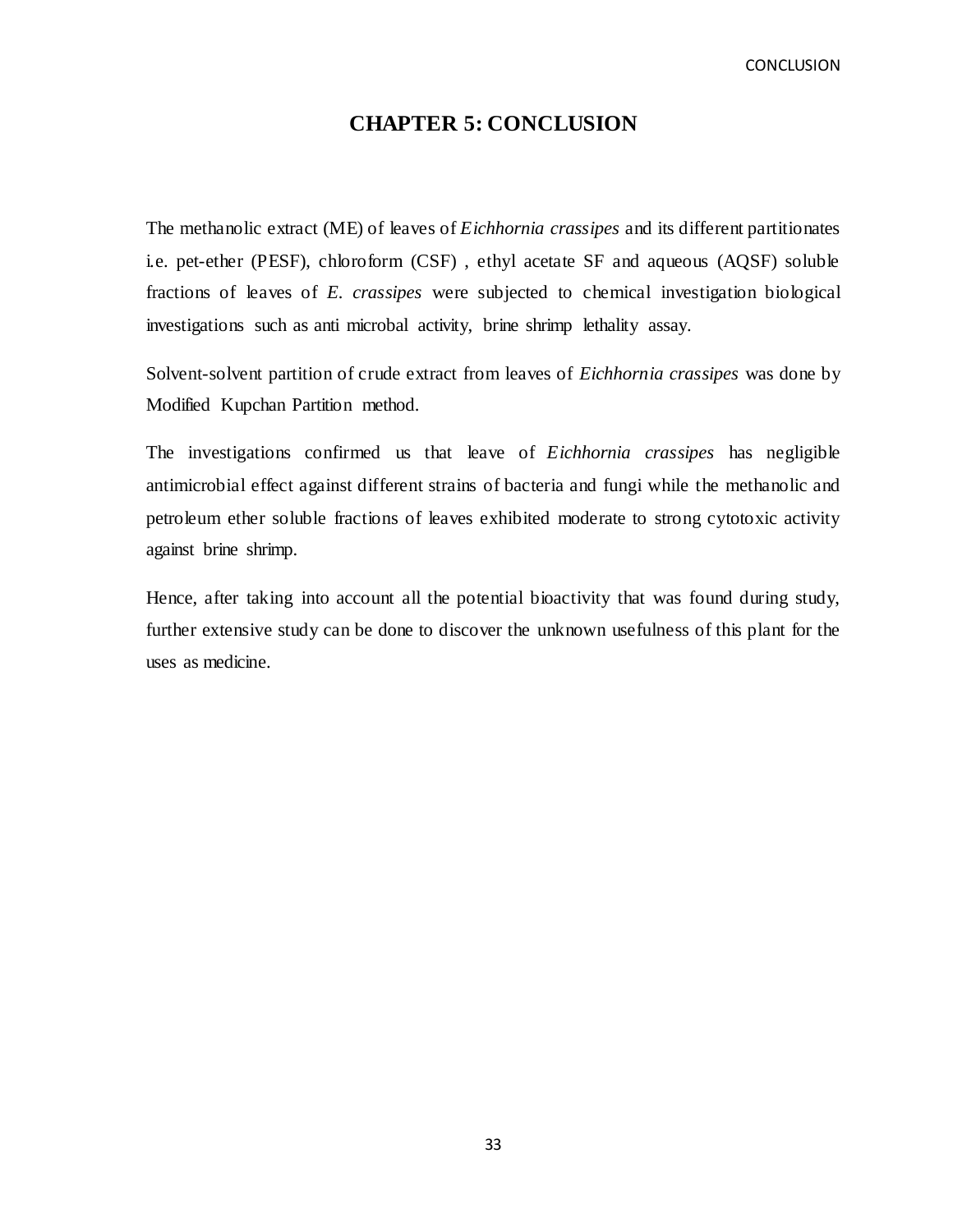# **CHAPTER 6: REFERENCES**

Angiosperm Phylogeny Group (2009)[."An update of the Angiosperm Phylogeny Group](http://www3.interscience.wiley.com/journal/122630309/abstract)  [classification for the orders and families of flowering plants: APG III"](http://www3.interscience.wiley.com/journal/122630309/abstract)*.* Botanical Journal of the Linnean Society. 161 (2): 105–121. [doi:](https://en.wikipedia.org/wiki/Digital_object_identifier)[10.1111/j.1095-8339.2009.00996.x.](https://dx.doi.org/10.1111%2Fj.1095-8339.2009.00996.x) 

Aravind R., Kurup, Divya R., Blesson J., Chandran S., Thampatty A. R., Veena P.V.(2013). Detailed Analysis on Phytochemicals, Antioxidants, Antimicrobial Activity of *EichhorniaCrassipes.* Volume: 2 | Issue: 2 | Feb 2013 • ISSN No 2277 - 8179

Ayafor J.F., 1972. Limonoids and phytol derivatives from Cedrelasinensis. Tetrahedron. 28, 9343.

Barry A.L., 1976. Principle & practice of Microbiology. 3rd Ed., Lea &Fabager, Philadelphia.

Center, T.D., Hill, M.P., Cordo, H; Julien, M.H. (2002). Water hyacinth. In: Van Driesche, R., et al: Biological Control of Invasive Plants in the Eastern United States. USDA Forest Service Publication FHTET-2002-04, 41-64.

Chattopadhyay D., Arunachalam G., Mandal B.A., K. Sur K.T., Mandal C.S , Bhattacharya S.K., 2002. Antimicrobial and anti-inflammatory activity of folklore: *Mallotus peltatus* leaf extract. 82 (2002) 229-237

Dagno, K., Lahlali, R., Diourte, M., and Haissam, J., 2012. Fungi occurring on waterhyacinth *(Eichhornia crassipes* [Martius] Solms-Laubach) in Niger River in Mali and their evaluation as Mycoherbicides. J. Aquat. Plant Manage. 50: 25-32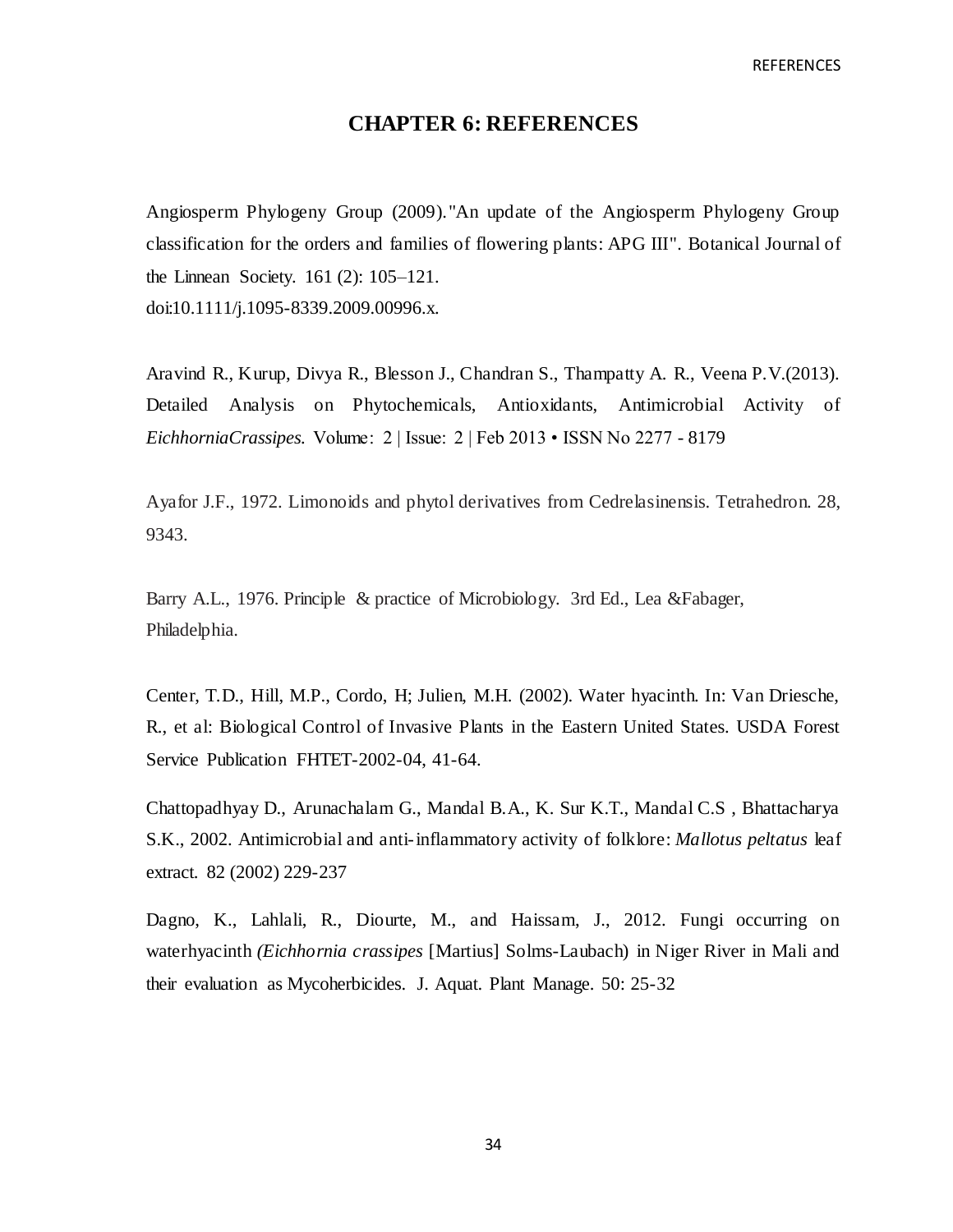Derwich E., Benziane Z. and Boukir A., Chemical composition and antibacterial activity of leaves essential oil of *Laurusno bilis*from Morocco, *Aust. J. Basic Appl. Sci*., 2009; 3(4): 3818-3824

Ellis T.A. 2011. Water Hyacinth, *Eichhoria crassipes.*

Jafari, N. 2010. Ecological and socio-economic utilization of water hyacinth (*Eichhornia crassipes* MartSolms). Vol. 14 (2) 43 – 49

Kumar R.S., Sivakuma T, Sunderem R.S., Gupta M, Murugesh K, Rajeshwa Y, Kumar MS, Kumar KA (2005). Antioxidant and antimicrobial activities of *Bauhinia recemosa*L. stem bark. Braz. J. Med. Biol. Res. 38: 1015-1024

Kumar S., Kumar R., Dwivedi A., and Pandey K. Abhay (2014). *In Vitro* Antioxidant, Antibacterial, and Cytotoxic Activity and *In Vivo* Effect of *Syngonium podophyllum* and *Eichhornia crassipes* Leaf Extracts on Isoniazid Induced Oxidative Stress and Hepatic Markers

Maclaughlin J. L., Anderson J. E., Rogers and Lingling, L., 1998. Drug Info Journal, 32: 513-524

Omale J, Okafor PN.2008. Comparative antioxidant capacity, membrane stabilization, polyphenol composition and cytotoxicity of the leaf and stem of *Cissus multistriata.*

Olowa, L. F. &Nuneza, O. M. (2013). Brine Shrimp Lethality Assay of the Ethanolic Extracts of Three Selected Species of Medicinal Plants from IliganCity, Philippines. *International Research Journal of Biological Science,* 2(11), 74-77. ISNN: 2278-3202

Patel S. 2012. Threats, management and envisaged utilizations of aquatic weed *Eichhornia crassipes*: an overview. Review in Environmental Science and Biotechnology, 11: 249-259